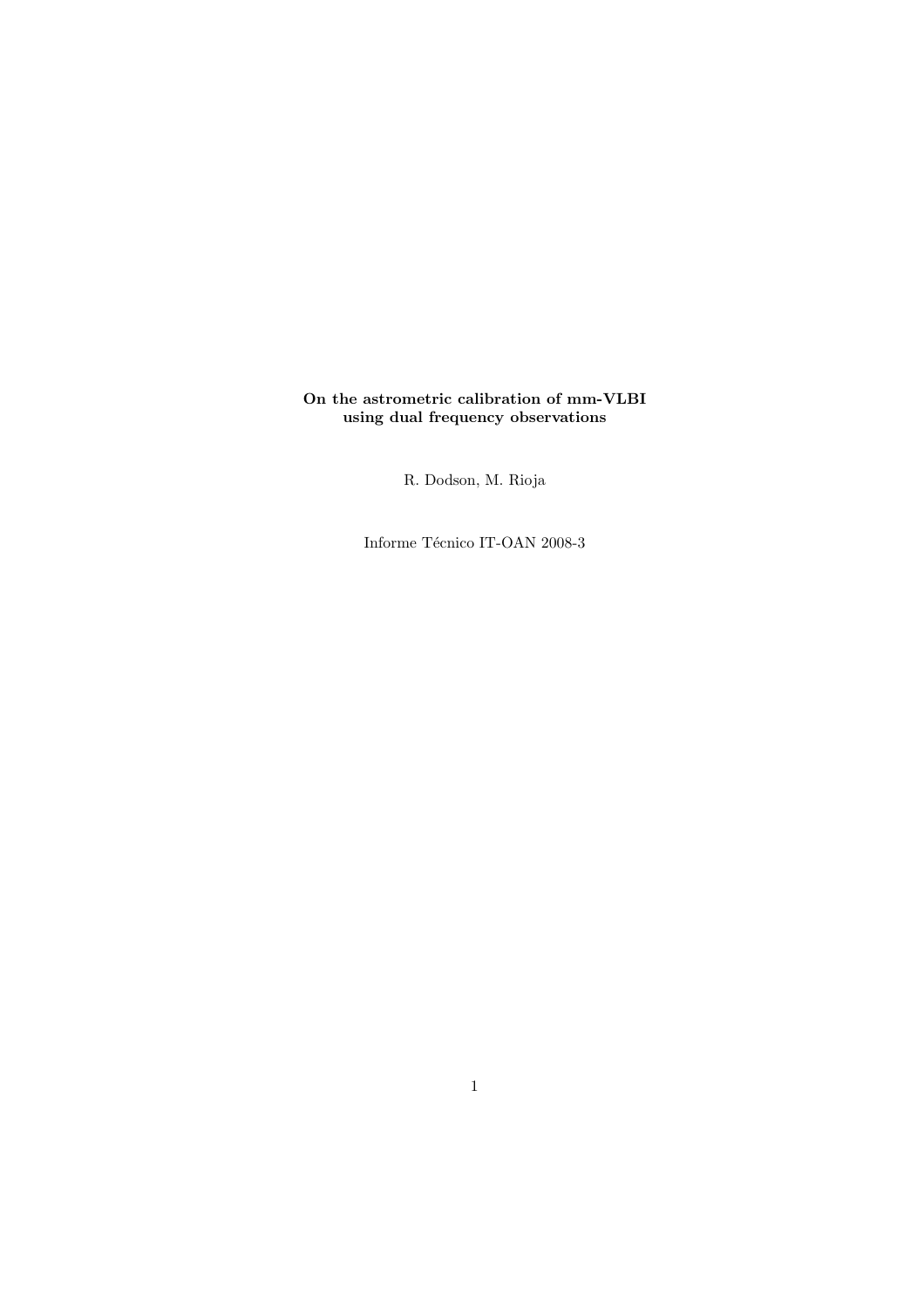# Contents

| $\mathbf{1}$ | Abstract                                                                                                   | 3              |  |  |  |  |
|--------------|------------------------------------------------------------------------------------------------------------|----------------|--|--|--|--|
| $\mathbf{2}$ | Introduction                                                                                               | 3              |  |  |  |  |
| 3            | The Basis of the new astrometric method                                                                    | 4              |  |  |  |  |
|              | 4 Scheduling of Observations                                                                               |                |  |  |  |  |
| 5            | Data Analysis with AIPS                                                                                    |                |  |  |  |  |
| 6            | Demonstrations of the new method and Results                                                               |                |  |  |  |  |
| 7            | Summary                                                                                                    | 10             |  |  |  |  |
| 8            | Appendix A: Schedules                                                                                      | 14<br>14<br>31 |  |  |  |  |
| 9            | Appendix B: Scripts<br>$change.sn.phase.pl \ldots \ldots \ldots \ldots \ldots \ldots \ldots \ldots$<br>9.1 | 53<br>53<br>55 |  |  |  |  |

# List of Figures

|                | 1308+328 image, at 86 GHz, calibrated with the 43 GHz phases                      |  |
|----------------|-----------------------------------------------------------------------------------|--|
|                | and further corrections from $1308+326 - 14''$ away. The offset                   |  |
|                | from the phase centre is zero to within the errors, as expected                   |  |
|                | from other phase-referencing experiments $\dots \dots \dots \dots \dots \dots$ 12 |  |
| $\mathfrak{D}$ | 3C274 image, at 86 GHz, calibrated with the 43 GHz phases and                     |  |
|                | further corrections from $3C273 - 10^{\circ}$ away. The offset from the           |  |
|                | phase centre $(70 \mu \text{sec})$ is close to that predicted on theoretical      |  |
|                |                                                                                   |  |
|                |                                                                                   |  |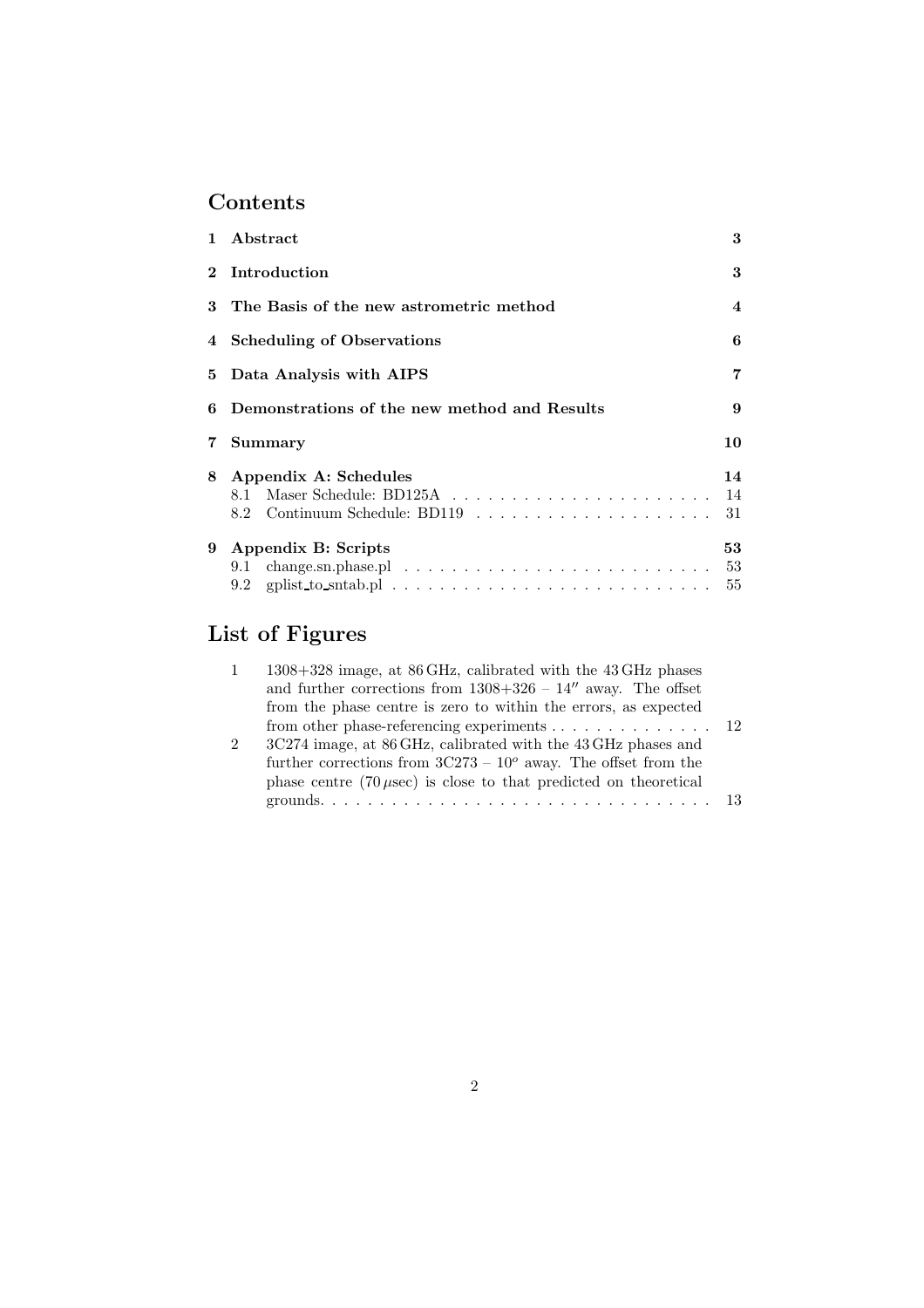# 1 Abstract

Context We layout in this document a new method to produce astrometric mm-VLBI images. That is images from mm-VLBI observations, which are registered to an external reference frame. This is currently impossible in general.

Aims In VLBI the major task is to calibrate the observed phases, i.e. to isolate the scientifically interesting contributions from the contaminating phase terms, which are to be removed. To perform astrometrical VLBI we need to reference the observations of the source to a calibrator. We present a new calibration method Source/Frequency Phase Transfer which achieves this, at mm-wavelengths.

Method In mm-VLBI, where the unwanted contributions to the observed phases are dominated by terms of a non-dispersive nature, one could expect to be able to determine them at a lower frequency and transfer the solutions to the target frequency. This is not so, as there are a number of dispersive terms which spoil the method. We add further calibrations steps which allow the removal of the ionospheric (or any other) dispersive terms from the frequency referenced phases.

Results In this note we layout our method, and the results of VLBA experiment BD119 which demonstrates the successful application of this approach.

# 2 Introduction

The complication in VLBI over connected array interferometers is that the antennae are widely separated, and the atmospheres (which are a major contribution to the residuals of the delay path-length of the signals received) over each antenna are completely unrelated. These antenna-based calibration terms have to be derived from observations made as part of the experiment. The solutions are usually obtained using self-calibration techniques, which involves the direct detection of the source signal within every segment of the coherence time-interval, which is set by the stability of the instrument and, dominantly, the atmospheric turbulence. Self-calibration, which is the standard analysis technique in VLBI, can not distinguish between source position errors and other antenna based calibration errors, and this is why observations which are selfcalibrated have lost the absolute position information. Phase referencing, where the position of the source is found with respect to a calibrator, has been used to allow the recovery of relative-astrometry. This calibrator may or may not be directly linked to an absolute reference frame. The observations of the scientifically interesting source, the target, are interleaved (within the coherence time) with observations of another, the reference, from which it is assumed that the antenna calibration terms can be transfered. When the solutions from the reference are applied to the target the offset of the target from its assumed position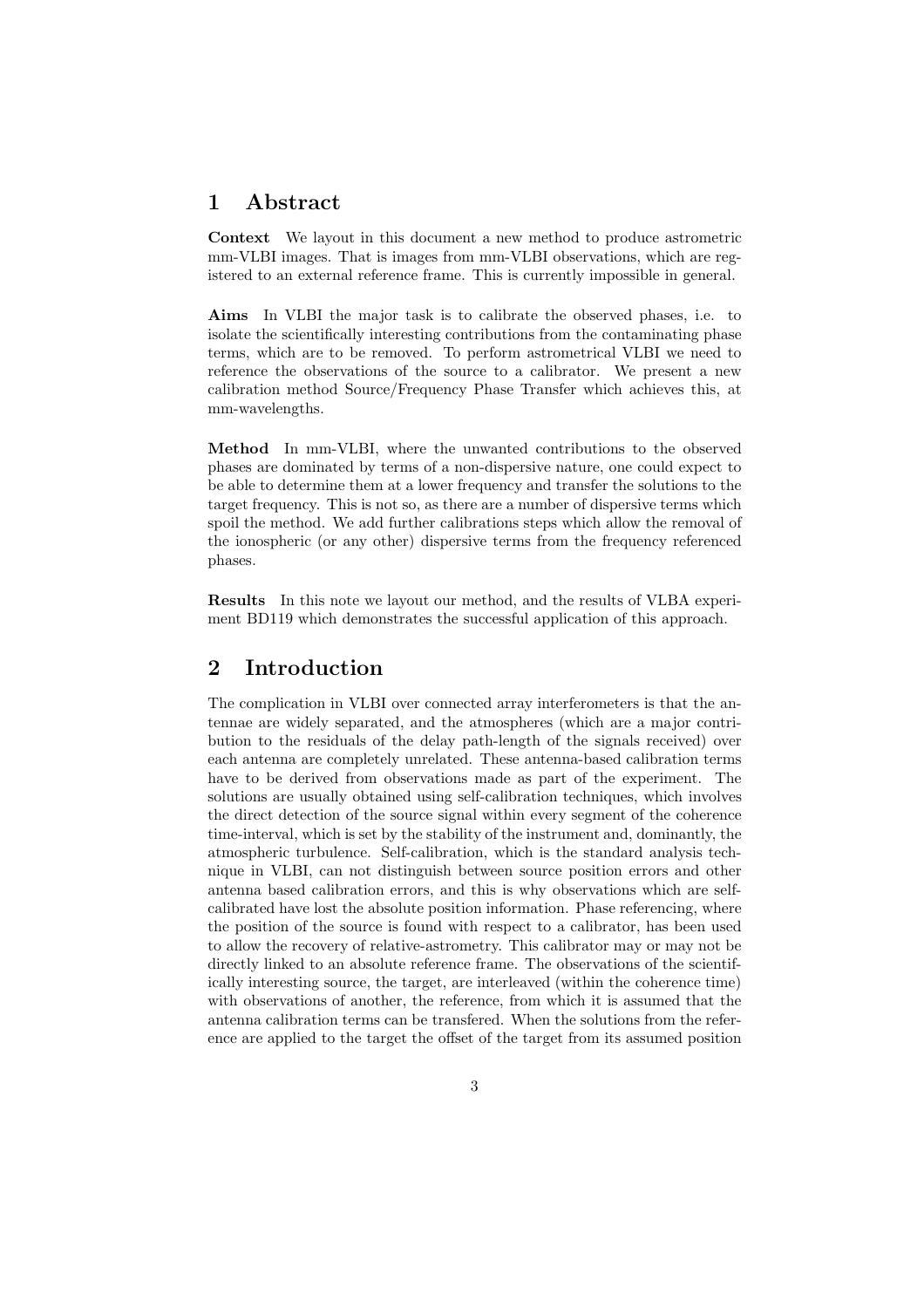is the error in the assumed angular separation between the two sources. This is, in essence, the phase-referencing analysis technique. It is well established in cm-VLBI. In mm-VLBI we also wish do to the same, yet at the highest frequencies one is sensitivity limited. At the cutting edge the instruments are less efficient, the sources are intrinsically weaker, and the phase coherence times are shorter. In particular the coherence time is too short to allow an antenna to switch its pointing between sources in all but the most exceptional cases (Porcas & Rioja, 2002). Therefore it would be hugely beneficial if calibration could be performed at a lower, easier, frequency and applied to the data collected at the higher frequency. That is to transfer the calibration phases from a different frequency, rather than a different source, as in conventional phase-referencing. Frequency switching can be performed much faster than source switching, and one now needs solutions only within every coherence time-interval of the lower frequency.

This Frequency Phase Transfer method has been studied for some time. The earliest reference we found is "Tropospheric Phase Calibration in Millimeter Interferometry" (Carilli & Holdaway, 1999) for application with the VLA, but there must be earlier ones. "VLBI observations of weak sources using fast frequency switching" uses frequency phase transfer for a mm-VLBI experiment (Middelberg etal, 2005), but without achieving astrometry. In "Measurement of core-shifts with astrometric multi-frequency calibration" (Rioja etal 2005), we presented the method discussed here, but applied to a cm-VLBI observation.

# 3 The Basis of the new astrometric method

The basic method is well established. Non-dispersive phase terms scale with frequency. Therefore, if only non-dispersive terms contributed, one could interleave the observations of a scientifically interesting source, at the target frequency of interest, with observations at another frequency (i.e. a lower one with better coherence times and system temperatures) and use the antenna phase calibration terms derived in the analysis of the lower frequency to calibrate the higher one. The dispersive contributions, which prevent this, arise from: excess ionospheric path length (which scales with wavelength rather than frequency), source structure (which can be found and removed using hybrid mapping) and instrumental terms (which could be found from a suitable calibration scheme).

To express this in terms of the observed phases  $\phi_{x,obj}^{obs}$  where  $obj$  is either the source (sou) or the calibrator (cal) source, and x is the lower reference (l) or higher target  $(h)$  frequency.

 $\phi_{x,obj}^{obs} = \phi_{x,obj}^{geo} + \bar{\phi}_{x,obj}^{tro} + \phi_{x,obj}^{ins} + \phi_{x,obj}^{ion} + \phi_{x,obj}^{str}$ 

where  $\phi^{geo}$  is the geometric contribution to the phase,  $\phi^{tro}$  is the tropospheric phase,  $\phi^{ins}$  is the instrumental phase,  $\phi^{ion}$  is the ionospheric phase and  $\phi^{str}$  is the source structure phase. (We omit whole numbers of turns of phase, the  $2pi$ N terms.)

 $\phi_{l,sou}^{obs}$  can be found with selfcalibration, with hybrid mapping to remove the source structure contribution  $\phi_{l, sou}^{str}$ . Let R be the frequency ratio between h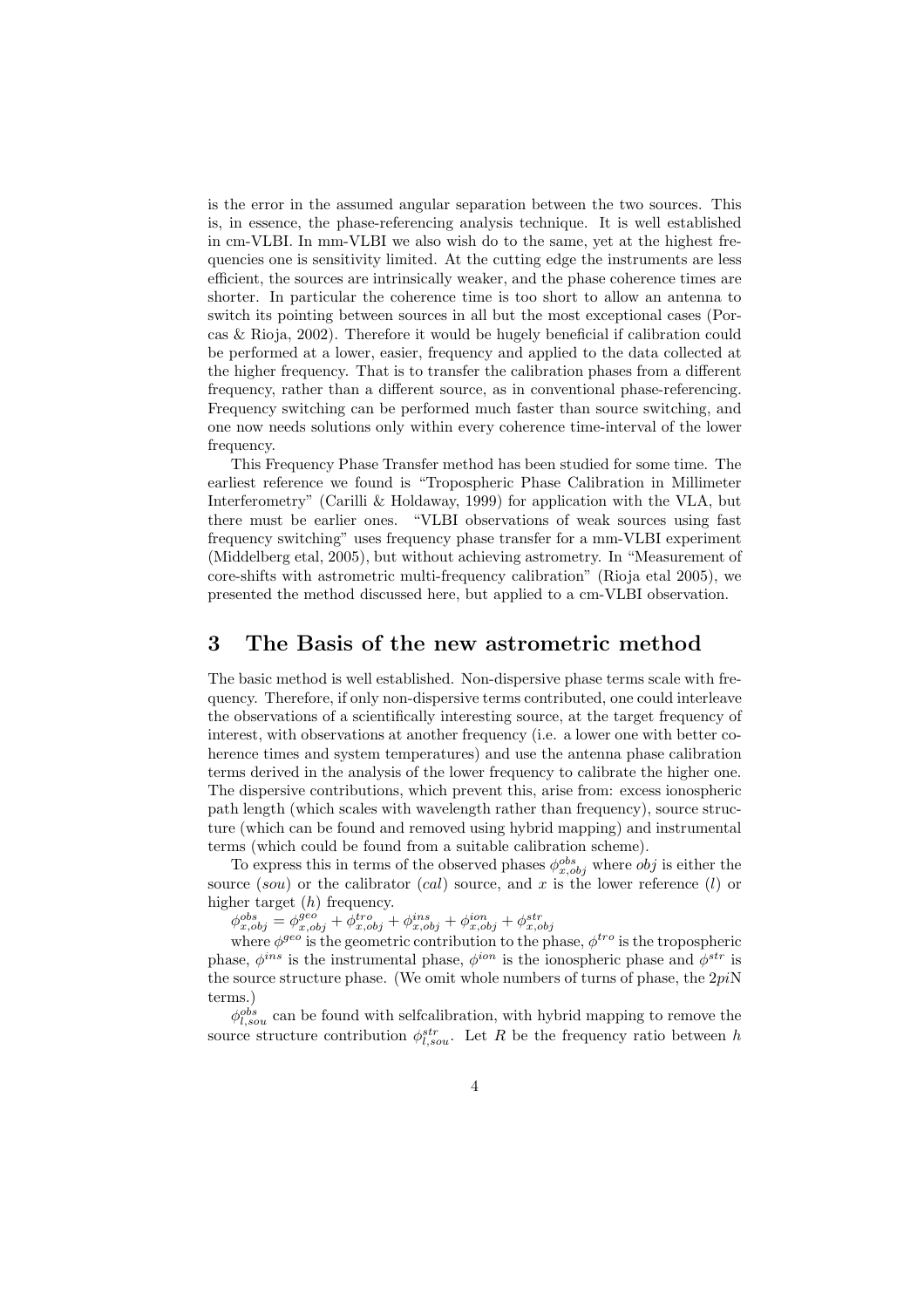and  $l$ . (For this method to work generally R must be an integer (as there are terms of  $N 2\pi$ , which become  $R * N 2\pi$ , which we have not explicitly included) unless one can be very sure that there are no unmodelled complete turns of phase. See Rioja etal (2005) for discussion and a demonstration.)  $R * \phi_{l, sou}^{obs}$ is applied to calibrate the observations at the higher frequency. The relative residuals,  $\phi^{corr}$ , for the frequency referenced visibility phases of the source at the higher frequency are now:

 $\phi_{h, sou}^{corr} =$  $\phi_{h,sou}^{geo} - R\phi_{l,sou}^{tro} + \phi_{h,sou}^{tro} - R\phi_{l,sou}^{ins} - R\phi_{l,sou}^{ins} + \phi_{h,sou}^{ion} - R\phi_{l,sou}^{ion} + \phi_{h,sou}^{str}$ 

And as

$$
\phi_{h, sou}^{tro} = R\phi_{l, sou}^{ tro}
$$
\n
$$
\phi_{h, sou}^{ins} \neq R\phi_{l, sou}^{ins}
$$
\n
$$
\phi_{h, sou}^{ion} = \phi_{l, sou}^{ion}/R
$$
\nand\n
$$
\phi_{h, sou}^{geo} = R\phi_{l, sou}^{geo} + 2\pi(\bar{\theta}_{sou}.\bar{D}_{\lambda})
$$

Where  $\bar{\theta}$  is the relative core shift between both frequencies,  $\bar{D}_{\lambda}$  is the baseline vector in wavelengths and  $2\pi(\bar{\theta}.\bar{D}_{\lambda})$  is the phase contribution from the frequency dependent change in geometry between  $h$  and  $l$  (the core shift).

Therefore

 $\phi_{h, sou}^{corr} = 2\pi(\bar{\theta}_{sou}.\bar{D}_{\lambda}) + \phi_{h, sou}^{str} + \phi_{h, sou}^{ins} - R\phi_{l, sou}^{ins} + (1/R - R) * \phi_{l, sou}^{ion}$ <br>These visibilities contain the core shift and the structure phases we wish

to recover. It also has had the fast, tropospheric contributions removed, but slowly varying additional terms, which have time-scales of many minutes (in Middelberg etal (2005) the improvement in phase coherence was of the order of from 30 seconds to 30 minutes) remain. These ionospheric and instrumental terms prevent the direct imaging of the visibilities, to recover the structure and the core shift  $\bar{\theta}$ . To image the visibilities required further selfcalibration with long timescales, which allowed the deepest imaging achieved with 86-GHz, but not astrometry.

Rather than self-calibrating on the frequency phase-referenced data, let us introduce a second source, the calibrator. Fast frequency switching on this second source would result in a similar expression for the frequency referenced visibility phase:

 $\phi_{h,cal}^{corr} = 2\pi(\bar{\theta}_{cal}.\bar{D}_{\lambda}) + \phi_{h,cal}^{str} + \phi_{h,cal}^{ins} - R\phi_{l,cal}^{ins} + (1/R - R) * \phi_{l,cal}^{ion}$ <br>If the source and the calibrator are sufficiently close the expressions for the

ionospheric terms and the instrumental terms are nearly the same. Instrumental terms, on a well-behaved array, should be close to constant across the sky and over hours. The ionospheric terms, coming from a single ionospheric patch, also have wide angular coverage at mm-wavelengths, certainly many degrees.

The observations of the calibrator are then analysed with an extra step of self-calibration (again removing the  $\phi_{h,cal}^{str}$  contribution). Then the phase corrections derived are subtracted from the residuals of the frequency referenced target source to get the source/frequency referenced visibility phase: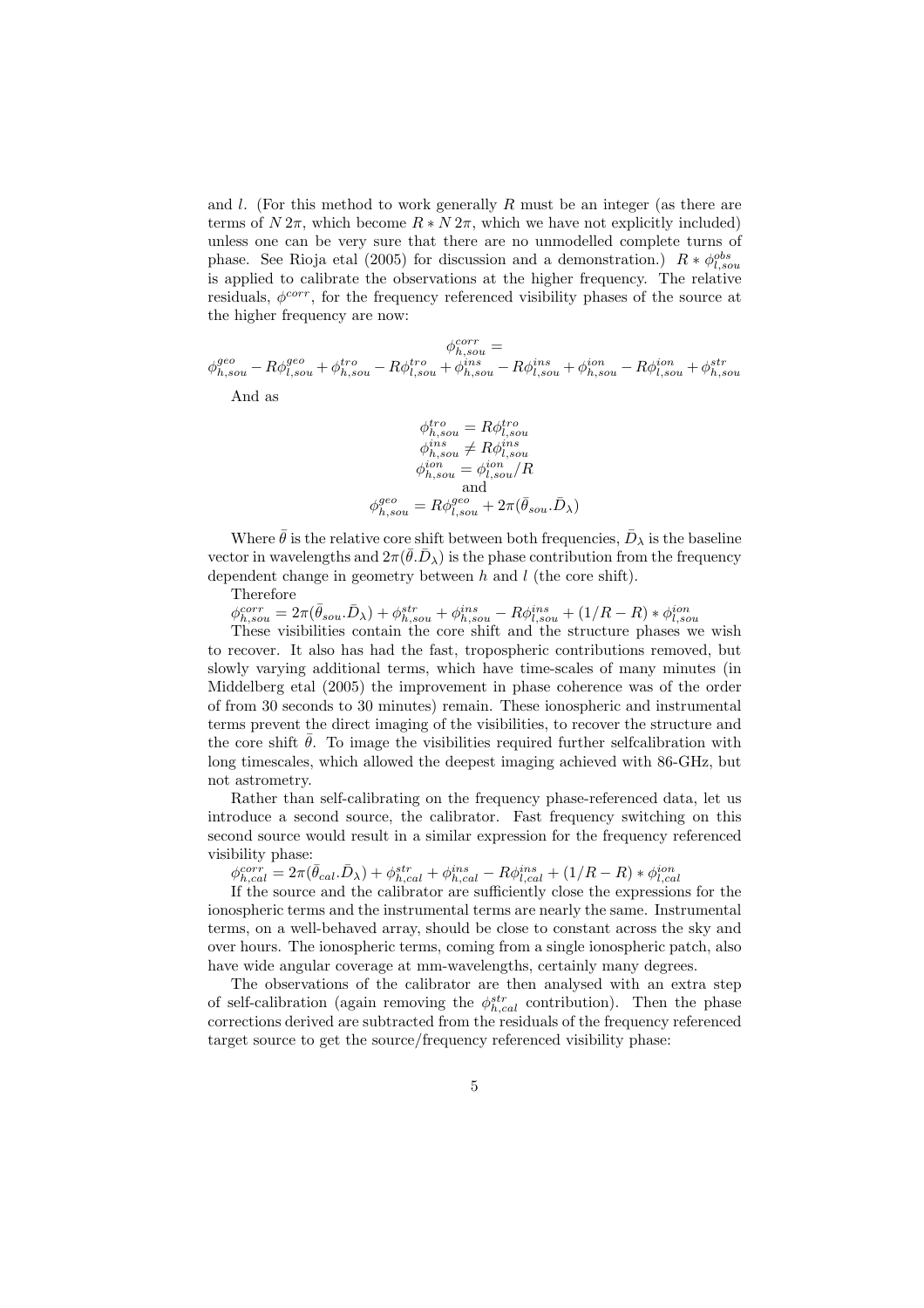$\phi_{h,sou}^{corr} - \phi_{h,cal}^{corr} = 2\pi(\bar{\theta}_{sou.} - \bar{\theta}_{cal}).\bar{D}_{\lambda} + \phi_{h,sou}^{str}$ 

So the visibilities contain only the information on the source structure and the combined relative core shifts between the two frequencies for the two sources. (As, in fact, does conventional phase-referencing at two frequencies.) Direct imaging of these visibilities will recover this information.

We have summarised the contributions and how they are handled in our new strategy for astrometric frequency phase transfer. Because of the large calibration overhead this method is only applicable to mm-VLBI, where no other method would succeed. Previous efforts to exploit frequency phase transfer failed (even for mm-VLBI), because of what is believed to be the ionospheric contribution. Whilst improved phase stabilisation was achieved, and the deepest ever detection of VLBI cores at 86-GHz were produced, astrometric results could not. Our improved method removes the ionospheric and instrumental residual contributions and preserves the astrometry in the calibrated visibilities.

# 4 Scheduling of Observations

The application of this calibration method requires some extra considerations at the time of scheduling the observations. In all discussions here it is assumed that the two frequencies are 43 and 86-GHz, as in cm-VLBI standard phasereferencing is easy enough that one does not need to follow this method (but of course it works, see Rioja etal (2005)).

One needs to select a source that can be detected in, at least, the lower frequency, with a suitable calibrator source nearby, which can be detected at both frequencies. Experience shows, however, that the coherence time for the higher frequency will increase upto several minutes after the application of the calibration terms from the lower frequency. Do not be shy to request more bandwidth (for the calibrator) than you will need for the source (if, for example, it is a line observation). A minimum should be 4 IFs of 16 MHz, which is not a particularly excessive data-rate.

Here we represent the layout of the observations at two frequencies  $(43 \text{ (freq 1)}$ and 86-GHz (freq 2)):

Target: Source A (total time: 5 min)

Freq 1 (30 sec) Freq 2 (30 sec) Freq 1 (30 sec) Freq 2 (30 sec) ......

Calibrator: Source B (total time: 5 min)

Freq 1 (30 sec) Freq 2 (30 sec)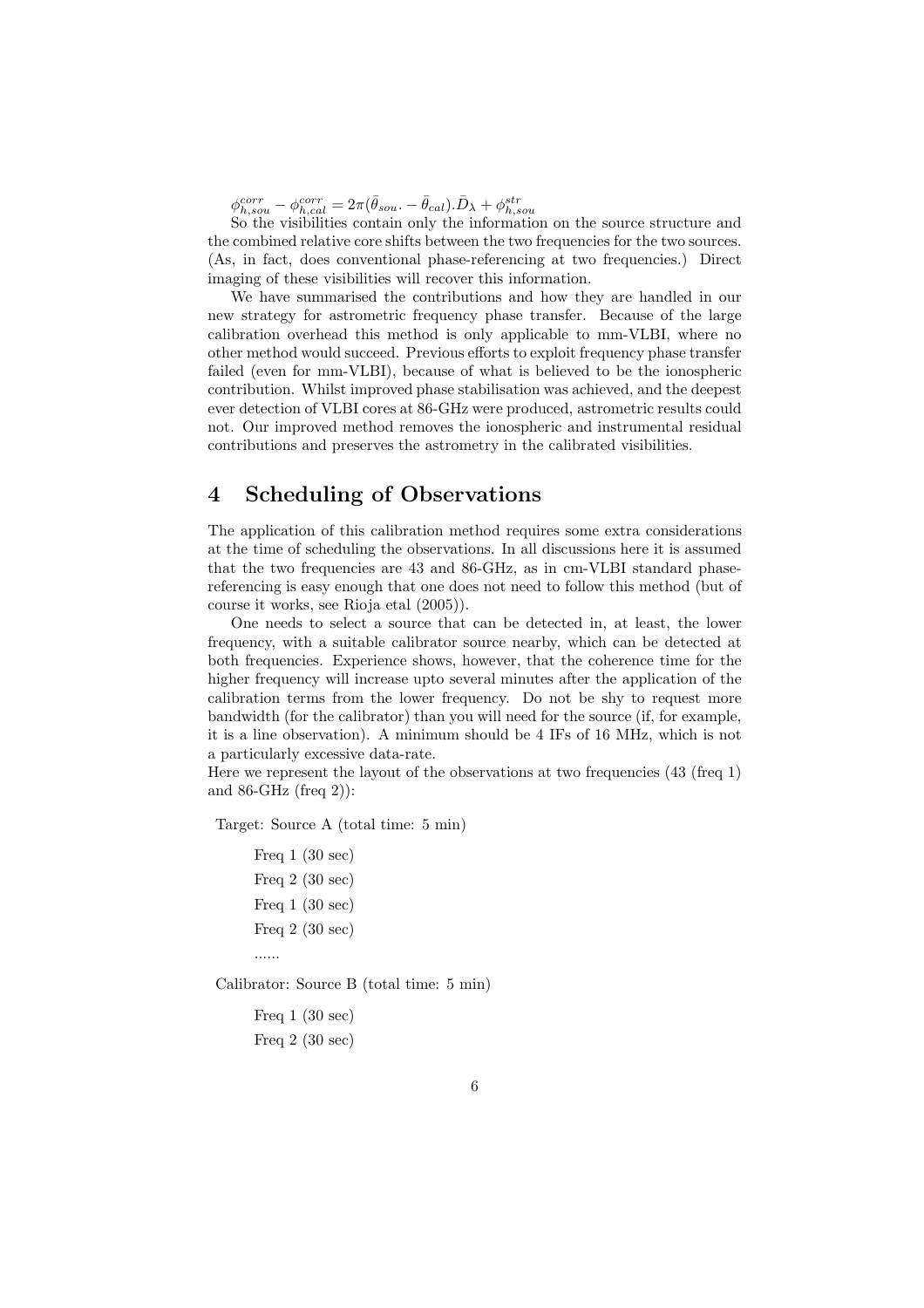```
Freq 1 (30 sec)
Freq 2 (30 sec)
......
```
And repeat

But of course all these time-scales are only indications. One needs to guarantee a detection. One also needs to include observations on a good strong calibrator to provide manual phase-cal to align the polarisations and the different IFs, and the bandpasses.

Examples of a schedule for the observations of a continuum-SiO maser experiment and a schedule for the observations of a continuum-continuum experiment are appended. Both are for the VLBA and between 43- and 86-GHz.

# 5 Data Analysis with AIPS

In the first stages of the analysis the standard data-reduction strategies are followed. For the VLBA these are:

- VLBALOAD (noting that data recorded at 512 Mb/s or higher probably was correlated in two passes and will require loading in the same fashion). We generate CL table entries every 15 seconds, as this aids getting good solutions.
- VLBAFIX. Sort out the mislabelled polarisations. (Note that at the time of writing this applies the flagging tables – which can be far too aggressive – and it would be better if one did not, but kept the flexibility for later. This can be achieved by applying the steps manually with FLAGVAL=-1. or deleting the FG table.) The output is different files for the different frequencies.
- VLBATECR. Apply the Total Electron Content (ionospheric) corrections. These are needed to keep the ionospheric errors to a minimum. (JPL is the default model, but Middelberg suggests that CODE might be better.)
- VLBAEOP. Earth Orientation Corrections. These are needed if the correlator model (of EOP) has to be updated. These corrections are non-dispersive, so are solved for in the Frequency Phase Transfer. However it is best to minimise all errors.
- VLBACALA. Standard amplitude corrections. If one wishes to include opacity corrections INV needs to be set to 1 in APCAL. This point does not appear in the help file.
- VLBAPANG. Correct the phase rotation between the polarisations with CLCOR and OPCODE 'pang'.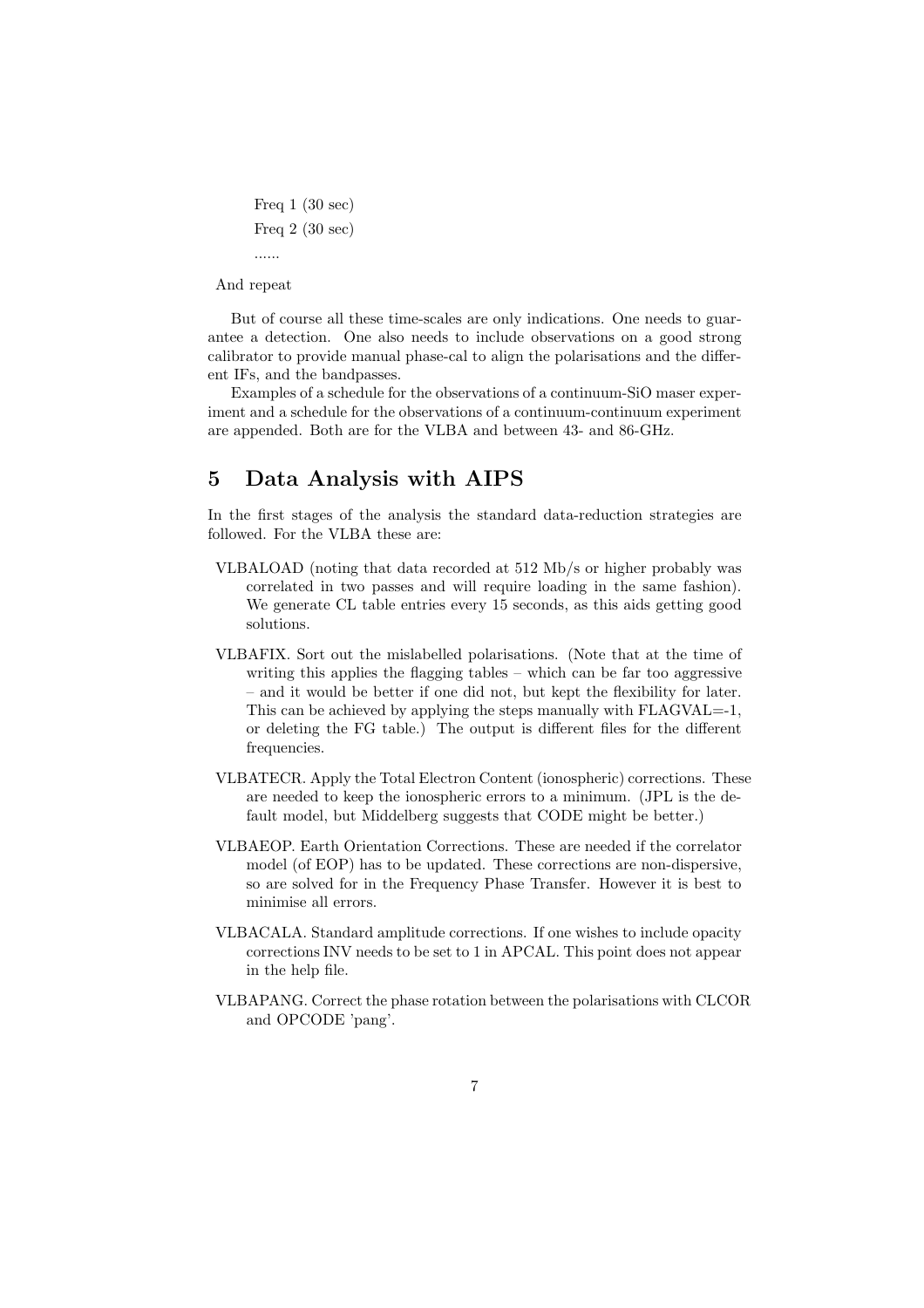Prime Calibrator We perform fringe fitting on the calibrator to find the constant delays and phases between the IFs. There are a number of approaches here, from which we usually pick the easiest for each individual situation. The important thing is to ensure that a single constant value is found for the delays and phases. The rates should be kept to zero. One approach is: Zero the rates and phases and fit a zeroth order polynomial to the delays (CLCAL, INTERP 'poly', CUTOFF 1), then find the relative (but constant) phases from a short section of data. Alternatively we find solutions for a portion of the data, then replace all the other calibration terms with those from a good IF (SNCOR, OPCODE 'cpsn' and 'pcop'). If the later is used a subsequent solution for the entire period will contain the required, constant, phases and delays, which must be applied to the penultimate solution table with smoothing. The final step using the prime calibrator is to generate the band-pass solutions with BPASS. In mm-VLBI the best solutions seem to come from the autocorrelations (BPASSPRM 1 0).

Calibrator Source These solutions can be applied to the data, and the data SPLIT or UVCOP into files for each different source and frequency. In fact one must split here, otherwise the indexing table insists on single solutions per scan – and these are only 20 seconds long. This is also a good place to generate a new flagging table. We normally wish to flag the first 8 seconds of every scan (as that seems to be a good value for the frequency switching time). To do this we need to run INDXR with a very small gap between scans (CPARM(1) set to about 1/6 minutes) to identify the frequency switching scans. Then we run QUACK and flag eight seconds from the beginning of the scans, without any padding (which would add another five seconds). I.e. APARM 0,8/60,-1. Then rerun INDXR to merge the short scans into one (CPARM 0), and one can now have solutions upto an hour in length, with a flagging table which clips eight seconds from the start of every new frequency scan.

Now the solution on the calibrator can be found. The IFs and polarisations should be aligned (but check!) so one can sum the polarisations and IFs for all following steps. We start with the lower frequency, solving for phase, rate and delay.

Frequency scaling is only needed for the phase term, as the delays and the phase rates are stored in a frequency independent fashion. Phase scaling can be done either outside AIPS with a simple script (an example is appended), or with Parsel-Tongue, [or in CLINV which will, at some point, have a scaling option added].

Once the scaled phases are applied the data has an increased coherence time. Typical time scales appear to be the order of ten minutes. The phase variations are believed to be due to the small ionospheric contributions (dominantly from the lower frequency, and scaled up). If an increase in coherence time is all that is required, it is sufficient to apply the normal fringe searching  $-$  or pure phase calibration – techniques, with longer coherence times, after which the image can be formed. To apply the ionospheric and instrumental corrections to the source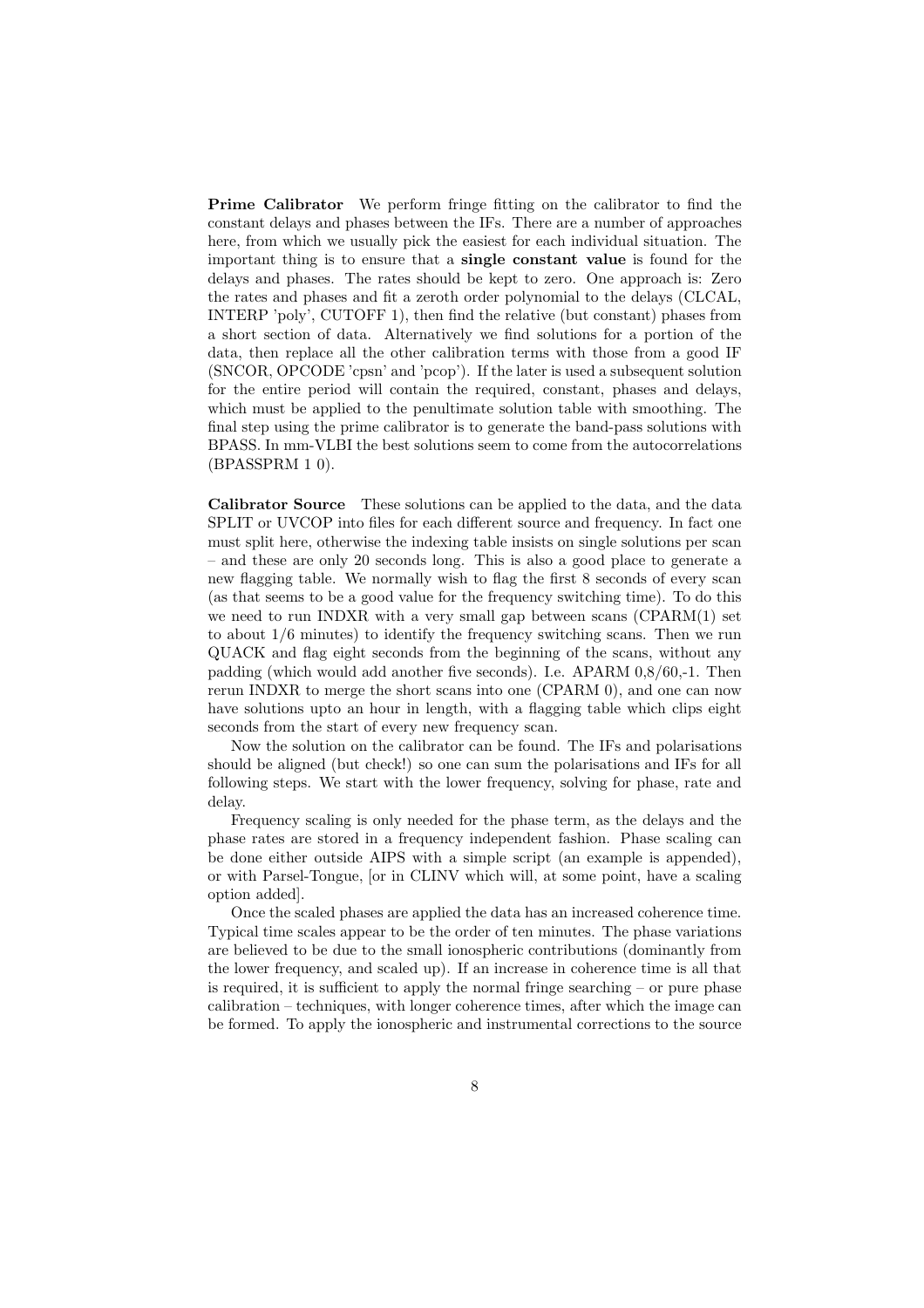the solutions found must be transferred to the source data after that data has been processed as far as the previous, frequency scaling, step.

Target Source On the lower frequency observations of the source, we repeat the same process as with the calibrator. Using FRING we generate delays, rates and phases. We export the SN table, double the phases, and apply the re-read table to the higher frequency. Then we apply the transferred final solutions from the calibrator to this data to produce a fully phase-referenced dataset.

A complication can come for the maser targets, when there is not a sufficiently strong single compact feature for calibration. This was the case for recent observations of TX-Cam (BD108B). AIPS, unfortunately, can not cope with complicated models to calibrate against. One can not have different models for different channels, therefore we exported the data to miriad, where one can do this, and self-calibrate much weaker sources. In this experiment each channel was carefully cleaned (to avoid artificial structure) and this model fed back to self-calibrate the  $(u, v)$  data. A script to convert the miriad solutions to an AIPS SN table is appended.

# 6 Demonstrations of the new method and Results

On 18 February 2007 we carried out VLBI observations, with the VLBA, of two pairs of continuum sources (1308+326 & 1380+328, and 3C273 & 3C274), for seven hours, switching rapidly between two frequencies (43 and 86 GHz). The data rate was 512 MBps (i.e. 2-bit sampling of 8 IFs of 16 MHz). Each pair of sources, one  $14'$  apart and the other  $10^{\circ}$  apart, were observed during several ∼1.5-hourlong sessions within the experiment. Firstly manual phase-cal and primary calibration was done on the primary calibrator (3C273). These solutions were assumed to be fixed for the experiment (as normally found). We derived self-calibration solutions from the analysis of the observations at the lower frequency, and scaled the resulting phase terms by a factor of 2 (using the external perl script), which we applied to the higher frequency. The final step was to self-calibrate on the strongest of the pair at the higher frequency and apply these final corrections to the other, which is then imaged. An additional complication that we have not dealt with is the source structure at each frequency. This was only needed for the 3C pair, which are much more complex (and interesting) sources. For this case the lower frequency FRING solutions and the CALIB solutions (based on the best image) were both doubled and applied to the higher frequency.

The offset from the centre of the map represents the combined relative core shift between the two frequencies, at both sources. I.e. any offset between frequency 1 and 2 will be a combination of the shift in source 1 and source 2. This can easily be disentangled by including additional calibrating sources, which will have different core shifts and core shift directions.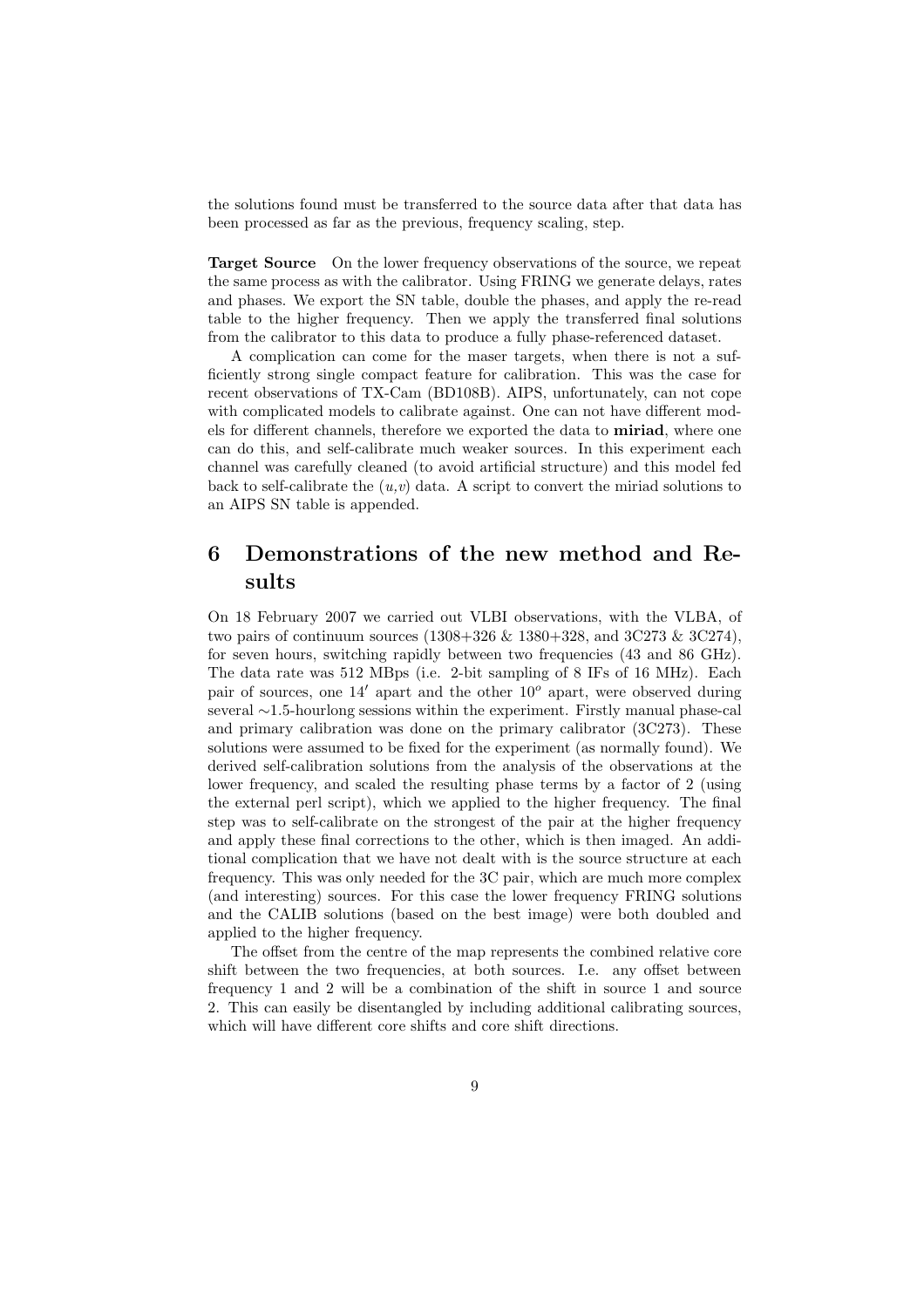Figure 1 shows the image of 1308+328, made following this method. These sources have been shown to have no intrinsic core shifts, so we expect the image to fall at the origin, as it does. The flux recovery is 60%. Compare this to the flux recovery in the only traditional phase-referencing done at 86-GHz (Porcas & Rioja,  $2002$ ) on this same source, where the recovery was only  $20\%$ .

Figure 2 shows the image of 3C274 (M87). The sources for the 3C pair are  $10^{\circ}$  apart, compared to the 14' for the 1308+32 pair, so it is a challenging test. The source does not appear at the centre, being 70 µsec to the South. However the predicted core shift for 3C273 is 65 µsec (and that for 3C724, zero) (Lobanov, 1998), so it is possible that we again have a perfect solution. As the theoretical predictions are not, at best, an exact science, it would be wise instead to take the core shift we find in this case as an order of magnitude estimate of the reliability of the method. That is we apply an upper bound of 0.1 mas to the astrometric accuracy produced by this strategy.

### 7 Summary

We have demonstrated a new method of astrometric VLBI calibration, suitable for mm-VLBI. The additional step required to remove the ionospheric, and all other slowly varying dispersive terms, is done by including another source to cross calibrate with. Because the ionospheric patch size is very large at mm frequencies one can use calibrators at considerable distance from the source. In the demonstration here the pair was  $3C273$  and  $3C274$ , which are  $10^{\circ}$  apart. A single pair is sufficient to demonstrate the method, however the astrometric solution (the offset from expected position) contains the contribution from both sources (as happens in standard phase-referencing as well). This problem, however, fulfils the closure condition, so three or more sources can be used to form a closure triangle and separate the contributions from each individual source.

This method has also been shown to work well, in terms of astrometric recovery, in observations made without weather constraints. Of course the images made with the worst weather have significant flux loss, recovering only 23% as opposed to the best case which was 88%. We are still working to understand what the weather conditions actually were (i.e. whether 'good', 'normal' or 'poor'), to guide future proposal requests. The work in understanding these details (from experiment BD123) is on-going and will be discussed fully in future work.

# References

- [1] Carilli, C. L., Holdaway, M. A. 1999. Tropospheric phase calibration in millimeter interferometry. Radio Science 34, 817-840.
- [2] Lobanov, A. P. 1998. Ultracompact jets in active galactic nuclei. Astronomy and Astrophysics 330, 79-89.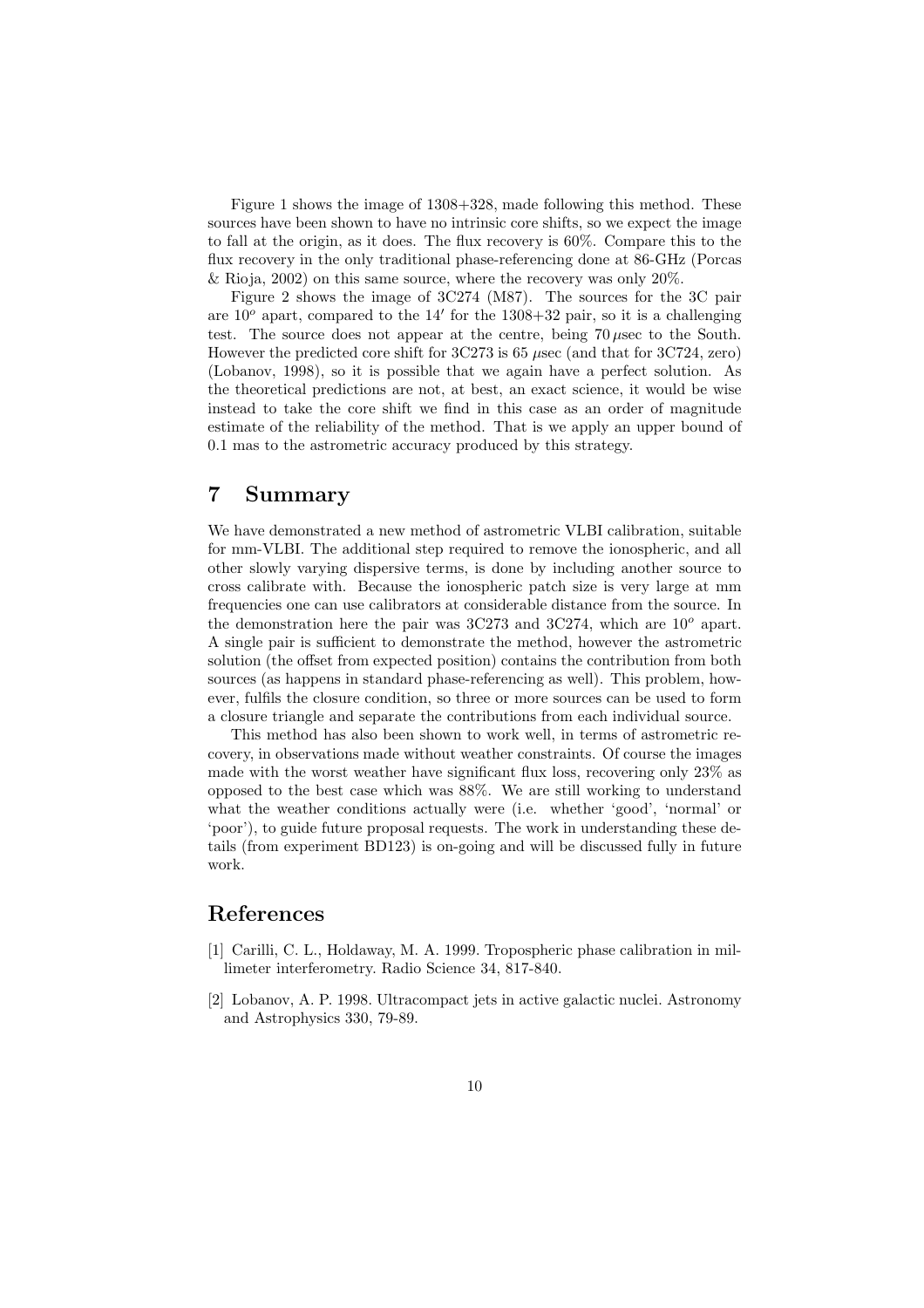- [3] Middelberg, E., Roy, A. L., Walker, R. C., Falcke, H. 2005. VLBI observations of weak sources using fast frequency switching. Astronomy and Astrophysics 433, 897-909.
- [4] Porcas, R. W., Rioja, M. J. 2002. VLBI phase-reference investigations at 86 GHz. Proceedings of the 6th EVN Symposium 65.
- [5] Rioja, M. J., Dodson, R., Porcas, R. W., Suda, H., Colomer, F. 2005. Measurement of core-shifts with astrometric multi-frequency calibration. ArXiv Astrophysics e-prints arXiv:astro-ph/0505475.

Acknowledgements we wish to note the essential help of the EU Marie-Curie International Incoming Fellowship (MIF1-CT-2005-021873), the VLBA which in funded by the National Science Foundation (of the USA) and the support of and advice from Ed Fomalont, Richard Porcas and Vivek Dhawan.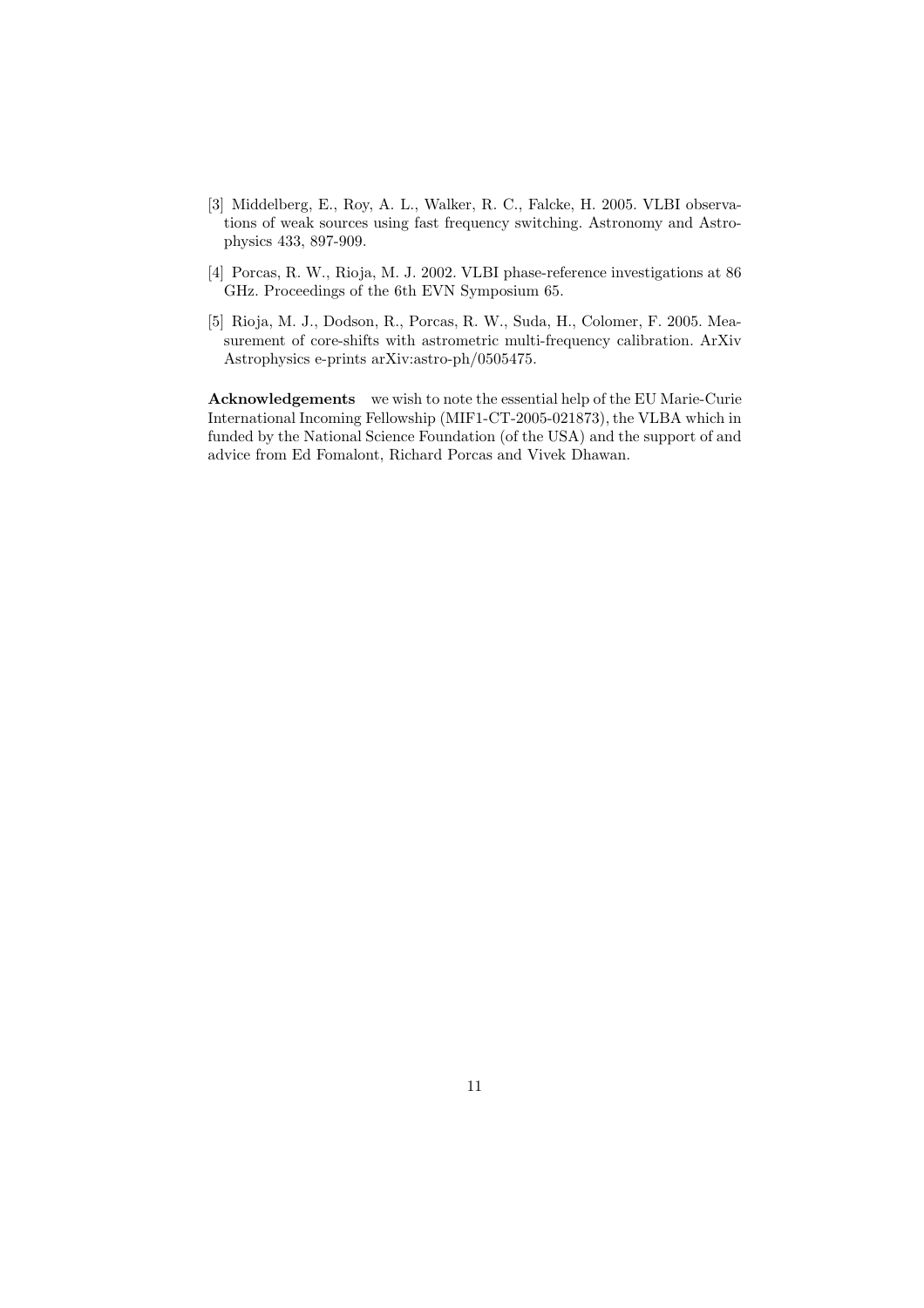

further corrections from  $1308+326-14''$  away. The offset from the phase centre is zero to within the errors, as expected from other phase-referencing experiments .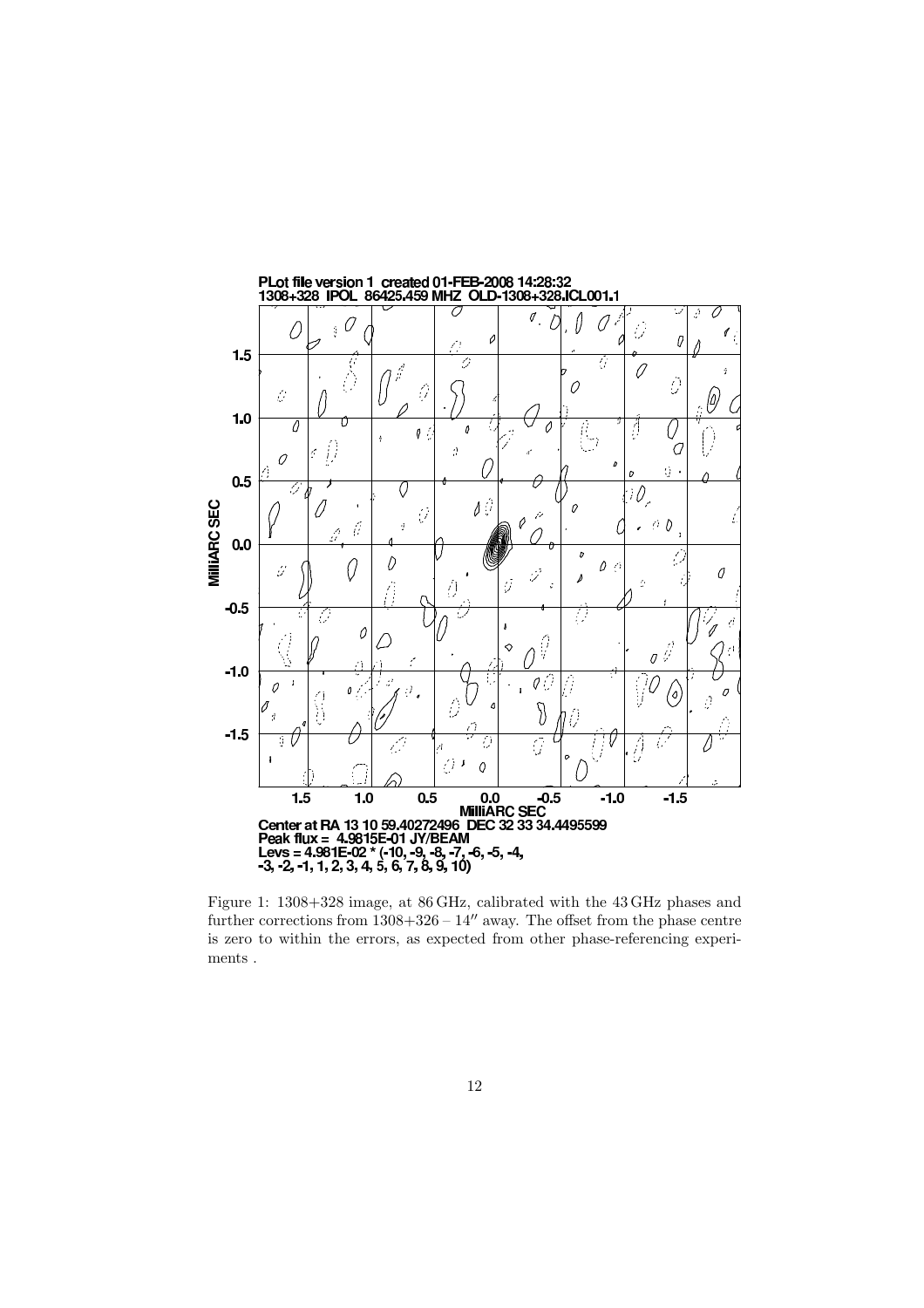

Figure 2: 3C274 image, at 86 GHz, calibrated with the 43 GHz phases and further corrections from  $3C273 - 10^o$  away. The offset from the phase centre  $(70 \,\mu \text{sec})$  is close to that predicted on theoretical grounds.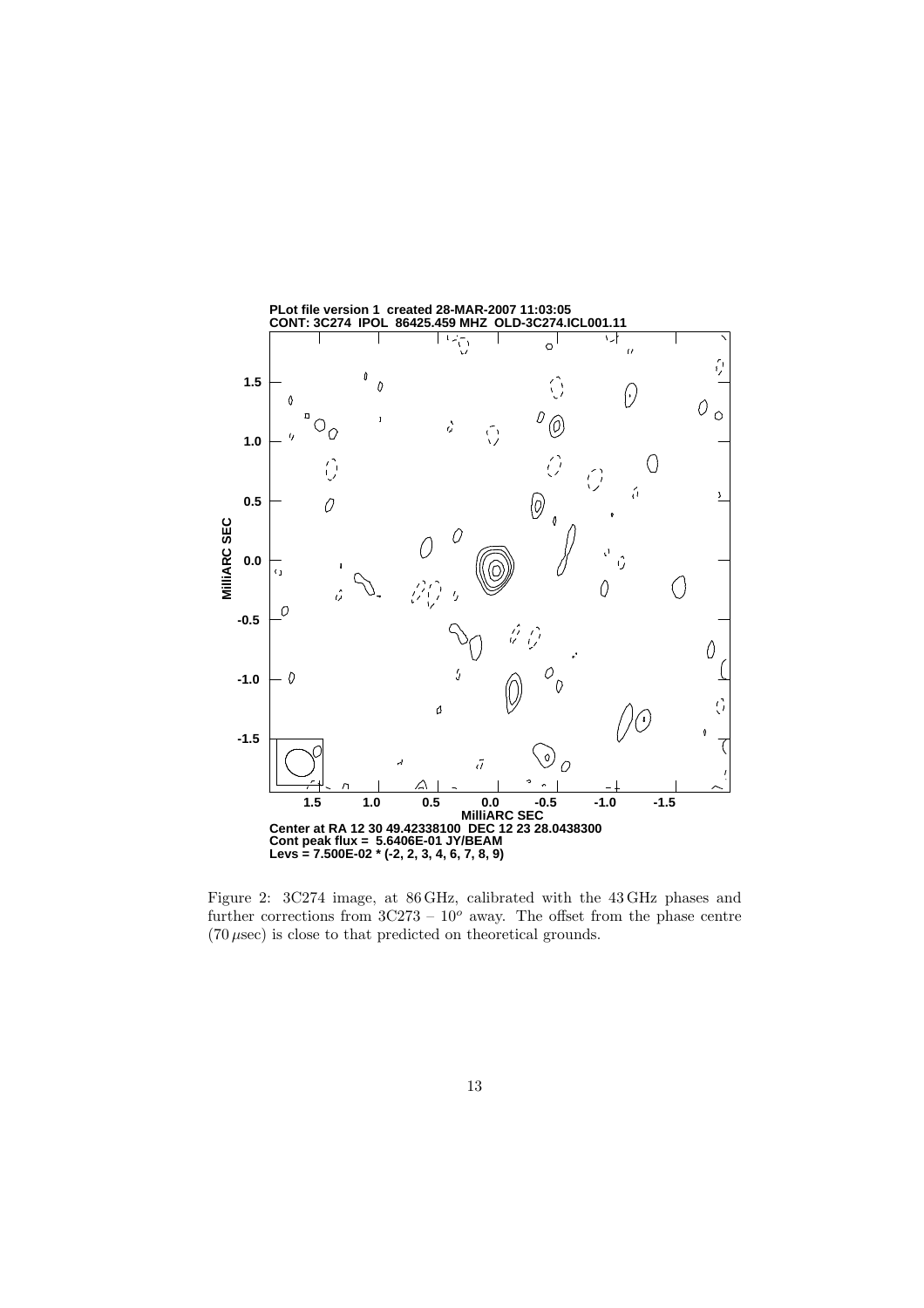# 8 Appendix A: Schedules

We attach complete schedules, for a maser experiment and a continuum experiment, to provide a over-detailed example of the method.

```
8.1 Maser Schedule: BD125A
```
! ================================================================

```
Preferred Dynamic Constraints. Alter [defaults] as desired.
! ================================================================
! Equipment constraints:
    Stations. Below each station code, the "o" indicates an
       [optional] station that is to be used if it is available.
       Change "o" to "r" if the station is required or change
       "o" to "n" if the station is not to be used.
           SC HN NL FD LA PT KP OV BR MK
           n n o o o o o o o o
       ! Minimum number of stations [9 (6 for 3mm)]: 9 with good weather
       May we swap PT for a single VLA antenna? [yes] no
          ! Consult http://www.aoc.nrao.edu/~lsjouwer/y1gotcha.html
          to decide. If you adopt the default, then both PT and
          VLA1 must be in the stations list in the keyin file.
    Bands and polarizations. Below each band code, insert "R"
       if the righthand polarization is to be used, "L" if the
! lefthand polarization is to be used, "d" if dual
! polarizations are to be used, or "o" if the band is in
       your setups but scheduling should not be constrained by
       .<br>its availability.
           ! 90cm 50cm 20cm 13cm 6cm 4cm 2cm 1cm 7mm 3mm
! d d
! Weather constraints:
    [appropriate for bands marked "L", "R", or "d" above
     and for at least the minimum number of stations]
      ! 'Good'
! Date constraints:
    Preferred date(s), usually a series start [none]:
            ! Dec/Jan/Feb
    Excluded dates plus reason [none]:
            March onwards, as we will select the next strong target.
    ! Preferred interval between segments in days [none]:
    Special conditions (e.g., a series with different
       spacings in time) [none]:
     This experiment needs to be close (a few days would be perfect)
     to the other part, bd108a.
!
     The spectral line frequency is set for the 1st Jan. 'Doppler' is
     not being used because of the number of frequency changes
     (~150). It would be good to be able to update the
     observed frequency for a smaller (i.e. not +- 1 month) date
     range. Please, if possible, give us a few weeks warning of observing.
!
     This schedule will test a new method of calibration. We will
     need the best possible conditions for this.
!
     ! ================================================================
! ==========================================================
```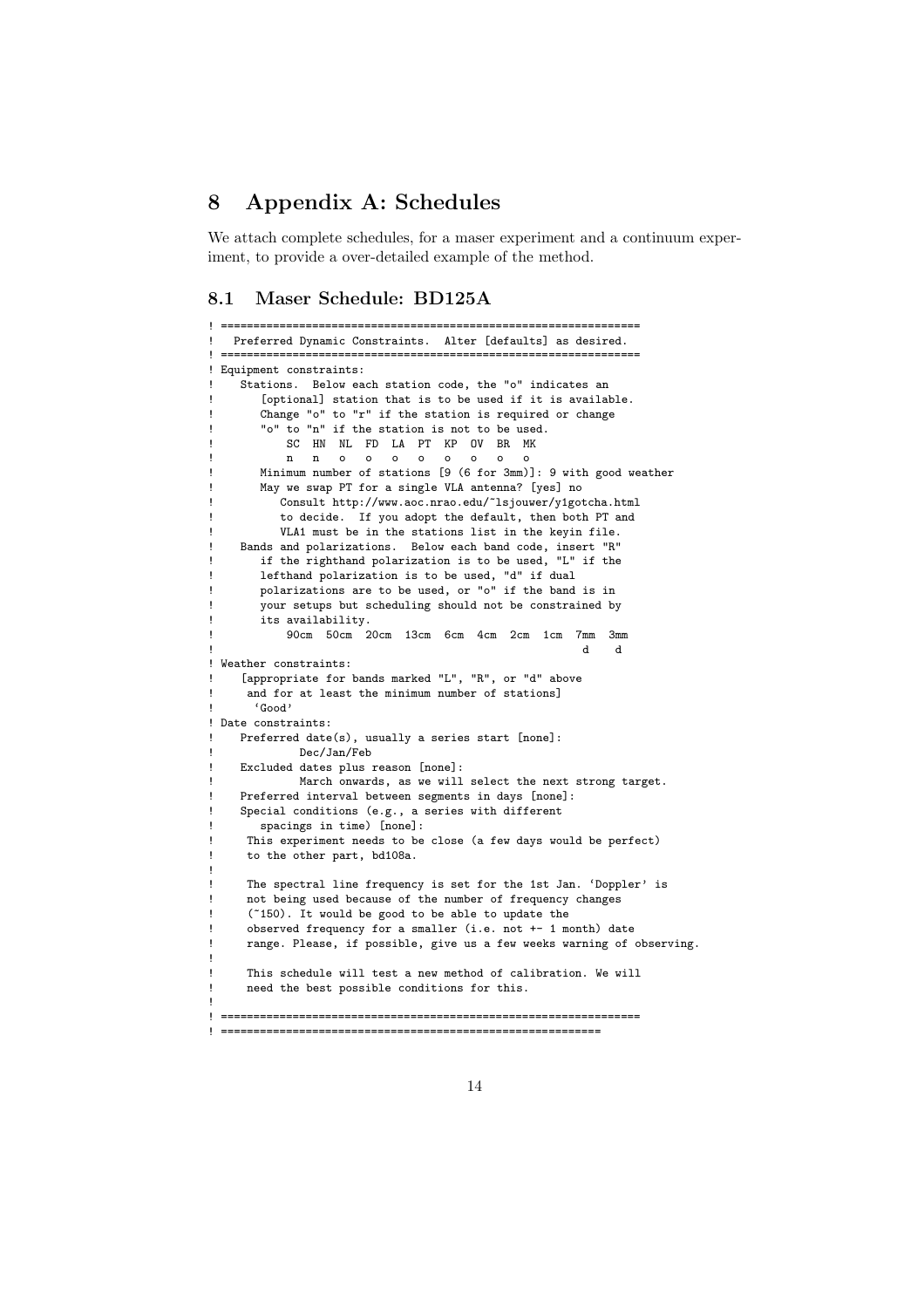```
! ================= Cover Information ====================
! ==========================================================
EXPT = 'BD125 freq phase cal 3/7 mm'
EXPCODE = 'BD125A'VERSION = 2
PINAME = 'Richard Dodson'
ADDRESS1 = 'OAN'ADDRESS2 = 'Apartado 112, E-28803'
ADDRESS3 = 'Alcala de Henares, Madrid Spain'
PHONE = '(+34) 91-8855060'
OBSPHONE = '(+34) 91-8855061'FAX = ' (+34) 91-8855062'email = 'r.dodson@oan.es'
obsmode ='VLBA Dual 3.5mm and 7mm observations'
obstype = 'VLBI'
NOTE1 = 'Doppler is not possible with the freq phase ref technique'
NOTE2 = 'phase-refereNCE experiment, DO NOT INTERRUPT the SCANS'
NOTE3 = 'SPECTRAL LINE observations, make sure PHASE CAL is OFF'
NOTE4 = 'using target for pointing'
! ================================================================
! Program Control Information
                                    ! ================================================================
overwrit
overwrit
sumitem = early, dwell
autotape = 2
! ================================================================
! ==========================================================
! ============== Correlator Information ==================
                         ! ==========================================================
correl = 'Socorro'
\text{coravg} = 1! 2sec for 22/43 & 1sec for 43/86
corchan = 512! 1024 for 22/43 & 512 for 43/86
\text{format} = 8corpol = 'off'\frac{1}{\text{corwtfn}} = \frac{1}{\text{uniform}}corsrcs = 'standard'
cortape = DAT
corship1 = '0AN, Apdo 112'
corship2 = 'Alcala de Henares, 28803'
corship3 = 'Spain'! ==========================================================
! ==================== Source Catalog ====================
! ==========================================================
SRCCAT /
! Program sources:
EQUINOX='J2000'
source='oCet' ra=02:19:20.7927 dec=-02:58:39.513 vel = 45 /!H20
! ICRS coord. (ep=2000 eq=2000) :
! 02 19 20.7927 -02 58 39.513 [ 10.53 5.52 55 ] A
! 1997A&A...323L..49P (Hippacos)
```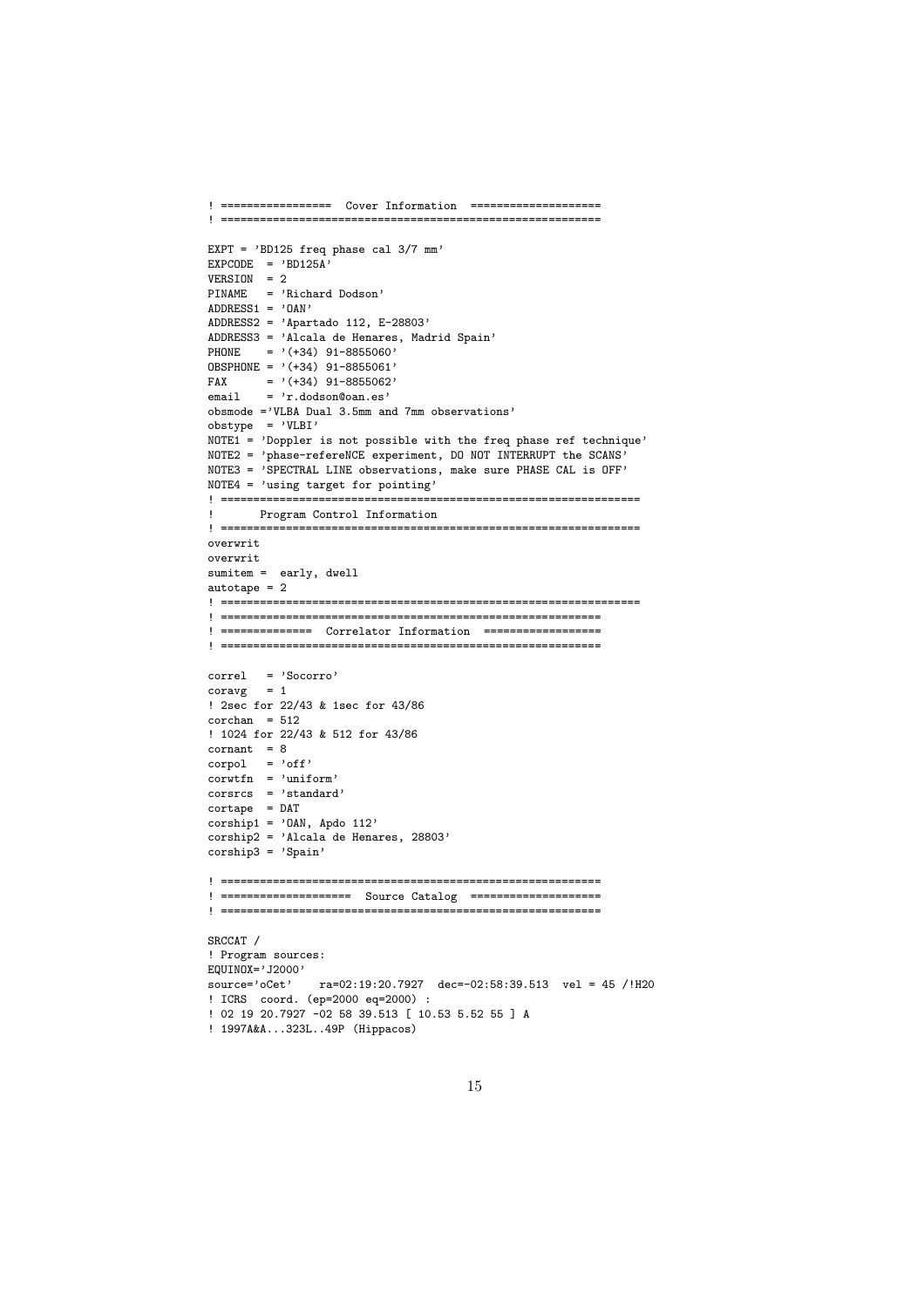```
source='P-ocet' ra=02:19:20.7927 dec=-02:58:39.513 vel = 45 /
endcat /
lineinit /
! 7mm 28SiO for pointing:
lineset='PSiO431' restfreq=43122.080, 43122.080, 43222.080, 43222.080 /
! 7mm 28SiO v=1, j=1-0, 28SiO v=2, j=1-0
!
!lineset = 'SiO43'
! restfreq= 42820.587, 42879.916, 43122.080, 43122.080 /
!
! 3mm 28SiO v=2, j=2-1, 29SiO v=0,j=1-0
!
llineset = 'Si086-a'
  ! restfreq= 85640.456 , 85759.132 /
!
! 3mm 28SiO v=1, j=2-1
!
!lineset = 'SiO86-b'
! restfreq= 86243.442 , 86243.442 /
!
!
!lineset='H2O'
                 restfreq=22235.08 /
!lineset='SiO425' restfreq=42519.3 /
!lineset='SiO428' restfreq=42820.54 /
lineset='SiO431' restfreq=43122.03 /
lineset='SiO862' restfreq=86243.35 /
!lineset='SiO868' restfreq=86846.89 /
endline /
! ==========================================================
.<br>! ===================== Station Catalog ===================
! ==========================================================
stafile = '$SCHED/catalogs/stations.dat'
!! ================================================================
!! Peakfile etc.
!! ================================================================
!!!!!!Not needed for 13mm/7mm
!autopeak
pkwatch
peakfile = none
\overline{11}peakinit /
 srcfile = none
 minfreq = 60000.0dwell = 1:00minel = 10.0setup = '$SCHED/setups/pt7mm.set'
 linename = 'PSi0431'sources = 'P-ocet'
  STATIONS = VLBA_NL, VLBA_FD, VLBA_LA, VLBA_PT,
            VLBA_KP, VLBA_OV, VLBA_BR, VLBA_MK /
```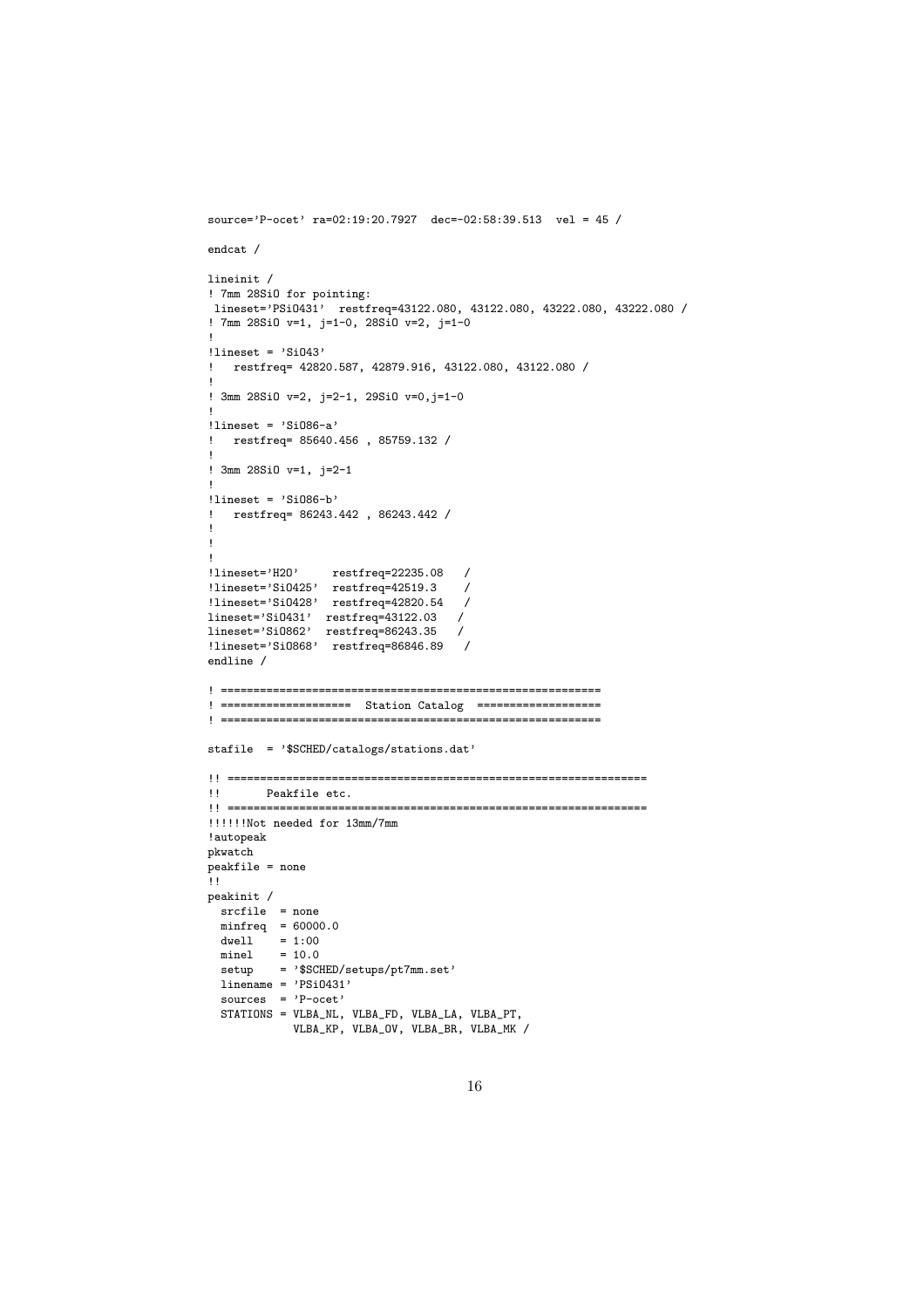endpeak /

```
! ==========================================================
! ============== Spectral line rest frequecies ===========
! ==========================================================
! ==========================================================
! ==================== Observing setup ===================
! ==========================================================
! The setups for BD108. The frequencies need setting by hand.
setinit = 'bd108sio2.set' /
nchan = 4 \; bits = 2 \; bbfilter = 16.0pol = dual!freqref = 43109.84
freqref = 43109.99
freqoff = 0., 0., 16., 16.pcal = \text{``off'}band = '7mm'/
endset /
setinit = 'bd108sio3mm.set' /
nchan = 4 bits = 2 bbfilter = 16.0<br>pol = dual
pol = dual
!freqref = ! LO sum= 86226.98
frequency = 86226.99freqoff = 0., 0., 16., 16.pcal = 'off'
band = '3mm'/
endset /
!setinit = 'bd108sio3mm.set' /
!nchan = 2 bits = 2 bbfitter = 16.0!pol = dual
!pcal = 'off'! band = '3mm'!/
!endset /
! ==========================================================
! ================= Initial Scan Information =============
! ==========================================================
!
STATIONS = VLBA_NL, VLBA_FD, VLBA_LA, VLBA_PT,
          VLBA_KP, VLBA_OV, VLBA_BR, VLBA_MK
1st = VLBA_PTyear = 2007 month = 7 day = 1\text{start} = 00:00:00!
!dopsrc 'ocet'
! 1 Jan
!LINENAME = 'sio428' DOPPLER
```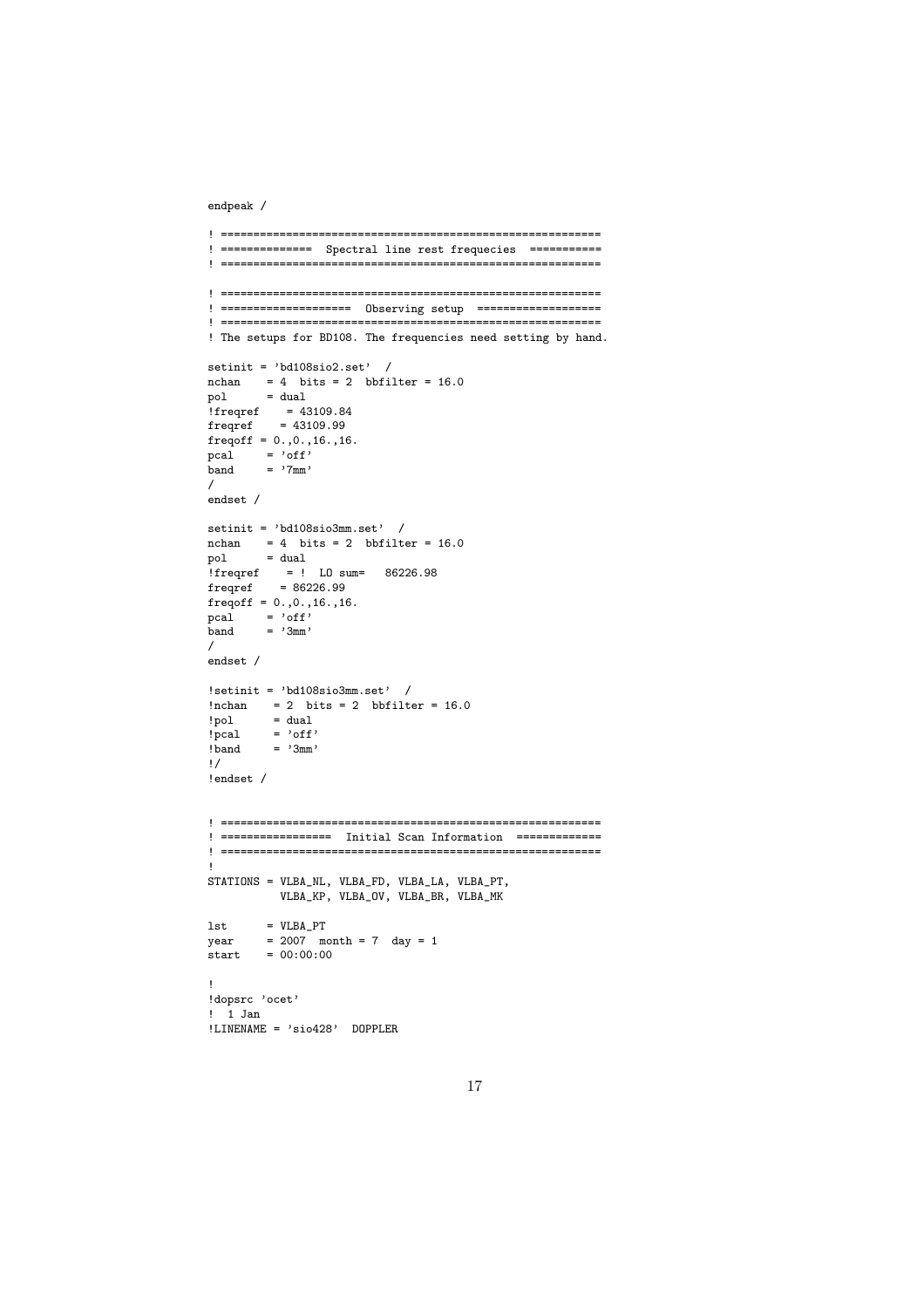```
!SETUP = 'bd108sio3mm.set'
'LLINENAME = 'sio431' DOPPLER
!SETUP = 'bd108sio2.set'
! LO sum= 43108.64 43108.64 43108.64 43108.64 ! Jun 1
! LO sum= 43109.84 43109.84 43109.84 43109.84 ! Jul 1
! LO sum= 43110.12 43110.12 43110.12 43110.12 ! Aug 1
!LINENAME = 'sio862' DOPPLER
!SETUP = 'bd108sio3mm.set'
! LO sum= 86224.56 86224.56 86224.56 86224.56 ! Jun 1
! LO sum= 86226.98 86226.98 86226.98 86226.98 ! Jul 1
  LO sum= 86227.52 86227.52 86227.52 86227.52 ! Aug 1
!LINENAME = 'h2o' DOPPLER
! sure I have this wrong
! it might be best to be done by hands.
! ==========================================================
! ======================== The Scans =====================
! ==========================================================
minpause=55
!! Band pass calibrators 384/3C454/4C39
!!! If all on one day would want to alternate the lines to
!!! ensure best uv matching.
!!! Finalise: SiO 1 & 2, Cycle time(s) for iono,
!!! freq switching time for 22/43
!!! Whether PCAL is possible.
!!! Time on BPASS? 10 min too long
!!! 0215 is .. say 0.9 Jy at 3mm? more at 7mm
  setup = 'bd108sio2.set'
     source = '3c454.3' dur = 0:10 gap = 3:00 point /
     source = '3c454.3' dur = 5:00 gap=0 /
  setup = 'bd108sio3mm.set'
     \frac{1}{\text{source}} = \frac{1}{3c454.3}, dur = 5:00 gap = 0:00 /
  setup = 'bd108sio2.set'
    source = '0215+015' dur = 00:25 gap = 01:10 / ! slew and lo
group = 2 repeat = 2\text{setup} = 'bd108sio3mm.set' ! hi
    source = '0215+015' dur = 00:25 gap = 0 /
  setup = 'bd108sio2.set' ! lo
     source = '0215+015' dur = 00:25 /
  setup = 'bd108sio2.set'
    source = '0CET' dur = 00:35 gap = 0:15 / ! slew and lo
group = 2 repeat = 5setup = 'bd108sio3mm.set' ! hi
     source = '0CET' dur = 00:35 gap = 0 /
  setup = 'bd108sio2.set' ! lo
    source = 'OCET' dur = 00:35 /
  setup = 'bd108sio2.set'
```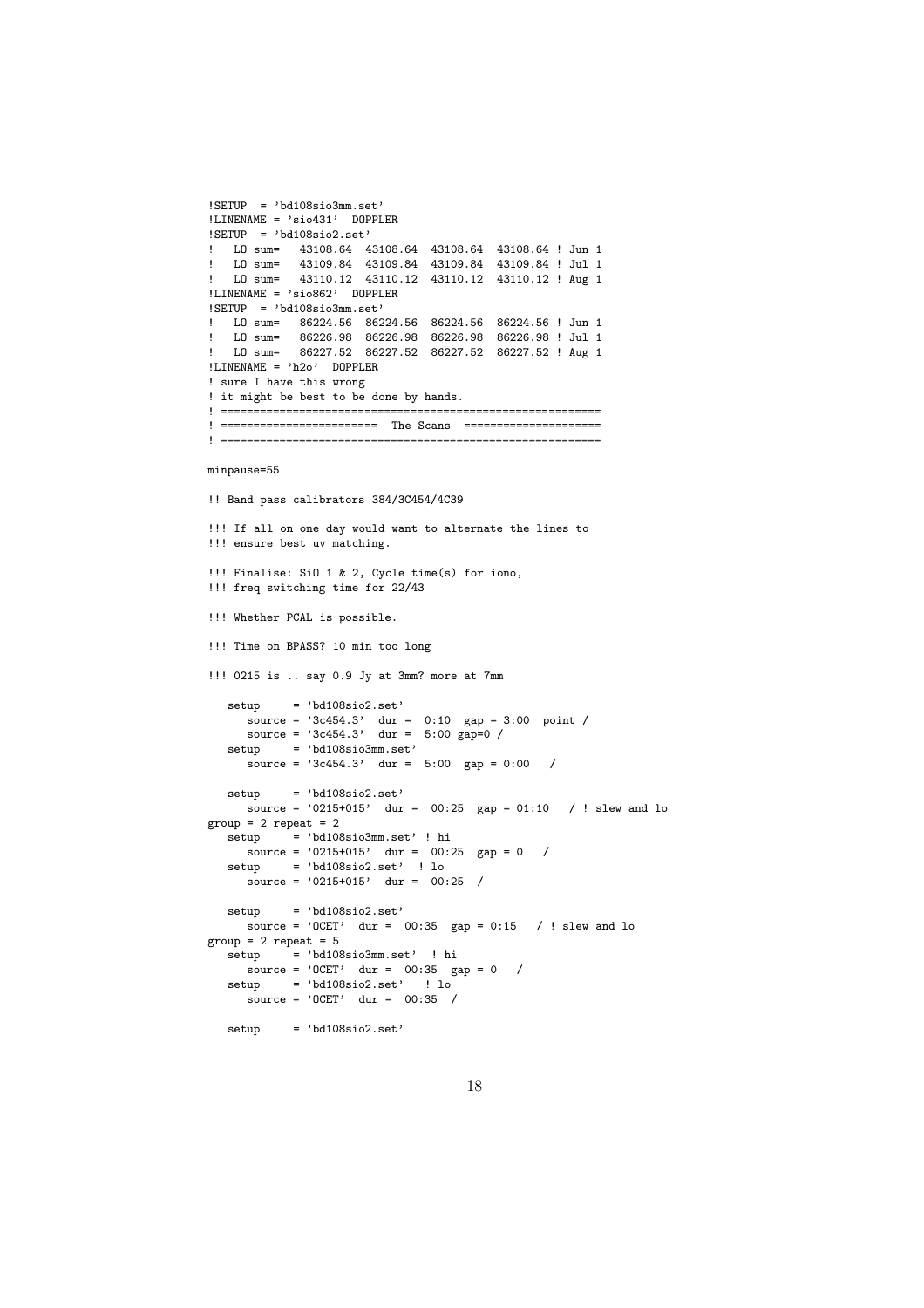```
source = '0215+015' dur = 00:25 gap = 0:15 / ! slew and lo
group = 2 repeat = 2setup = 'bd108sio3mm.set' ! hi
    \frac{1}{\text{source}} = \frac{1}{2}0215 + 015, dur = 00:25 gap = 0 /
  setup = 'bd108sio2.set' ! lo
     source = '0215+015' dur = 00:25 /
  setup = 'bd108sio2.set'
    source = '0CET' dur = 00:35 gap = 0:15 / ! slew and lo
group = 2 repeat = 5\text{setup} = 'bd108sio3mm.set'
    \frac{1}{\text{source}} = \text{'OCET'} dur = 00:35 gap = 0 /
  setup = 'bd108sio2.set'
    source = 'OCET' dur = 00:35 /
!
  setup = 'bd108sio2.set'
    source = '0215+015' dur = 00:25 gap = 0:15 / ! slew and lo
group = 2 repeat = 2setup = 'bd108sio3mm.set' ! hi
    s_{\text{source}} = '0215+015' \text{ dur} = 00:25 \text{ gap} = 0 /
  setup = 'bd108sio2.set' ! lo
     source = '0215+015' dur = 00:25 /
!
!STATIONS = VLBA_NL, VLBA_FD, VLBA_LA, VLBA_PT,
           ! VLBA_KP, VLBA_OV, VLBA_BR
!STATIONS = VLBA_NL, VLBA_FD, VLBA_LA, VLBA_PT,
! VLBA_KP, VLBA_OV, VLBA_BR, VLBA_MK
  setup = 'bd108sio2.set'
    source = '0CET' dur = 00:35 gap = 0:15 / ! slew and lo
group = 2 repeat = 5setup = 'bd108sio3mm.set'\frac{1}{\text{source}} = \text{'OCET'} dur = 00:35 gap = 0 /
  setup = 'bd108sio2.set'source = 'OCET' dur = 00:35 /
!
    source = 'p-ocet' dur = 00:10 gap=1:30 point /
!
  setup = 'bd108sio2.set'
    source = '0215+015' dur = 00:25 gap = 0:15 / ! slew and lo
group = 2 repeat = 2\text{setup} = 'bd108sio3mm.set' ! hi
    source = '0215+015' dur = 00:25 gap = 0 /
  setup = 'bd108sio2.set' ! lo
     source = '0215+015' dur = 00:25 /
  setup = 'bd108sio2.set'
    source = '0CET' dur = 00:35 gap = 0:15 / ! slew and lo
group = 2 repeat = 5\text{setup} = 'bd108sio3mm.set'
    source = 'OCET' dur = 00:35 gap = 0 /
  setup = 'bd108sio2.set'
    \frac{1}{\text{source}} = \text{'OCET'} \quad \text{dur} = \text{00:35} /
!
  set up = 'bd108sio2.set'source = '0215+015' dur = 00:25 gap = 0:15 / ! slew and lo
group = 2 repeat = 2
```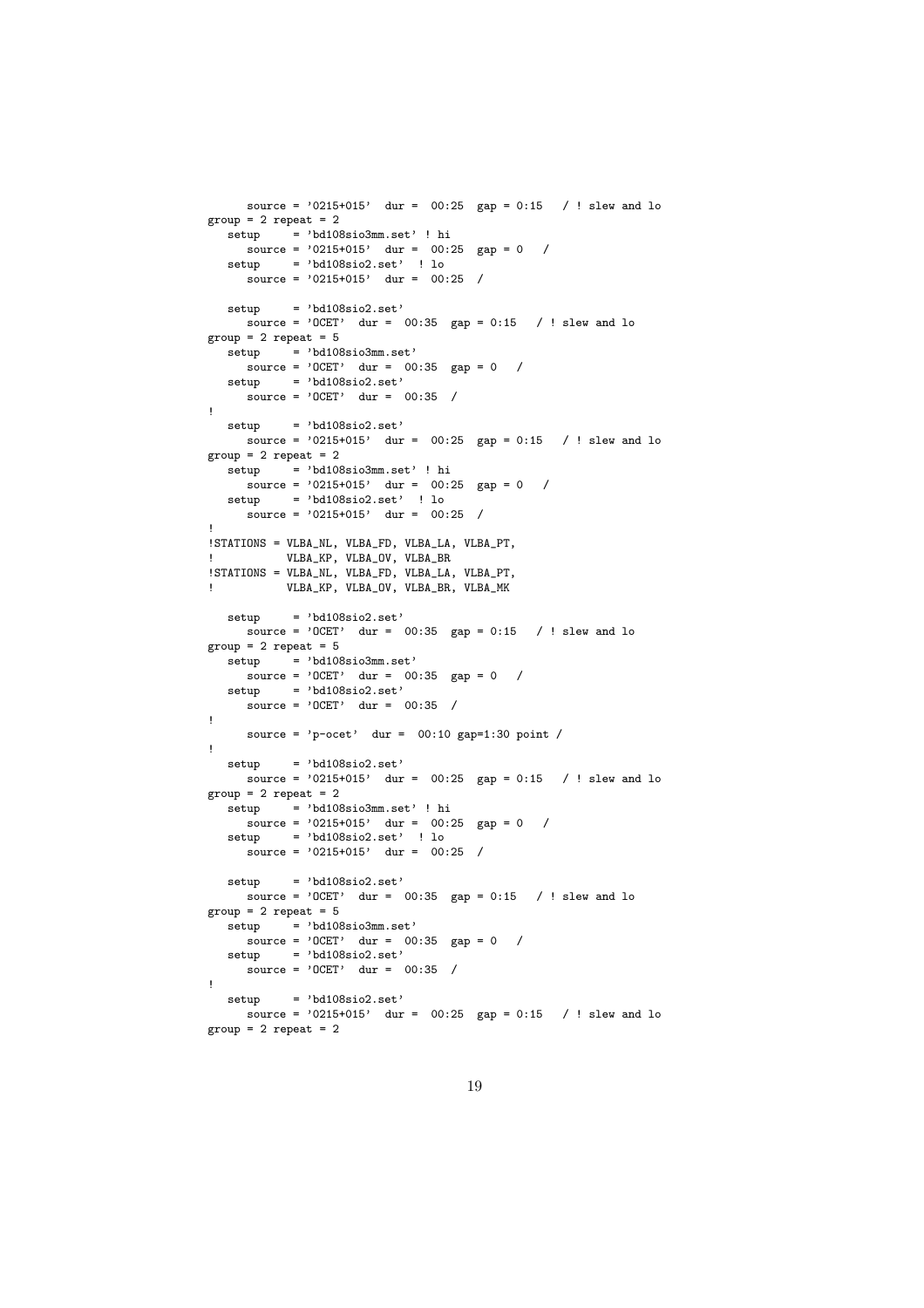```
setup = 'bd108sio3mm.set'
     s^{0.6} source = '0215+015' dur = 00:25 gap = 0 /
  setup = 'bd108sio2.set'
     source = '0215+015' dur = 00:25 /
  setup = 'bd108sio2.set'
    source = '0CET' dur = 00:35 gap = 0:15 / ! slew and lo
group = 2 repeat = 5\text{setup} = 'bd108sio3mm.set'
    \frac{1}{\text{source}} = \text{'OCET'} dur = 00:35 gap = 0 /
  setup = 'bd108sio2.set'\frac{1}{\text{source}} = \text{'OCET'} dur = 00:35 /
!
  setup = 'bd108sio2.set'
    source = '0215+015' dur = 00:25 gap = 0:15 / ! slew and lo
group = 2 repeat = 2setup = 'bd108sio3mm.set'
    source = '0215+015' dur = 00:25 gap = 0 /
  setup = 'bd108sio2.set'source = '0215+015' dur = 00:25 /
!
!STATIONS = VLBA_NL, VLBA_FD, VLBA_LA, VLBA_PT,
! VLBA_KP, VLBA_OV, VLBA_BR
!STATIONS = VLBA_NL, VLBA_FD, VLBA_LA, VLBA_PT,
! VLBA_KP, VLBA_OV, VLBA_BR, VLBA_MK
  setup = 'bd108sio2.set'
    \frac{1}{\text{source}} = 'OCET' dur = 00:35 gap = 0:15 / ! slew and lo
group = 2 repeat = 5setup = 'bd108sio3mm.set'
    s_{\text{source}} = '0 \text{CET'} dur = 00:35 gap = 0 /
  setup = 'bd108sio2.set'
    source = 'OCET' dur = 00:35 /
!
     source = \primep-ocet' dur = 00:10 gap=1:30 point /
!
  setup = 'bd108sio2.set'
    source = '0215+015' dur = 00:25 gap = 0:15 / ! slew and lo
group = 2 repeat = 2\text{setup} = 'bd108sio3mm.set'
     source = '0215+015' dur = 00:25 gap = 0 /
  set up = 'bd108sio2.set'source = '0215+015' dur = 00:25 /
  setup = 'bd108sio2.set'
    source = '0CET' dur = 00:35 gap = 0:15 / ! slew and lo
group = 2 repeat = 5setup = 'bd108sio3mm.set'
    \frac{1}{\text{source}} = \text{'OCET'} dur = 00:35 gap = 0 /
  setup = 'bd108sio2.set'
     source = 'OCET' dur = 00:35 /
!
  setup = 'bd108sio2.set'source = '0215+015' dur = 00:25 gap = 0:15 / ! slew and lo
group = 2 repeat = 2\frac{1}{\text{setup}} = 'bd108sio3mm.set'
     source = '0215+015' dur = 00:25 gap = 0 /
```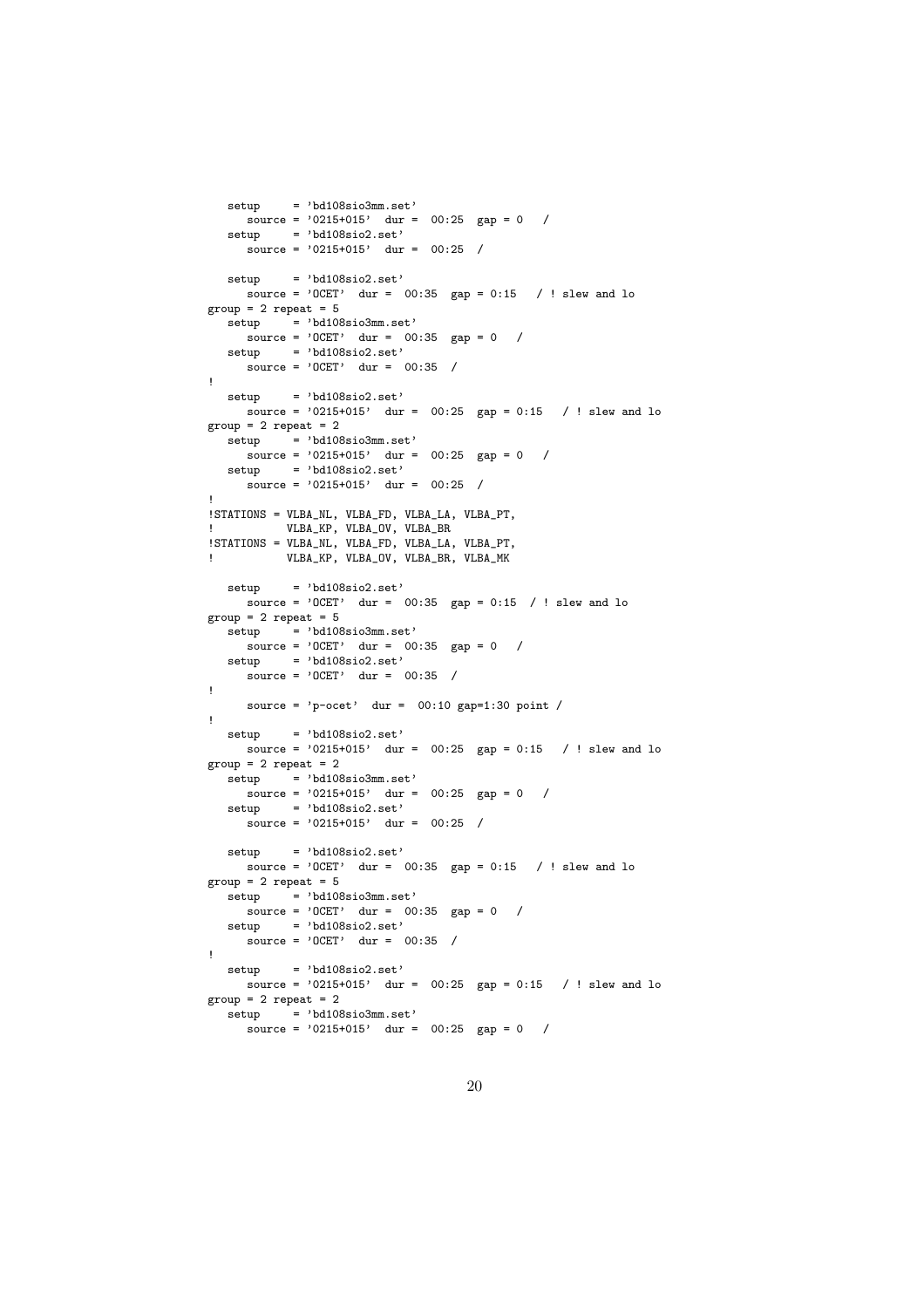```
setup = 'bd108sio2.set'
     source = '0215+015' dur = 00:25 /
  setup = 'bd108sio2.set'
    source = '0CET' dur = 00:35 gap = 0:15 / ! slew and lo
group = 2 repeat = 3\frac{1}{\text{setup}} = 'bd108sio3mm.set'
    \frac{1}{\text{source}} = \text{'OCET'} dur = 00:35 gap = 0 /
  setup = 'bd108sio2.set'
    source = 'OCET' dur = 00:35 /
!
  setup = 'bd108sio2.set'
    source = '0215+015' dur = 00:25 gap = 0:15 / ! slew and lo
group = 2 repeat = 2set up = 'bd108sio3mm.set'source = '0215+015' dur = 00:25 gap = 0 /
  setup = 'bd108sio2.set'
     \frac{1}{\text{source}} = \frac{1}{215 + 015}, dur = 00:25 /
!
!! Band pass calibrators
  set up = 'bd108sio2.set'source = '3c84' dur = 0:10 gap = 3:00 point /
      source = '3c84' dur = 3:00 gap = 0/
  setun = 'bd108sio3mm.set'source = '3c84' dur = 3:00 /
!
  setup = 'bd108sio2.set'
    source = '0215+015' dur = 00:25 gap = 1:10 / ! slew and lo
group = 2 repeat = 2\text{setup} = 'bd108sio3mm.set'
    source = '0215+015' dur = 00:25 gap = 0 /
  setup = 'bd108sio2.set'
    source = '0215+015' dur = 00:25 /
!
  setup = 'bd108sio2.set'source = '0CET' dur = 00:35 gap = 0:15 / ! slew and lo
group = 2 repeat = 3\text{setup} = 'bd108sio3mm.set'
    source = 'OCET' dur = 00:35 gap = 0 /
  setup = 'bd108sio2.set'
    source = 'OCET' dur = 00:35 /
!
     source = 'p-ocet' dur = 00:10 gap=1:30 point /
!
  setup = 'bd108sio2.set'
    source = '0215+015' dur = 00:25 gap = 0:15 / ! slew and lo
group = 2 repeat = 2\text{setup} = 'bd108sio3mm.set'
    source = '0215+015' dur = 00:25 gap = 0 /
  setup = 'bd108sio2.set'
    source = '0215+015' dur = 00:25 /
  setup = 'bd108sio2.set'
```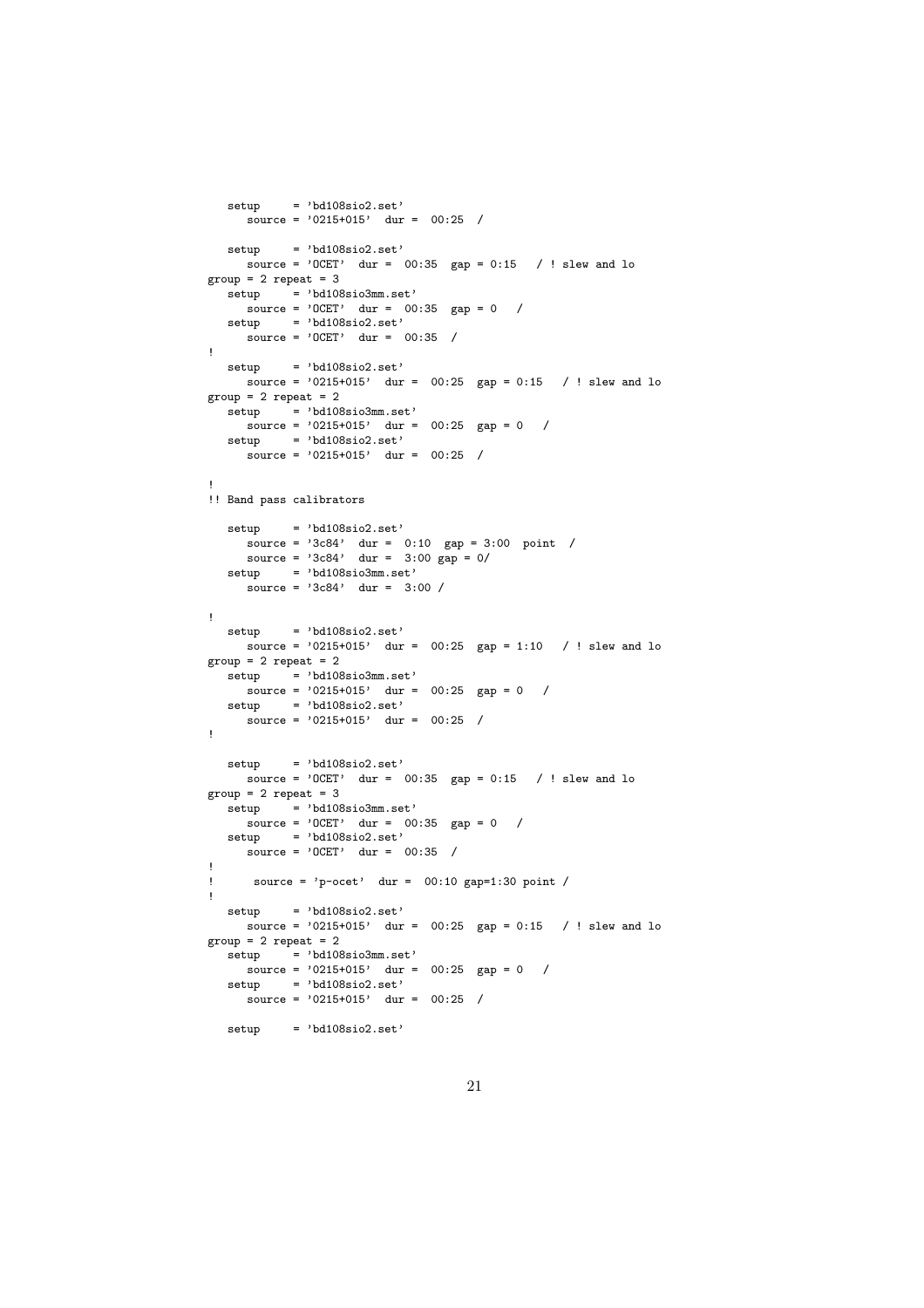```
source = '0CET' dur = 00:35 gap = 0:15 / ! slew and lo
group = 2 repeat = 3setup = 'bd108sio3mm.set'
    \frac{1}{\text{source}} = \text{'OCET'} dur = 00:35 gap = 0 /
  setup = 'bd108sio2.set'
    source = 'OCET' dur = 00:35 /
!
  setup = 'bd108sio2.set'
    source = '0215+015' dur = 00:25 gap = 0:15 / ! slew and lo
group = 2 repeat = 2\text{setup} = 'bd108sio3mm.set'
    source = '0215+015' dur = 00:25 gap = 0 /
  setup = 'bd108sio2.set'
    source = '0215+015' dur = 00:25 /
  setup = 'bd108sio2.set'
    source = '0CET' dur = 00:35 gap = 0:15 / ! slew and lo
group = 2 repeat = 3setup = 'bd108sio3mm.set'\frac{1}{\text{source}} = \text{'OCET'} dur = 00:35 gap = 0 /
  setup = 'bd108sio2.set'
    source = 'OCET' dur = 00:35 /
!
  setup = 'bd108sio2.set'
    source = '0215+015' dur = 00:25 gap = 0:15 / ! slew and lo
group = 2 repeat = 2setup = 'bd108sio3mm.set'
    source = '0215+015' dur = 00:25 gap = 0 /
  setup = 'bd108sio2.set'source = '0215+015' dur = 00:25 /
  setup = 'bd108sio2.set'
    source = '0CET' dur = 00:35 gap = 0:15 / ! slew and lo
group = 2 repeat = 3setup = 'bd108sio3mm.set'
    \frac{1}{\text{source}} = \text{'OCET'} dur = 00:35 gap = 0 /
  setup = 'bd108sio2.set'
    source = 'OCET' dur = 00:35 /
!
  setup = 'bd108sio2.set'source = '0215+015' dur = 00:25 gap = 0:15 / ! slew and lo
group = 2 repeat = 2setup = 'bd108sio3mm.set'
    \frac{1}{\text{source}} = \frac{1}{215 + 015} dur = 00:25 gap = 0 /
  setup = 'bd108sio2.set'
    source = '0215+015' dur = 00:25 /
  setup = 'bd108sio2.set'
    source = '0CET' dur = 00:35 gap = 0:15 / ! slew and lo
group = 2 repeat = 3setup = 'bd108sio3mm.set'
    source = 'OCET' dur = 00:35 gap = 0 /
  setup = 'bd108sio2.set'
     source = 'OCET' dur = 00:35 /
!
    source = 'p-ocet' dur = 00:10 gap=1:30 point /
!
```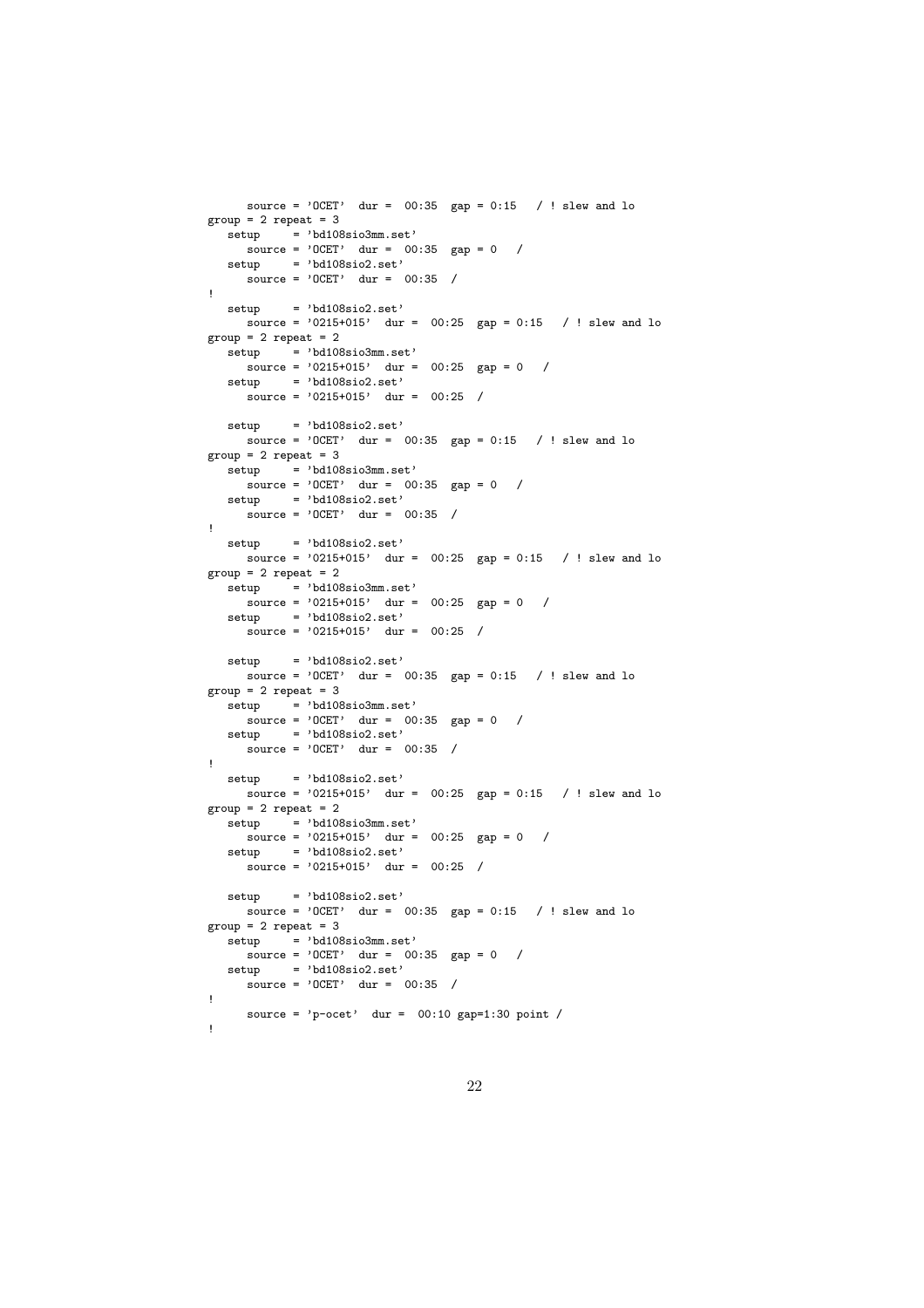```
setup = 'bd108sio2.set'
     source = '0215+015' dur = 00:25 gap = 0:15 / ! slew and lo
group = 2 repeat = 2\text{setup} = 'bd108sio3mm.set'
    source = '0215+015' dur = 00:25 gap = 0 /
   setup = 'bd108sio2.set'
     source = '0215+015' dur = 00:25 /
  setup = 'bd108sio2.set'
    source = '0CET' dur = 00:35 gap = 0:15 / ! slew and lo
group = 2 repeat = 3\frac{1}{\text{setup}} = 'bd108sio3mm.set'
    source = 'OCET' dur = 00:35 gap = 0 /
   setup = 'bd108sio2.set'
     \frac{1}{\text{source}} = \text{'OCET'} dur = 00:35 /
!
  setup = 'bd108sio2.set'
     source = '0215+015' dur = 00:25 gap = 0:15 / ! slew and lo
group = 2 repeat = 2setup = 'bd108sio3mm.set'
    \frac{1}{\text{source}} = \frac{1}{215 + 015} dur = 00:25 gap = 0 /
   setup = 'bd108sio2.set'
     source = '0215+015' dur = 00:25 /
  setup = 'bd108sio2.set'
    s source = 'OCET' dur = 00:35 gap = 0:15 / ! slew and lo
group = 2 repeat = 3setup = 'bd108sio3mm.set'
    \frac{1}{\text{source}} = \text{'OCET'} dur = 00:35 gap = 0 /
   setup = 'bd108sio2.set'
    source = 'OCET' dur = 00:35 /
!
  setup = 'bd108sio2.set'
    source = '0215+015' dur = 00:25 gap = 0:15 / ! slew and lo
group = 2 repeat = 2\text{setup} = 'bd108sio3mm.set'
    \frac{1}{\text{source}} = \frac{1}{215 + 015} dur = 00:25 gap = 0 /
   setup = 'bd108sio2.set'
     source = '0215+015' dur = 00:25 /
  setup = 'bd108sio2.set'
    source = {}^{'}0CET' dur = 00:35 gap = 0:15 / ! slew and lo
group = 2 repeat = 3\text{setup} = 'bd108sio3mm.set'
    \frac{1}{\text{source}} = \text{'OCET'} dur = 00:35 gap = 0 /
   setup = 'bd108sio2.set'
     source = 'OCET' dur = 00:35 /
!
  setup = 'bd108sio2.set'
    source = '0215+015' dur = 00:25 gap = 0:15 / ! slew and lo
group = 2 repeat = 2\text{setup} = 'bd108sio3mm.set'
     \frac{1}{\text{source}} = \frac{1}{215} + 015, dur = 00:25 gap = 0 /
  setup = 'bd108sio2.set'
    source = '0215+015' dur = 00:25 /
!
      ! source = '3c84' dur = 00:10 gap=03:00 point /
```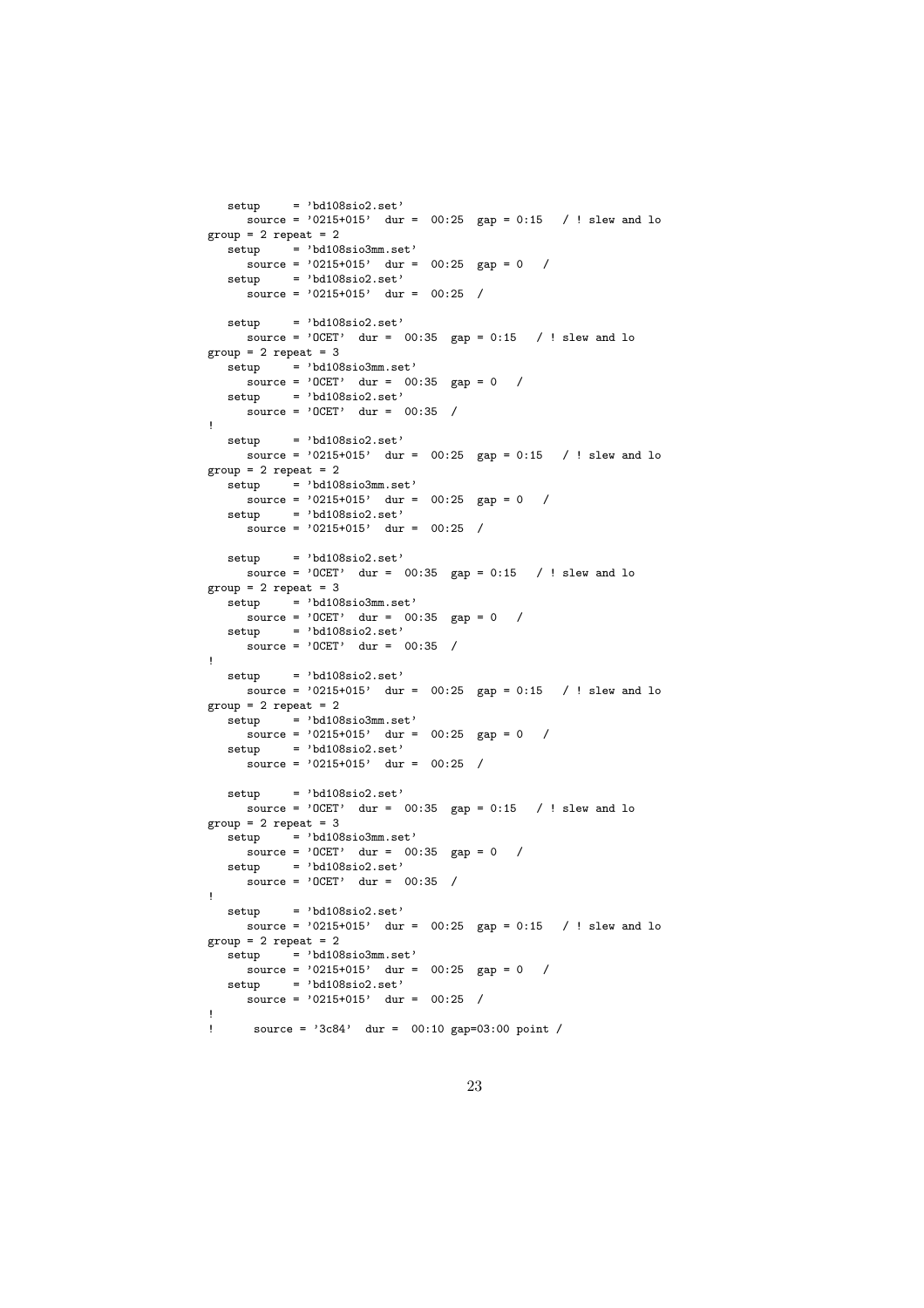```
setup = 'bd108sio2.set'
   source = 'OCET' dur = 00:35 gap = 0:15 / ! slew and lo
group = 2 repeat = 3\text{setup} = 'bd108sio3mm.set'
   source = 'OCET' dur = 00:35 gap = 0 /
  setup = 'bd108sio2.set'
    source = 'OCET' dur = 00:35 /
!
    source = \primep-ocet' dur = 00:10 gap=1:30 point /
!
  setup = 'bd108sio2.set'
    source = '0215+015' dur = 00:25 gap = 0:15 / ! slew and lo
group = 2 repeat = 2setup = 'bd108sio3mm.set'
   source = '0215+015' dur = 00:25 gap = 0 /
  setup = 'bd108sio2.set'
    source = '0215+015' dur = 00:25 /
  setup = 'bd108sio2.set'
    source = '0CET' dur = 00:35 gap = 0:15 / ! slew and lo
group = 2 repeat = 3setup = 'bd108sio3mm.set'
    source = 'OCET' dur = 00:35 gap = 0 /
  setun = 'bd108sio2.set'source = 'OCET' dur = 00:35 /
!
  setup = 'bd108sio2.set'
    source = '0215+015' dur = 00:25 gap = 0:15 / ! slew and lo
group = 2 repeat = 2setup = 'bd108sio3mm.set'source = '0215+015' dur = 00:25 gap = 0 /
  setup = 'bd108sio2.set'
     \frac{1}{\text{source}} = \frac{1}{215 + 015} dur = 00:25 /
  setup = 'bd108sio2.set'
    source = '0CET' dur = 00:35 gap = 0:15 / ! slew and lo
group = 2 repeat = 3\text{setup} = 'bd108sio3mm.set'
    source = 'OCET' dur = 00:35 gap = 0 /
  setup = 'bd108sio2.set'
    source = 'OCET' dur = 00:35 /
!
  setup = 'bd108sio2.set'
    source = '0215+015' dur = 00:25 gap = 0:15 / ! slew and lo
group = 2 repeat = 2setup = 'bd108sio3mm.set'
    source = '0215+015' dur = 00:25 gap = 0 /
  setup = 'bd108sio2.set'source = '0215+015' dur = 00:25 /
  setup = 'bd108sio2.set'
    source = '0CET' dur = 00:35 gap = 0:15 / ! slew and lo
group = 2 repeat = 3\text{setup} = 'bd108sio3mm.set'
     source = 'OCET' dur = 00:35 gap = 0 /
```
!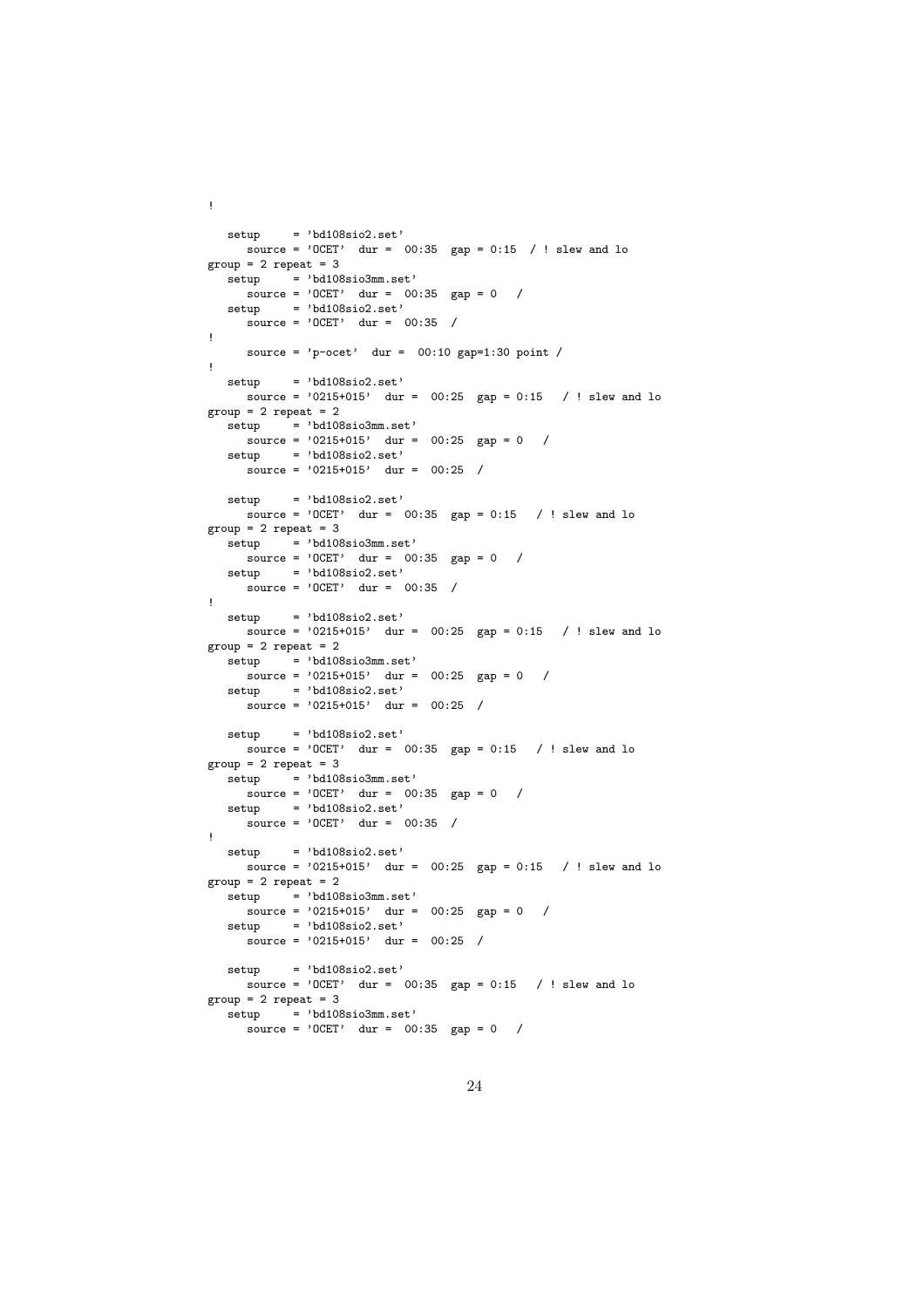```
setup = 'bd108sio2.set'
     \text{source} = \text{'0CET'} \quad \text{dur} = \text{00:35} /
!! Band pass calibrators
   setup = 'bd108sio2.set'
      source = '3c84' dur = 0:10 gap = 3:00 point /
      source = '3c84' dur = 3:00 gap = 0/
  setup = 'bd108sio3mm.set'
     \frac{1}{\text{source}} = \frac{1}{3c84}, dur = 3:00 /
!!!!! Change to other SiO line
!
  setup = 'bd108sio2.set'source = '0215+015' dur = 00:25 gap = 1:20 / ! slew and lo
group = 2 repeat = 3\text{setup} = 'bd108sio3mm.set'
    source = '0215+015' dur = 00:25 gap = 0 /
   setup = 'bd108sio2.set'
     source = '0215+015' dur = 00:25 /
  setup = 'bd108sio2.set'
     source = '0CET' dur = 00:35 gap = 0:15 / ! slew and lo
group = 2 repeat = 5\text{setup} = 'bd108sio3mm.set'
    \frac{1}{\text{source}} = \text{'OCET'} dur = 00:35 gap = 0 /
  setup = 'bd108sio2.set'
     source = '0CET' \quad dur = 00:35 /
!
  setup = 'bd108sio2.set'
    source = '0215+015' dur = 00:25 gap = 0:15 / ! slew and lo
group = 2 repeat = 2\text{setup} = 'bd108sio3mm.set'
    \frac{1}{\text{source}} = \frac{1}{215} + 015, dur = 00:25 gap = 0 /
   setup = 'bd108sio2.set'
     \frac{1}{\text{source}} = \frac{1}{215} + 015, \frac{1}{\text{dur}} = 00:25setup = 'bd108sio2.set'source = '0CET' dur = 00:35 gap = 0:15 / ! slew and lo
group = 2 repeat = 5\text{setup} = 'bd108sio3mm.set'
     source = 'OCET' dur = 00:35 gap = 0 /
  setup = 'bd108sio2.set'
     source = 'OCET' dur = 00:35 /
  set up = 'bd108sio2.set'source = '0215+015' dur = 00:25 gap = 0:15 / ! slew and lo
group = 2 repeat = 2\text{setup} = 'bd108sio3mm.set'
    source = '0215+015' dur = 00:25 gap = 0 /
   setup = 'bd108sio2.set'
     source = '0215+015' dur = 00:25 /
  set up = 'bd108sio2.set'\frac{1}{\sqrt{2}} source = 'OCET' dur = 00:35 gap = 0:15 / ! slew and lo
group = 2 repeat = 5
```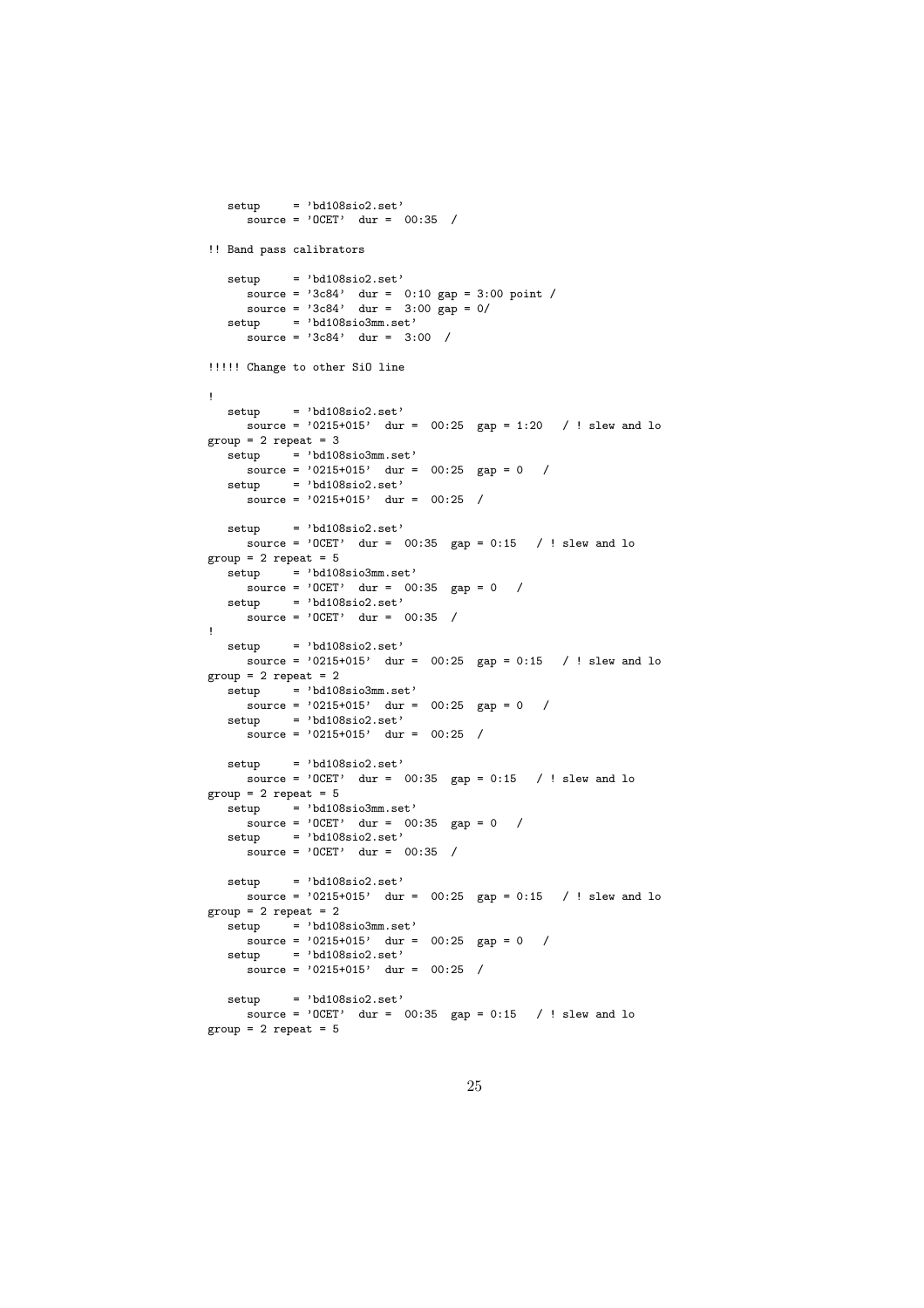```
setup = 'bd108sio3mm.set'
     \frac{1}{\text{source}} = \text{'OCET'} dur = 00:35 gap = 0 /
  setup = 'bd108sio2.set'
    \frac{1}{\text{source}} = \text{'OCET'} \quad \text{dur} = 00:35 /
!
  setup = 'bd108sio2.set'
    source = '0215+015' dur = 00:25 gap = 0:15 / ! slew and lo
group = 2 repeat = 2\text{setup} = 'bd108sio3mm.set'
    source = '0215+015' dur = 00:25 gap = 0 /
  setup = 'bd108sio2.set'source = '0215+015' dur = 00:25 /
!
! source = '3c84' dur = 00:10 gap=03:00 point /
!
  setup = 'bd108sio2.set'
     source = '0CET' dur = 00:35 gap = 0:15 / ! slew and lo
group = 2 repeat = 5setup = 'bd108sio3mm.set'
    \frac{1}{\text{source}} = \text{'OCET'} dur = 00:35 gap = 0 /
  setup = 'bd108sio2.set'
     \frac{1}{\text{source}} = \text{'OCET'} dur = 00:35 /
!
    source = 'p-ocet' dur = 00:10 gap=1:30 point /
!
  setup = 'bd108sio2.set'
    source = '0215+015' dur = 00:25 gap = 0:15 / ! slew and lo
group = 2 repeat = 2setup = 'bd108sio3mm.set'
    source = '0215+015' dur = 00:25 gap = 0 /
  setup = 'bd108sio2.set'
     source = '0215+015' dur = 00:25 /
  setup = 'bd108sio2.set'
   \frac{1}{2} source = 'OCET' dur = 00:35 gap = 0:15 / ! slew and lo
group = 2 repeat = 5setup = 'bd108sio3mm.set'
    \frac{1}{\text{source}} = \frac{1}{\text{OCET}} dur = 00:35 gap = 0 /
  setup = 'bd108sio2.set'
     source = 'OCET' dur = 00:35 /
  setup = 'bd108sio2.set'
    source = '0215+015' dur = 00:25 gap = 0:15 / ! slew and lo
group = 2 repeat = 2setup = 'bd108sio3mm.set'
    source = '0215+015' dur = 00:25 gap = 0 /
  setup = 'bd108sio2.set'source = '0215+015' dur = 00:25 /
   setup = 'bd108sio2.set'
    source = '0CET' dur = 00:35 gap = 0:15 / ! slew and lo
group = 2 repeat = 5setup = 'bd108sio3mm.set'
    source = 'OCET' dur = 00:35 gap = 0 /
  setup = 'bd108sio2.set'source = 'OCET' dur = 00:35 /
```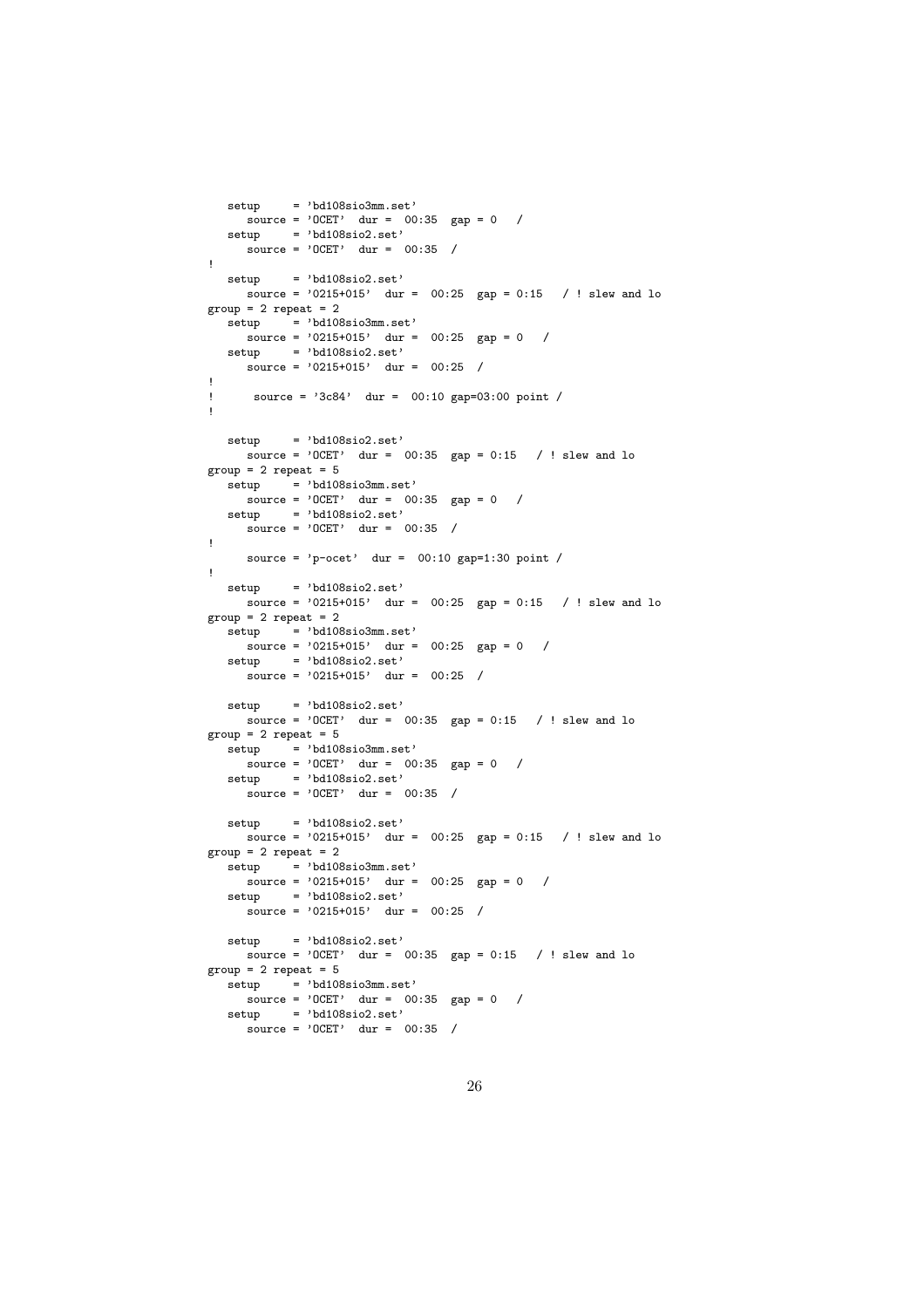```
setup = 'bd108sio2.set'source = '0215+015' dur = 00:25 gap = 0:15 / ! slew and lo
group = 2 repeat = 2setup = 'bd108sio3mm.set'
    \frac{1}{\text{source}} = \frac{1}{215} + 015, dur = 00:25 gap = 0 /
  setup = 'bd108sio2.set'
    source = '0215+015' dur = 00:25 /
  setup = 'bd108sio2.set'source = '0CET' dur = 00:35 gap = 0:15 / ! slew and lo
group = 2 repeat = 5setup = 'bd108sio3mm.set'
    source = 'OCET' dur = 00:35 gap = 0 /
  setup = 'bd108sio2.set'\frac{1}{\text{source}} = \text{'OCET'} \quad \text{dur} = \text{00:35} /
  setup = 'bd108sio2.set'source = '0215+015' dur = 00:25 gap = 0:15 / ! slew and lo
group = 2 repeat = 2\text{setup} = 'bd108sio3mm.set'
    sare = '0215+015' dur = 00:25 gap = 0 /
  setup = 'bd108sio2.set'source = '0215+015' dur = 00:25 /
!
!! Band pass calibrators
  setup = 'bd108sio2.set'
      source = '3c84' dur = 0:10 gap = 3:00 point /
      source = '3c84' dur = 3:00 gap = 0/
  setup = 'bd108sio3mm.set'
    source = '3c84' dur = 3:00 /
!
  setup = 'bd108sio2.set'
    source = '0215+015' dur = 00:25 gap = 1:10 / ! slew and lo
group = 2 repeat = 3\text{setup} = 'bd108sio3mm.set'
    s_{\text{sup}} = 0.215 + 0.015, dur = 00:25 gap = 0 /
  setup = 'bd108sio2.set'
    source = '0215+015' dur = 00:25 /
  setup = 'bd108sio2.set'
    source = '0CET' dur = 00:35 gap = 0:15 / ! slew and lo
group = 2 repeat = 5setup = 'bd108sio3mm.set'
    \frac{1}{\text{source}} = \text{'OCET'} dur = 00:35 gap = 0 /
  setup = 'bd108sio2.set'
     source = 'OCET' dur = 00:35 /
!
  set up = 'bd108sio2.set'source = '0215+015' dur = 00:25 gap = 0:15 / ! slew and lo
group = 2 repeat = 3\text{setup} = 'bd108sio3mm.set'
    source = '0215+015' dur = 00:25 gap = 0 /
```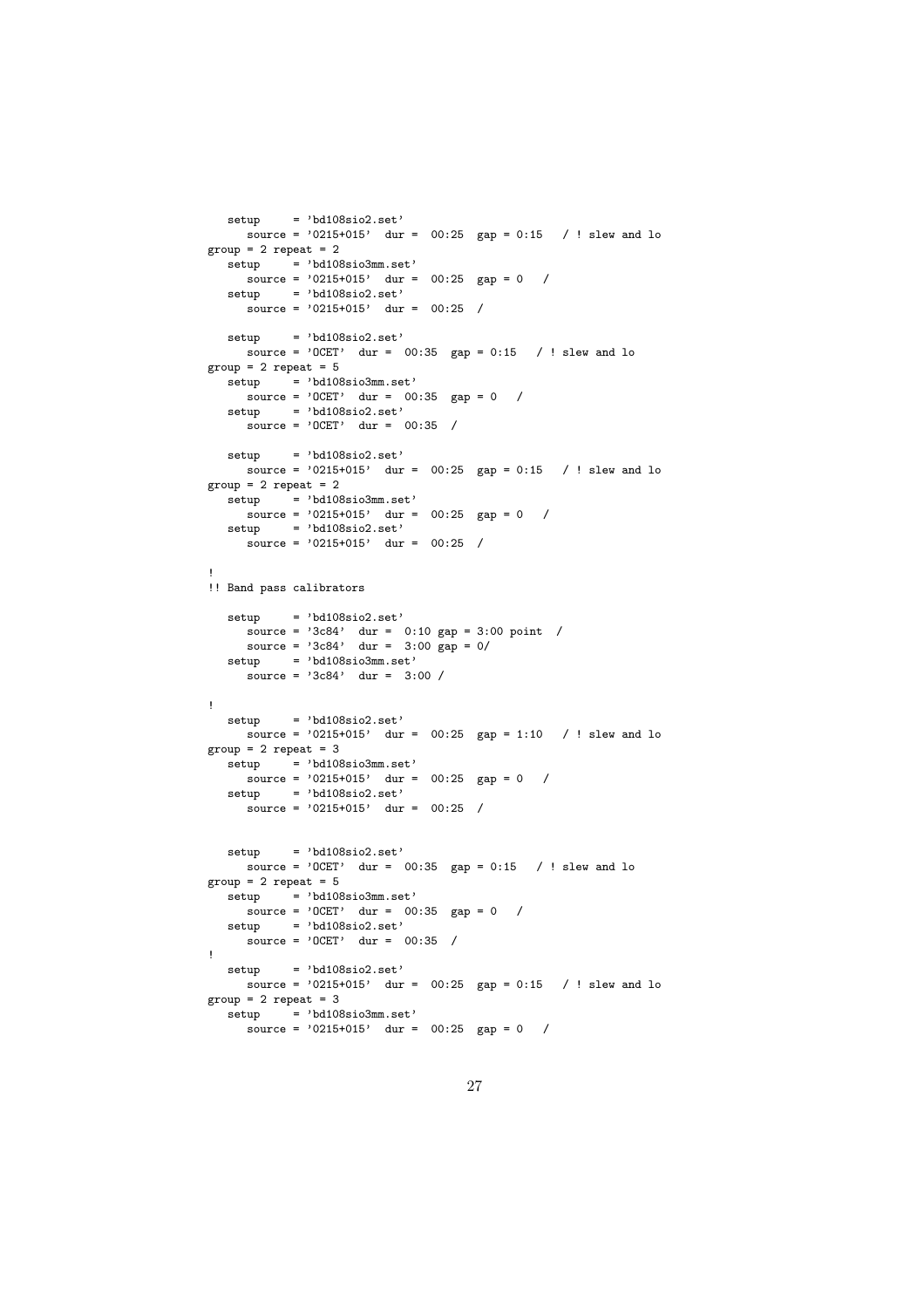```
setup = 'bd108sio2.set'
   \text{source} = \text{'0215+015'} \quad \text{dur} = \text{00:25} /<br>setup = 'bd108sio2.set'
          = 'bd108sio2.set'
     source = '0CET' dur = 00:35 gap = 0:15 / ! slew and lo
group = 2 repeat = 5\frac{1}{\text{setup}} = 'bd108sio3mm.set'
     \frac{1}{\text{source}} = \text{'OCET'} dur = 00:35 gap = 0 /
  setup = 'bd108sio2.set'
     source = 'OCET' dur = 00:35 /
!
  setup = 'bd108sio2.set'
     source = '0215+015' dur = 00:25 gap = 0:15 / ! slew and lo
group = 2 repeat = 3set up = 'bd108sio3mm.set'source = '0215+015' dur = 00:25 gap = 0 /
   setup = 'bd108sio2.set'
     source = '0215+015' dur = 00:25 /
   setup = 'bd108sio2.set'
     source = '0CET' dur = 00:35 gap = 0:15 / ! slew and lo
group = 2 repeat = 5\text{setup} = 'bd108sio3mm.set'
     \frac{1}{\text{source}} = \text{'OCET'} dur = 00:35 gap = 0 /
  setup = 'bd108sio2.set'
     source = \sqrt{0}CET' dur = 00:35 /
!
  setup = 'bd108sio2.set'
     source = '0215+015' dur = 00:25 gap = 0:15 / ! slew and lo
group = 2 repeat = 2\text{setup} = 'bd108sio3mm.set'
    \frac{1}{\text{source}} = \frac{1}{215} + 0.015, dur = 00:25 gap = 0 /
   setup = 'bd108sio2.set'
     source = '0215+015' dur = 00:25 /
!
! source = '3c84' dur = 00:10 gap=03:00 point /
!
   setup = 'bd108sio2.set'source = '0CET' dur = 00:35 gap = 0:15 / ! slew and lo
group = 2 repeat = 5\text{setup} = 'bd108sio3mm.set'
     source = 'OCET' dur = 00:35 gap = 0 /
  setup = 'bd108sio2.set'
     \frac{1}{\text{source}} = \text{'OCET'} dur = 00:35 /
!
     source = \text{'p-ocet'} dur = 00:10 gap=1:30 point /
!
  setup = 'bd108sio2.set'
    source = '0215+015' dur = 00:25 gap = 0:13 / ! slew and lo
group = 2 repeat = 2\text{setup} = 'bd108sio3mm.set'
    source = '0215+015' dur = 00:25 gap = 0 /
   setup = 'bd108sio2.set'
    source = '0215+015' dur = 00:25 /
   setup = 'bd108sio2.set'
```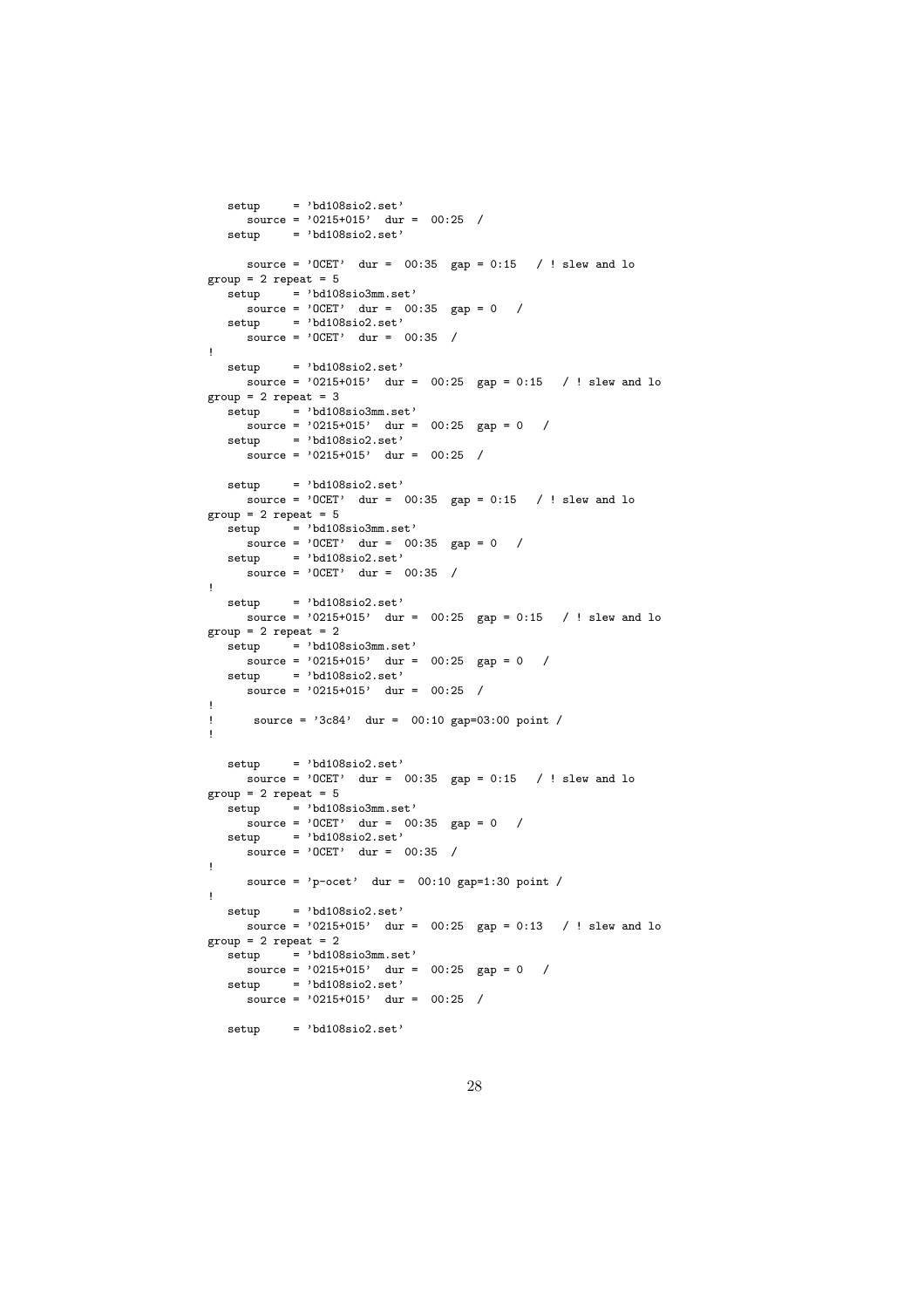```
source = '0CET' dur = 00:35 gap = 0:13 / ! slew and lo
group = 2 repeat = 5setup = 'bd108sio3mm.set'
   \frac{1}{\text{source}} = \text{'OCET'} dur = 00:35 gap = 0 /
  setup = 'bd108sio2.set'
    source = 'OCET' dur = 00:35 /
  setup = 'bd108sio2.set'
    source = '0215+015' dur = 00:25 gap = 0:13 / ! slew and lo
group = 2 repeat = 2\text{setup} = 'bd108sio3mm.set'
    source = '0215+015' dur = 00:25 gap = 0 /
  setup = 'bd108sio2.set'
    source = '0215+015' dur = 00:25 /
  setup = 'bd108sio2.set'
   source = '0CET' dur = 00:35 gap = 0:13 / ! slew and lo
group = 2 repeat = 5\text{setup} = 'bd108sio3mm.set'
    \frac{1}{\text{source}} = \text{'OCET'} dur = 00:35 gap = 0 /
  setup = 'bd108sio2.set'
     source = 'OCET' dur = 00:35 /
  setup = 'bd108sio2.set'
    source = '0215+015' dur = 00:25 gap = 0:15 / ! slew and lo
group = 2 repeat = 2setup = 'bd108sio3mm.set'
    source = '0215+015' dur = 00:25 gap = 0 /
  setup = 'bd108sio2.set'
    source = '0215+015' dur = 00:25 /
  setup = 'bd108sio2.set'
    source = '0CET' dur = 00:35 gap = 0:13 / ! slew and lo
group = 2 repeat = 5setup = 'bd108sio3mm.set'
   \frac{1}{\text{source}} = \text{'OCET'} dur = 00:35 gap = 0 /
  setup = 'bd108sio2.set'
     source = 'OCET' dur = 00:35 /
  setup = 'bd108sio2.set'
    source = '0215+015' dur = 00:25 gap = 0:13 / ! slew and lo
group = 2 repeat = 2setup = 'bd108sio3mm.set'
    source = '0215+015' dur = 00:25 gap = 0 /
  setup = 'bd108sio2.set'
    source = '0215+015' dur = 00:25 /
  setup = 'bd108sio2.set'
    source = '0CET' dur = 00:35 gap = 0:15 / ! slew and lo
group = 2 repeat = 3setup = 'bd108sio3mm.set'
    source = '0CET' dur = 00:35 gap = 0 /
  setup = 'bd108sio2.set'source = '0CET' dur = 00:35 /
  setup = 'bd108sio2.set'
     source = '0CET' dur = 00:35 gap = 0:13 / ! slew and lo
```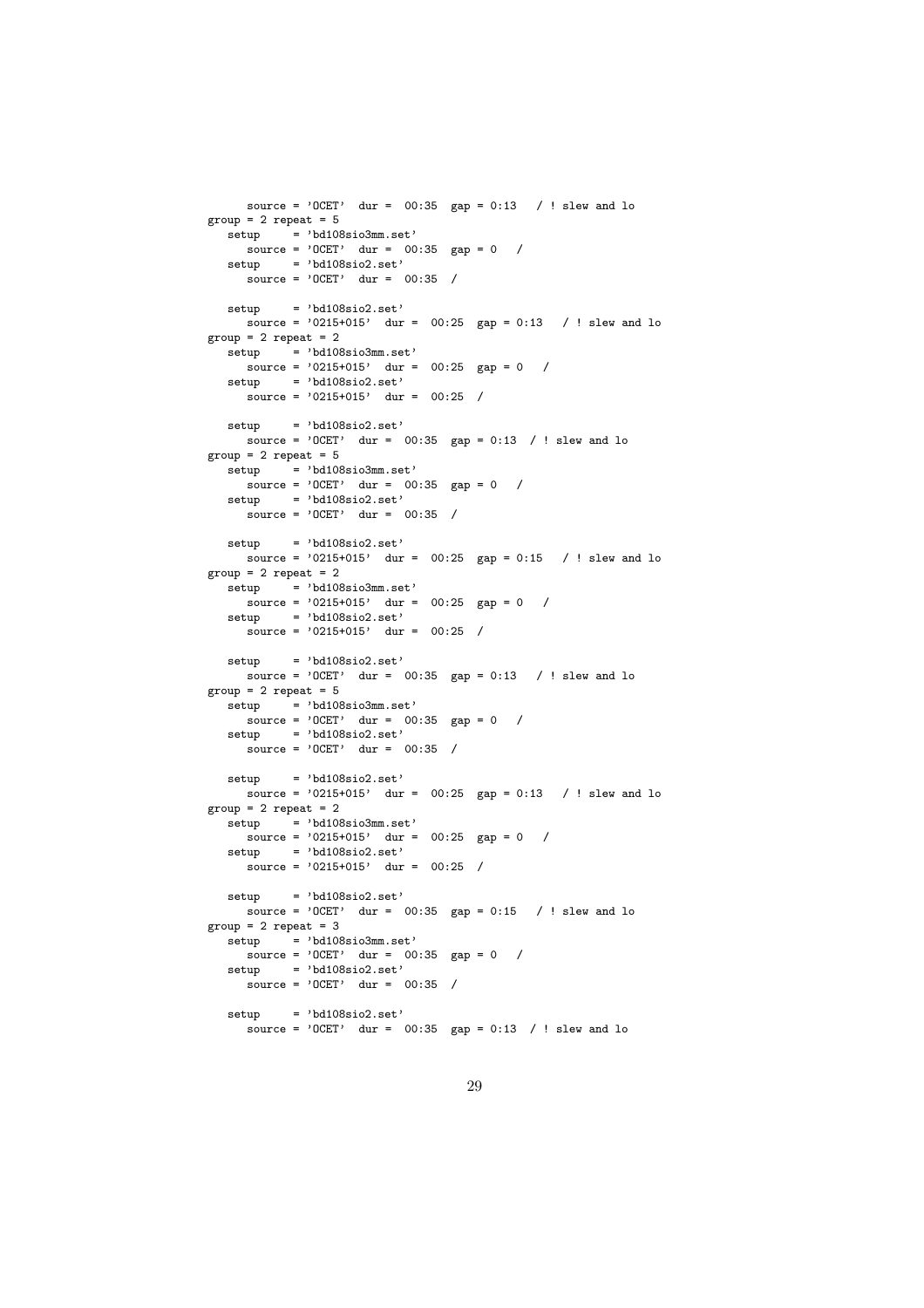```
group = 2 repeat = 5setup = 'bd108sio3mm.set'
    \frac{1}{\text{source}} = \text{?OCET'} dur = 00:35 gap = 0 /
  setup = 'bd108sio2.set'
     \frac{1}{\text{source}} = \text{'OCET'} \quad \text{dur} = \text{00:35} /
  setup = 'bd108sio2.set'
    source = '0215+015' dur = 00:25 gap = 0:13 / ! slew and lo
group = 2 repeat = 2\text{setup} = 'bd108sio3mm.set'
    source = '0215+015' dur = 00:25 gap = 0 /
  setup = 'bd108sio2.set'
     source = '0215+015' dur = 00:25 /
  set up = 'bd108sio2.set'source = '0CET' dur = 00:35 gap = 0:13 / ! slew and lo
group = 2 repeat = 5\text{setup} = 'bd108sio3mm.set'
    \frac{1}{\text{source}} = \text{'OCET'} dur = 00:35 gap = 0 /
   setup = 'bd108sio2.set'
     source = 'OCET' \quad dur = 00:35 /
  setup = 'bd108sio2.set'source = '0215+015' dur = 00:25 gap = 0:13 / ! slew and lo
group = 2 repeat = 2\text{setup} = 'bd108sio3mm.set'
    source = '0215+015' dur = 00:25 gap = 0 /
  setup = 'bd108sio2.set'
     source = '0215+015' dur = 00:25 /
  setup = 'bd108sio2.set'
    source = '0CET' dur = 00:35 gap = 0:13 / ! slew and lo
group = 2 repeat = 5\frac{1}{\text{setup}} = 'bd108sio3mm.set'
    \frac{1}{\text{source}} = \text{'OCET'} dur = 00:35 gap = 0 /
   setup = 'bd108sio2.set'
     source = 'OCET' dur = 00:35 /
```
! ---------------------------------------------------------------------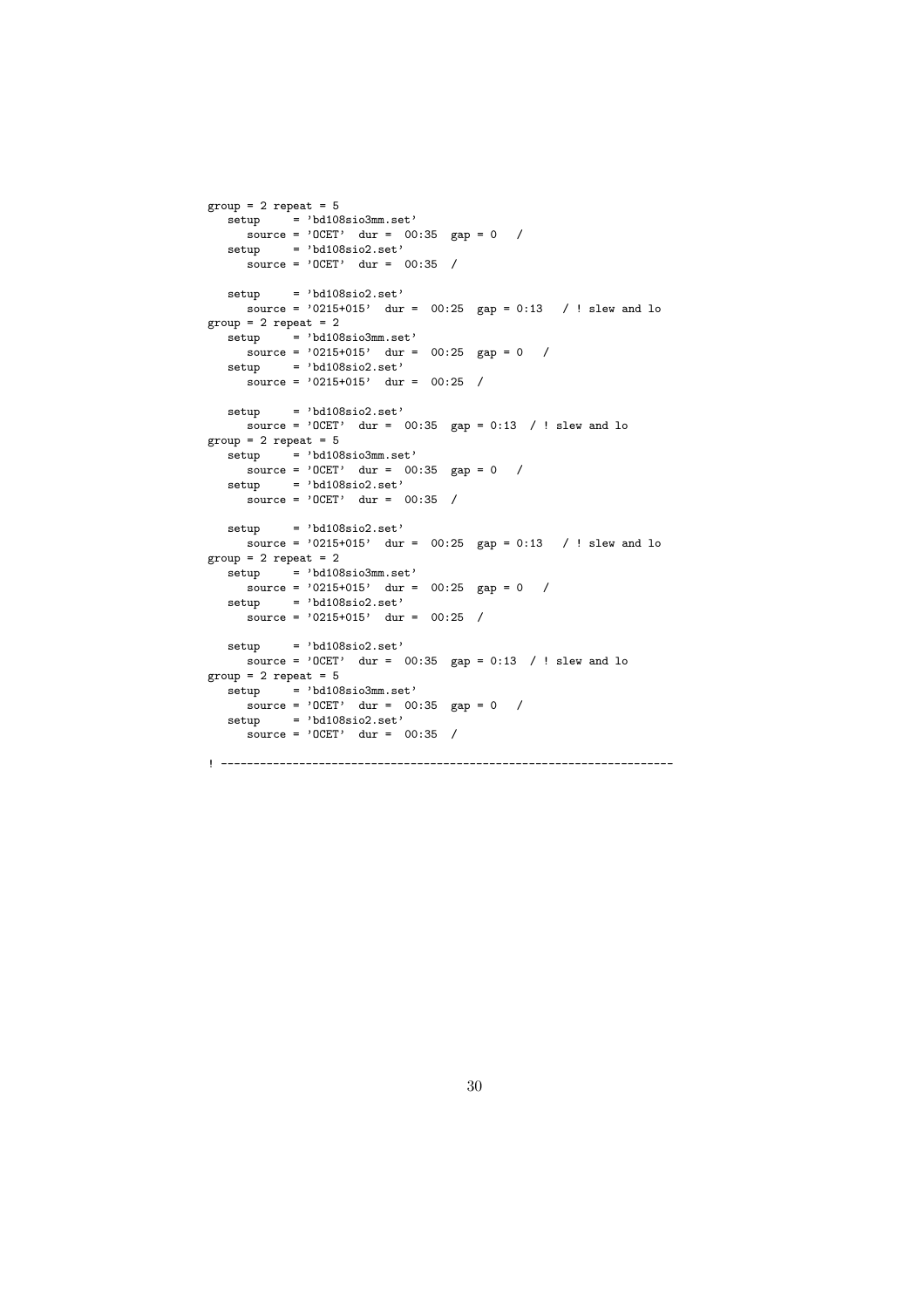#### 8.2 Continuum Schedule: BD119

```
! ================================================================
   Preferred Dynamic Constraints. Alter [defaults] as desired.
 ! ================================================================
! Equipment constraints:
    ! Stations. Below each station code, the "o" indicates an
        [optional] station that is to be used if it is available.
       Change "o" to "r" if the station is required or change
       "o" to "n" if the station is not to be used.
           SC HN NL FD LA PT KP OV BR MK
           n n o o o o o o o o
       Minimum number of stations [9 (6 for 3mm)]: 6 with good weather
       May we swap PT for a single VLA antenna? [yes] no
          Consult http://www.aoc.nrao.edu/~lsjouwer/y1gotcha.html
          to decide. If you adopt the default, then both PT and
          VLA1 must be in the stations list in the keyin file.
    Bands and polarizations. Below each band code, insert "R"
       if the righthand polarization is to be used, "L" if the
       lefthand polarization is to be used, "d" if dual
       polarizations are to be used, or "o" if the band is in
       your setups but scheduling should not be constrained by
       .<br>its availability.
           90cm 50cm 20cm 13cm 6cm 4cm 2cm 1cm 7mm 3mm
! d d
! NB> I have changed the 16 IFs of LL for 8 IFs of LL & RR, I hope that this
           is not a problem or issue.
!
! Weather constraints:
    [appropriate for bands marked "L", "R", or "d" above
     and for at least the minimum number of stations]
! 'Good'
! Date constraints:
    Preferred date(s), usually a series start [none]:
            ! Dec/Jan/Feb
    Excluded dates plus reason [none]:
            March onwards
    Preferred interval between segments in days [none]:
    Special conditions (e.g., a series with different
       spacings in time) [none]:
!
!
!
     This schedule will test a new method of calibration. We will
     need the best possible conditions for this.
!
! ================================================================
! ==========================================================
! ================= Cover Information ====================
! ==========================================================
EXPT = 'BD119 freq phase cal 3/7 mm'
EXPCODE = 'BD119'VERSION = 4
PINAME = 'Richard Dodson'
ADDRESS1 = 'OAN'ADDRESS2 = 'Apartado 112, E-28803'
ADDRESS3 = 'Alcala de Henares, Madrid Spain'
```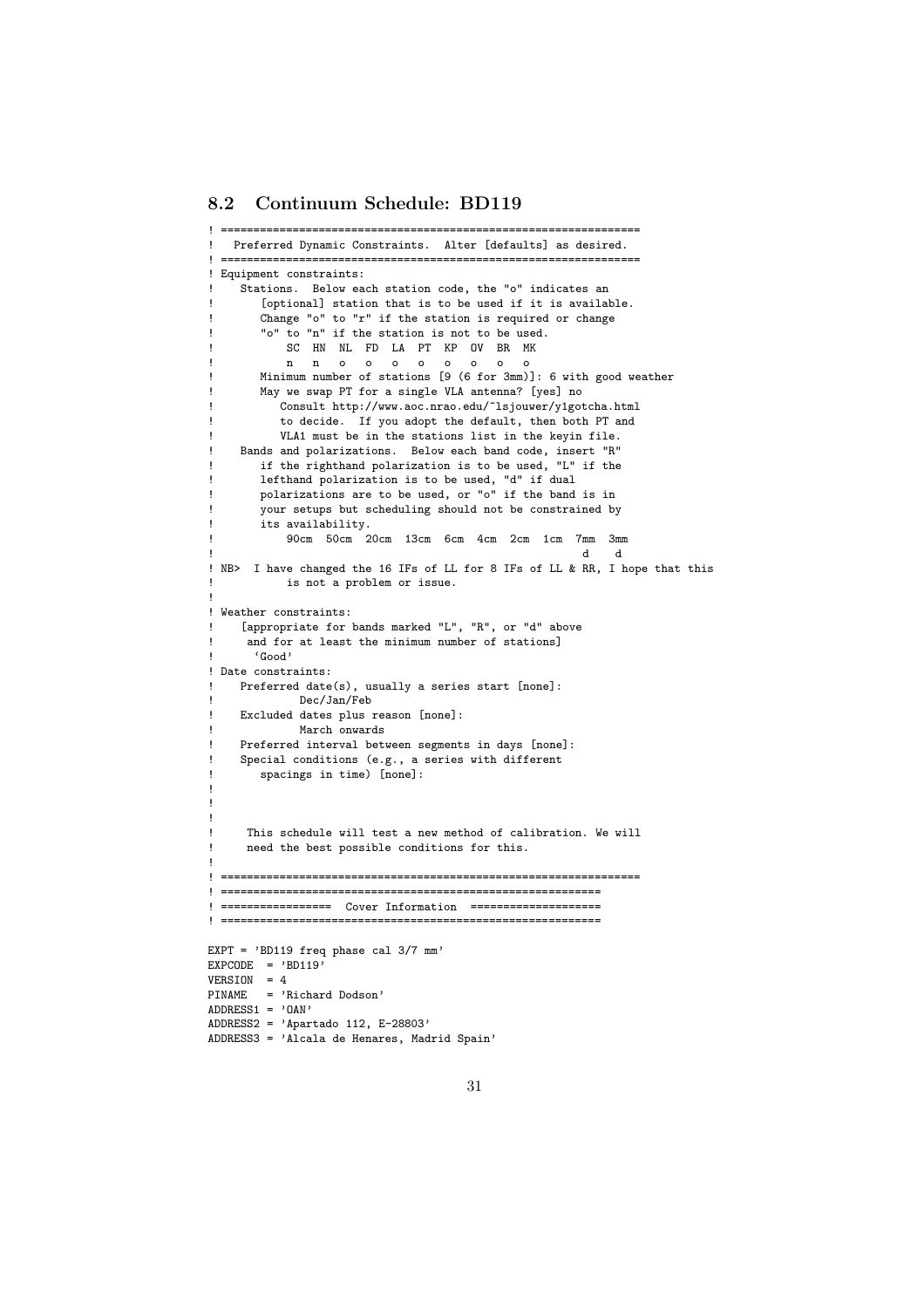```
PHONE = '(+34) 91-8855060'
OBSPHONE = '(+34) 91-8855061'<br>FAX = '(+34) 91-8855062'
        = '(+34) 91-8855062'
email = 'r.dodson@oan.es'obsmode ='VLBA Dual 3.5mm and 7mm observations'
obstype = 'VLBI'
NOTE1 = 'phase-refereNCE experiment, DO NOT INTERRUPT the SCANS'
NOTE2 = 'New version with improved position and pointing'
! ================================================================
! Program Control Information
! ================================================================
overwrit
overwrit
sumitem = early, dwell
autotane = 2! ================================================================
! ==========================================================
! ============== Correlator Information ==================
! ==========================================================
correl = 'Socorro'
coravg = 1! 2sec for 22/43 & 1sec for 43/86
corchan = 64! 1024 for 22/43 & 512 for 43/86
\text{constant} = 8corpol = 'off'corwtfn = 'uniform'corsrcs = 'standard'
cortape = DAT
\text{corship1} = '0AN, Apdo 112'
corship2 = 'Alcala de Henares, 28803'
corship3 = 'Spain'! ==========================================================
! ==================== Source Catalog ====================
! ==========================================================
SRCCAT /
! Program sources:
EQUINOX='J2000'
! 1308+326, 1308+328, 3C273, 3C274
SOURCE='1308+328' RA=13:10:59.402725 DEC= 32:33:34.44956
 RAERR= 0.255 DECERR= 0.26 EQUINOX='J2000' /
! From ICRF- ext . 1
! (Unit of errors are s/arcsec .. what is needed? )
! now in mas
source='P-RLMi' ra=09:42:34.773 dec=34:44:33.78 equinox=b1950
                 vel=-2., -2. /
source='P-SCrB' ra=15:19:21.5 dec=31:32:47. equinox=b1950
                 vel=1.8, 1.8 /
source='P-RXBoo' ra=14:24:11.62 dec=25:42:13.3 equinox=j2000
                 vel= 3., 3. /
```
!! http://www.ls.eso.org/lasilla/Telescopes/SEST/html/telescope-calibration/point-sources/sio-sources.html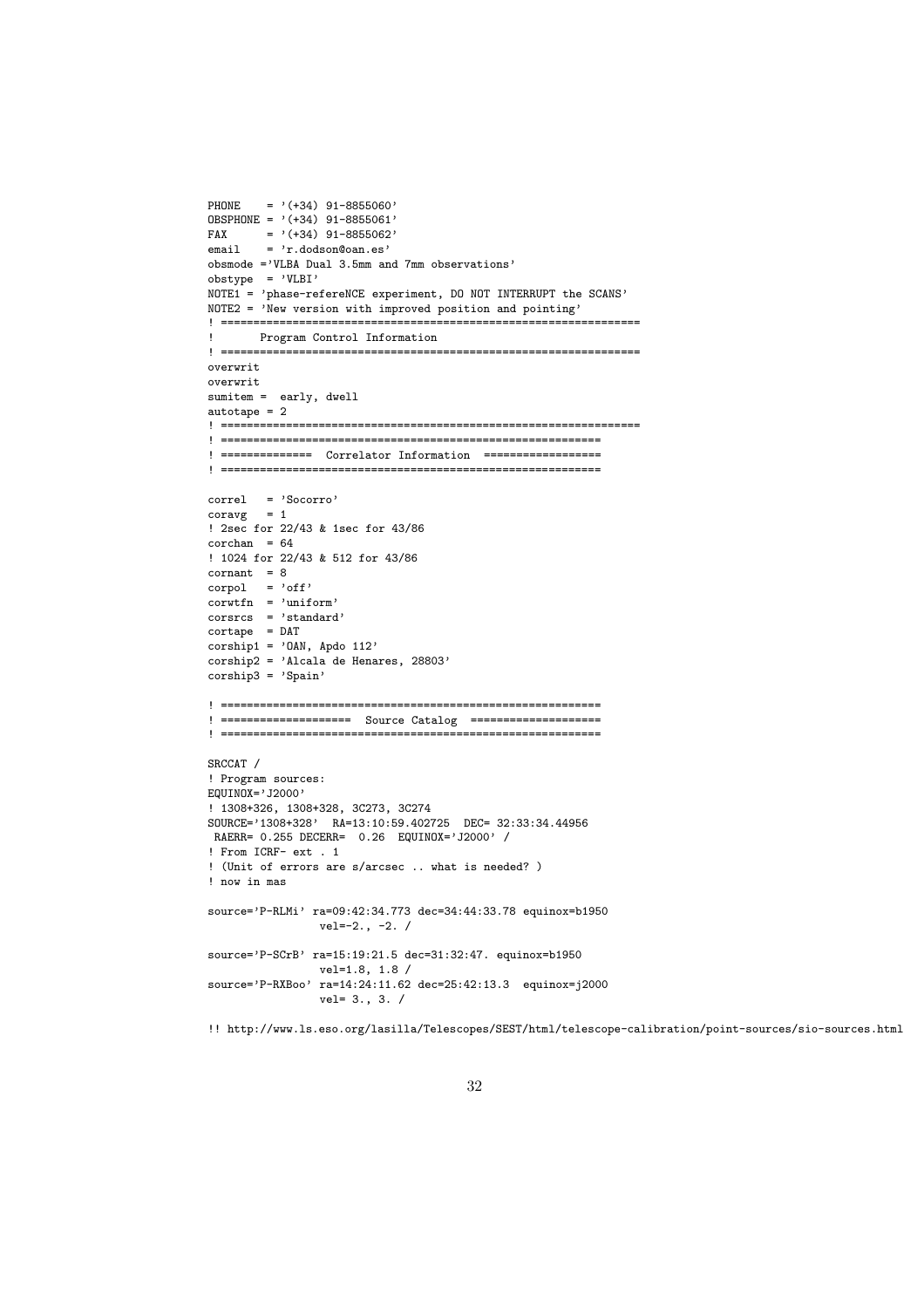```
endcat /
```

```
lineinit /
! 7mm 28SiO for pointing:
lineset='PSiO431' restfreq=43122.080, 43122.080, 43222.080, 43222.080 /
! 7mm 28SiO v=1, j=1-0, 28SiO v=2, j=1-0
!
!lineset = 'SiO43'
  ! restfreq= 42820.587, 42879.916, 43122.080, 43122.080 /
!
!lineset = 'SiO86-a'
! restfreq= 85640.456 , 85759.132 /
!
! 3mm 28SiO v=1, j=2-1
!
!lineset = 'SiO86-b'
! restfreq= 86243.442 , 86243.442 /
!
!
!
!lineset='H2O' restfreq=22235.08 /
!lineset='SiO425' restfreq=42519.3 /
!lineset='SiO428' restfreq=42820.54 /! This was stronger in June
! lineset='SiO431' restfreq=43122.03 /
! lineset='SiO862' restfreq=86243.35 /
!lineset='SiO868' restfreq=86846.89 /
endline /
! ==========================================================
! ==================== Station Catalog ===================
! ==========================================================
stafile = '$SCHED/catalogs/stations.dat'
!! ================================================================
!! Peakfile etc.
!! ================================================================
!!!!!!Not needed for 13mm/7mm
autopeak
pkwatch
.<br>peakfile = none
!
peakinit /
 srcfile = none
 minfreq = 60000.0dwell = 1:00minel = 10.0setup = '$SCHED/setups/pt7mm.set'
 line = 'PSi0431'sources = 'P-SCrB', 'P-RLMi', 3c273' !, 'P-RXBoo'STATIONS = VLBA_NL, VLBA_FD, VLBA_LA, VLBA_PT,
            VLBA_KP, VLBA_OV, VLBA_BR, VLBA_MK /
endpeak /
! ==========================================================
! ============== Spectral line rest frequecies ===========
```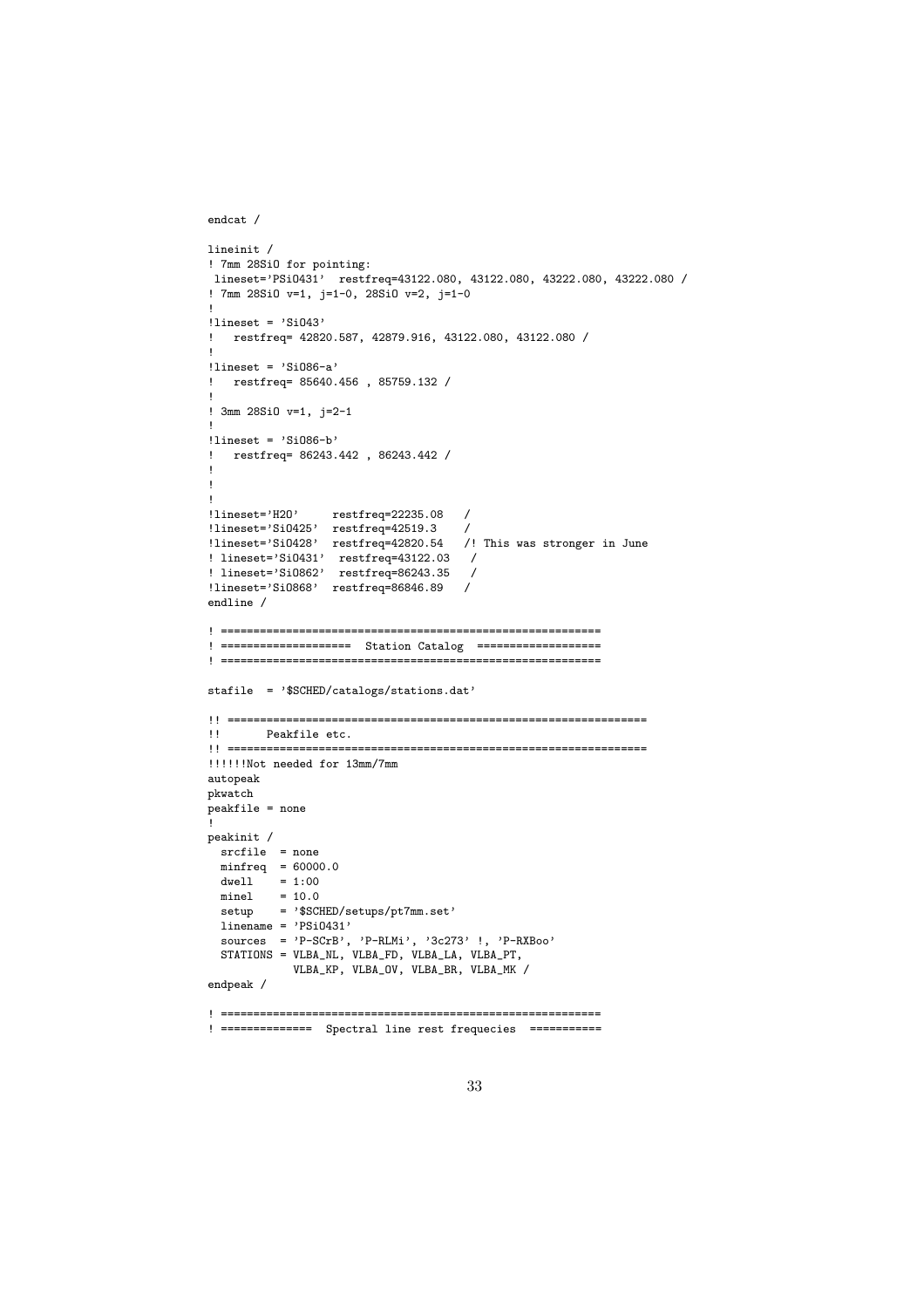```
! ==========================================================
! ==========================================================
! ==================== Observing setup ===================
! ==========================================================
! The setups for BD108. The frequencies need setting by hand.
! use v7mm-512-8-2.set
setinit = 'bd119_7mm.set' /
  nchan = 8bits = 2bbbfilter = 16.0
 freqref = 43212.99
  freqoff = -32.50, -32.50, -16.50, -16.50, -0.50, -0.50, 15.50, 15.50
  netside = U, U, U, U, U, U, U, U
\begin{array}{rcl} \text{pol} & = \text{dual} \\ \text{Inchan} & = 8 \quad \text{bit} \end{array}\frac{1}{2} nchan = 8 bits = 2 bbfilter = 16.0<br>\frac{1}{2} = dual
!pol = dual
!!freqref = 43104.49
!freqref = 43104.49
pcal = 'off'
! band = '7mm'
/
endset /
! use v3mm-512-8-2.set
setinit = 'bd119_3mm.set' /
 nchan = 8<br>bits = 2bitsbbfilter = 16.0freqref = 86425.99
  freqoff = -32.50, -32.50, -16.50, -16.50, -0.50, -0.50, 15.50, 15.50
 netside = U, U, U, U, U, U, U, U<br>pol = dual
           = dual
 pcal = 'off'
!\begin{array}{rcl}\n 1 \text{nchan} & = & 8 \text{ bits } = & 2 \text{ bbfilter } = & 16.0 \\
 1 \text{pol} & = & \text{dual}\n \end{array}! pol!!freqref = ! LO sum= 86216.26 1 Jan
!freqref = 86215.49
! pcal = 'off'<br>! band = '3mm'
          = '3mm'
/
endset /
! ==========================================================
! ================= Initial Scan Information =============
! ==========================================================
!
STATIONS = VLBA_NL, VLBA_FD, VLBA_LA, VLBA_PT,
           VLBA_KP, VLBA_OV, VLBA_BR, VLBA_MK
1st = VLBA_PT! year = 2007 month = 1 day = 1
day=60821
start = 10:00:00!
```
34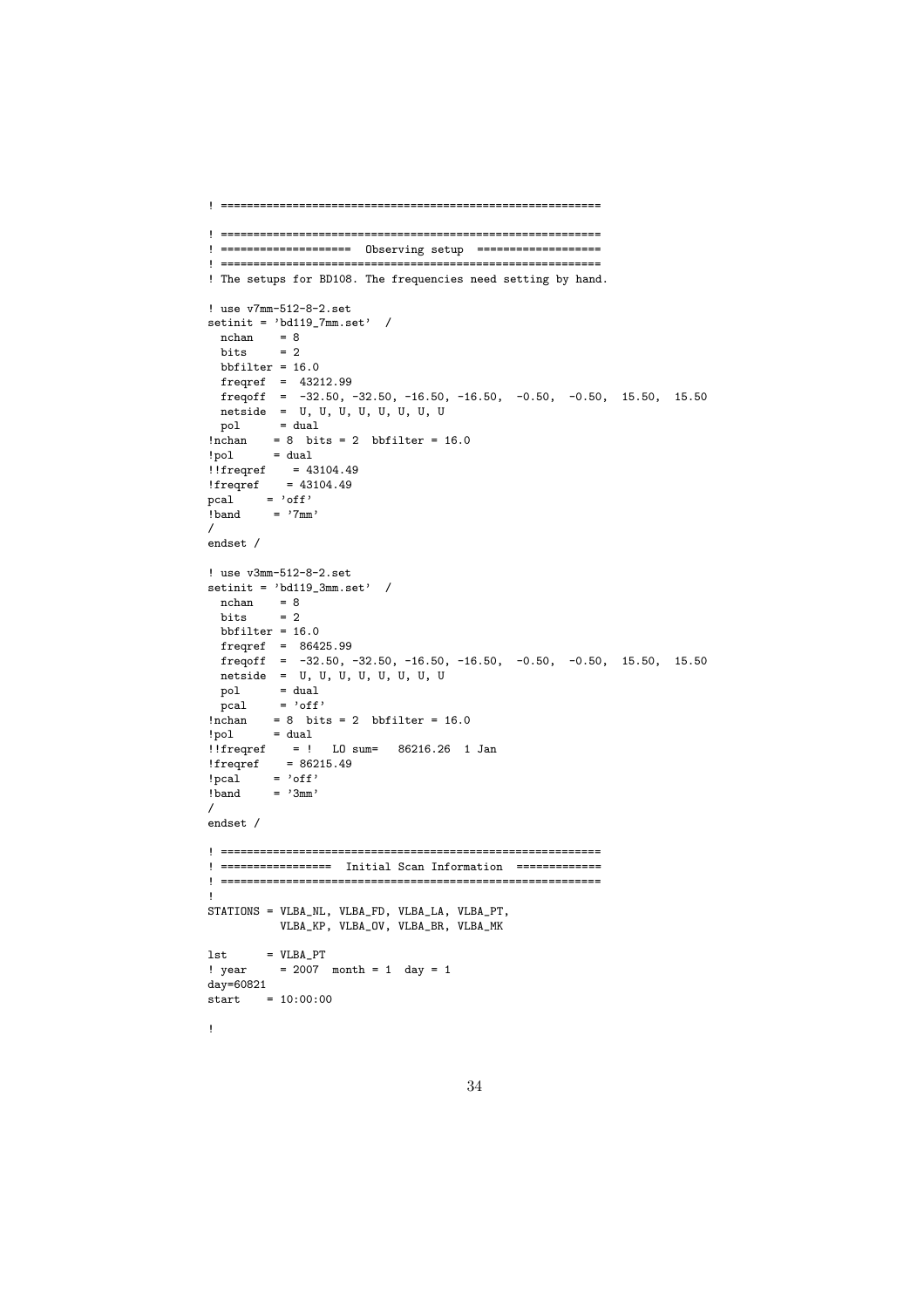```
! 1308+328 0.4 Jy. Estimated 23 secs
!
!At the observations, the antennas will switch rapidly between the
!frequencies, and alternate scans on each of the
!AGN's. Using a 23-secs per frequency, and 7 seconds to switch, the
!switching cycle is 1 minute. This, with a 5 minute source cycle, will
!be the basic observing strategy for the 1308+32 pair. For the other
!pair, where signal to noise is much greater, we will test other
!cycle times to determine the most efficient observational strategy.
!
! ==========================================================
! ======================== The Scans =====================
! ==========================================================
minpause=55
!STATIONS = VLBA_NL, VLBA_FD, VLBA_LA, VLBA_PT,
! VLBA_KP, VLBA_OV, VLBA_BR
!!!!! Time on BPASS? 10 min too long
! setup = 'bd119_7mm.set'
! source = '3c273' dur = 0:10:00 gap=0:04:00 /
!!! point /
STATIONS = VLBA_NL, VLBA_FD, VLBA_LA, VLBA_PT,
         VLBA_KP, VLBA_OV, VLBA_BR
  setup = 'bd119.7mm.set'source = '3c273' dur = 05 gap=3:00 point /
! dont point on MK
STATIONS = VLBA_NL, VLBA_FD, VLBA_LA, VLBA_PT,
         VLBA_KP, VLBA_OV, VLBA_BR, VLBA_MK
     source = '3c273' dur = 3:00 gap= 0 /
  setup = 'bd119_3mm.set'
    source = '3c273' dur = 3:00 gap=0 /
!! Band pass calibrators
  setup = 'bd119_3mm.set'
    source = 3c273' dur = 00:25 gap = 0 / ! slew and lo
group = 2 repeat = 2\text{setup} = 'bd119_7mm.set'
    \frac{1}{\text{source}} = \frac{1}{3c273}, dur = 00:25 gap = 0 /
  setup = 'bd119_3mm.set'
     source = '3c273' dur = 00:25 /
  setup = 'bd119_3mm.set'source = 3c274' dur = 00:25 gap = 0:20 / ! slew and lo
group = 2 repeat = 2setup = 'bd119_7mm.set'
    source = 3c274' dur = 00:25 gap = 0 /
  \text{setup} = 'bd119_3mm.set'
     source = '3c274' dur = 00:25 /
  setup = 'bd119_3mm.set'source = '3c273' dur = 00:25 gap = 0:20 / ! slew and lo
```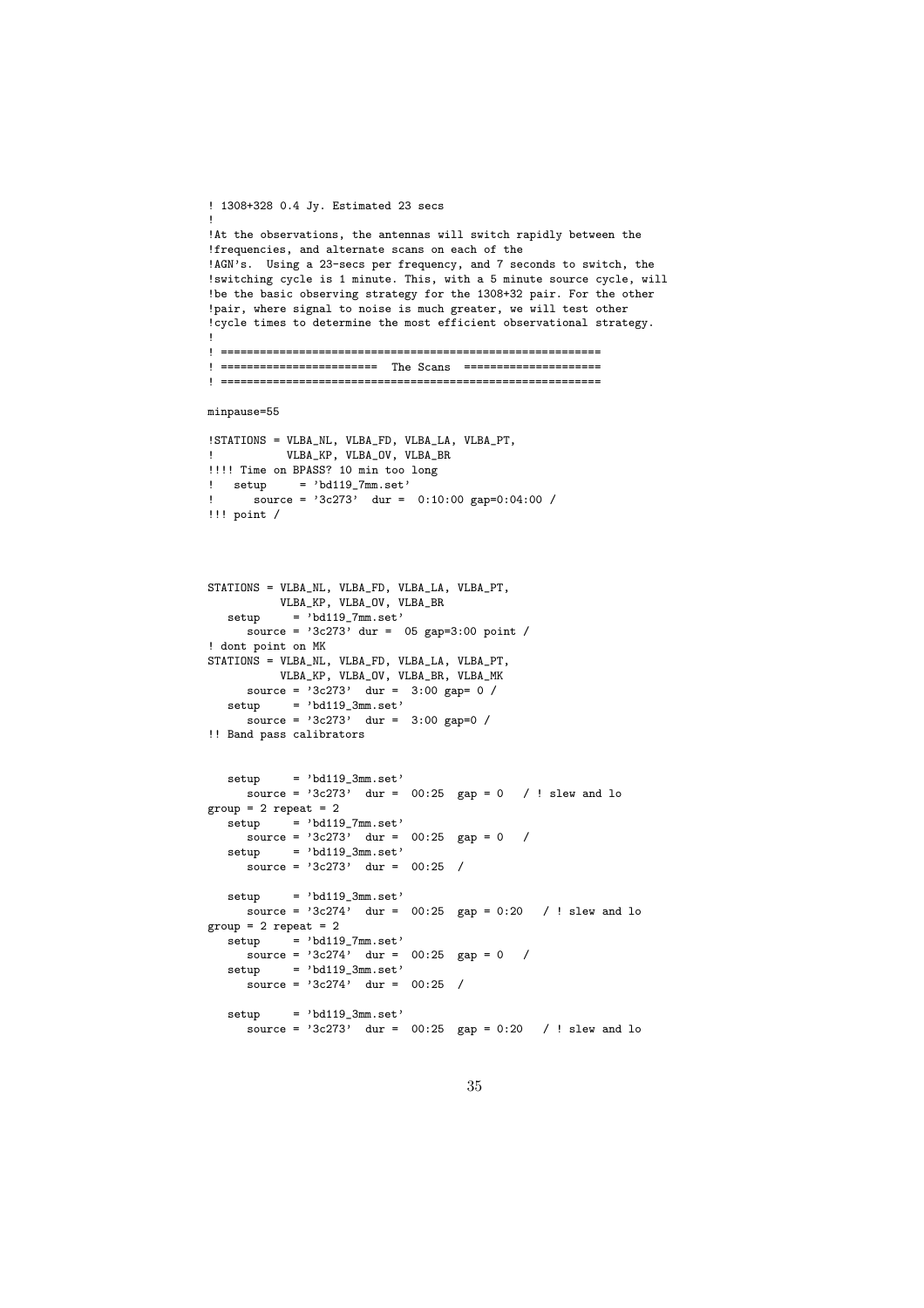```
group = 2 repeat = 2\text{setup} = 'bd119_7mm.set'
    \frac{1}{\text{source}} = \frac{1}{3c273}, dur = 00:25 gap = 0 /
  setup = 'bd119_3mm.set'\frac{1}{\text{source}} = \frac{1}{3c273}, dur = 00:25 /
  set up = 'bd119.3mm.set'source = 3c274, dur = 00:25 gap = 0:20 / ! slew and lo
group = 2 repeat = 2\text{setup} = 'bd119 \text{7mm.set'}source = '3c274' dur = 00:25 gap = 0 /
  setup = 'bd119_3mm.set'\frac{1}{\text{source}} = \frac{1}{3c274}, \quad \text{dur} = 00:25 /
  setup = 'bd119.3mm.set'source = 3c273 dur = 00:25 gap = 0:20 / ! slew and lo
group = 2 repeat = 3\text{setup} = 'bd119_7mm.set'
    \frac{1}{\text{source}} = \frac{1}{3c273}, dur = 00:25 gap = 0 /
   setup = 'bd119_3mm.set'source = 3c273, dur = 00:25 /
  setup = 'bd119.3mm.set'source = 3c274, dur = 00:25 gap = 0:20 / ! slew and lo
group = 2 repeat = 3\text{setup} = 'bd119 \text{7mm.set'}\frac{1}{\text{source}} = \frac{1}{3c274}, \quad \text{dur} = 00:25 \quad \text{gap} = 0 /
  setup = 'bd119_3mm.set'
     source = '3c274' dur = 00:25 /
  setup = 'bd119.3mm.set'!point
    source = 3c273' dur = 00:25 gap = 3:20 / ! slew and lo
group = 2 repeat = 3setup = 'bd119_7mm.set'
    \frac{1}{\text{source}} = \frac{1}{3c273}, dur = 00:25 gap = 0 /
  setup = 'bd119_3mm.set'source = '3c273' dur = 00:25 /
  setup = 'bd119_3mm.set'
     source = 3c274' dur = 00:25 gap = 0:20 / ! slew and lo
group = 2 repeat = 3\text{setup} = 'bd119_7mm.set'
    \frac{1}{\text{source}} = \frac{1}{3c274}, dur = 00:25 gap = 0 /
   setup = 'bd119_3mm.set'source = '3c274' dur = 00:25 /
  setup = 'bd119_3mm.set'source = 3c273' dur = 00:25 gap = 0:20 / ! slew and lo
group = 2 repeat = 3setup = 'bd119_7mm.set'
    source = 3c273' dur = 00:25 gap = 0 /
  \text{setup} = 'bd119_3mm.set'
     source = '3c273' dur = 00:25 /
  setup = 'bd119_3mm.set'source = '3c274' dur = 00:25 gap = 0:20 / ! slew and lo
```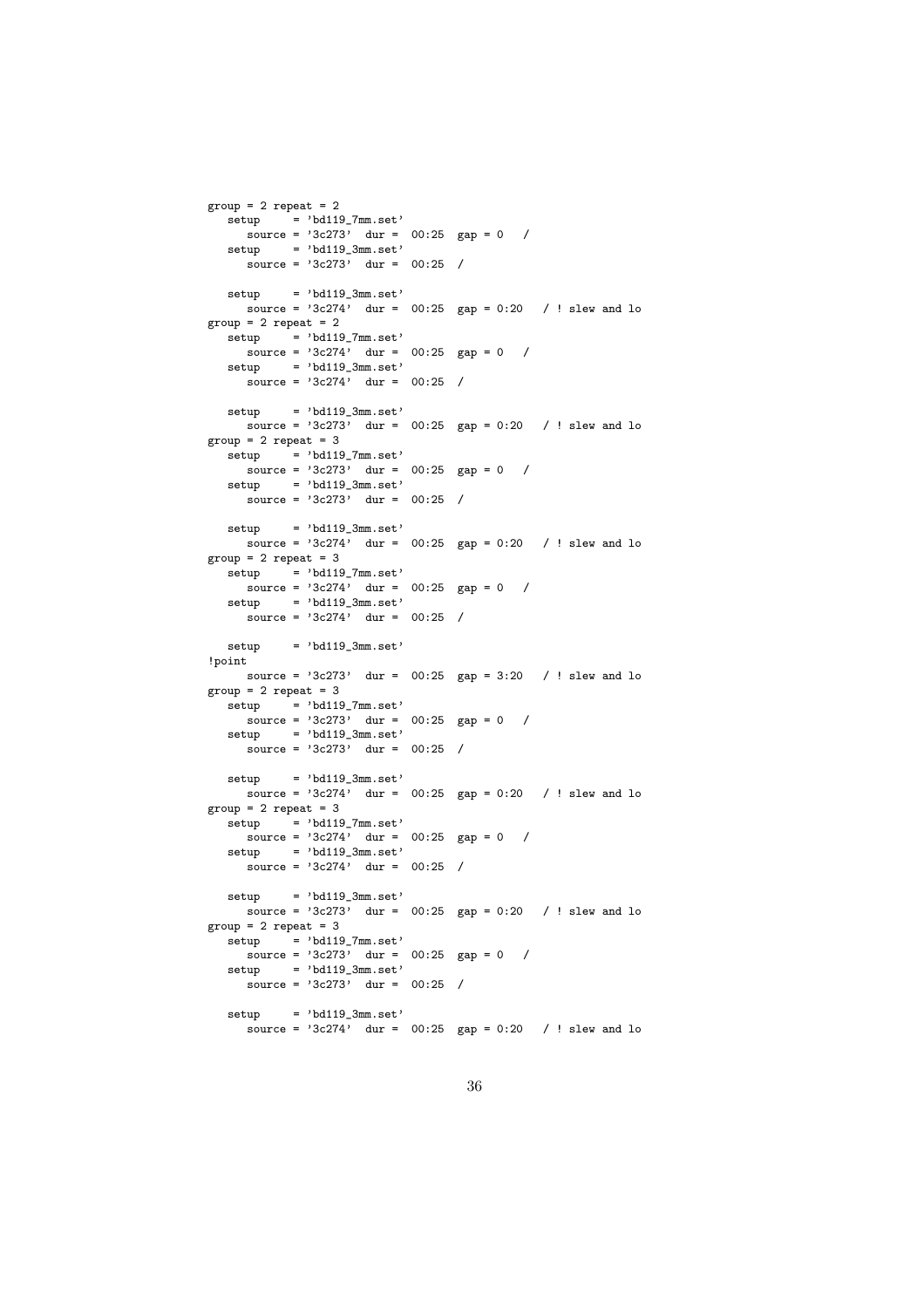```
group = 2 repeat = 2\text{setup} = 'bd119_7mm.set'
    \frac{1}{\text{source}} = \frac{1}{3c274}, dur = 00:25 gap = 0 /
  setup = 'bd119_3mm.set'\frac{1}{\text{source}} = \frac{1}{3c274}, \quad \text{dur} = 00:25 /
  setup = 'bd119.3mm.set'!point
    source = 3c273' dur = 00:25 gap = 3:20 / ! slew and lo
group = 2 repeat = 2\text{setup} = 'bd119_7mm.set'
    \frac{1}{\text{source}} = \frac{1}{3c273}, dur = 00:25 gap = 0 /
   setup = 'bd119_3mm.set'source = '3c273' dur = 00:25 /
  setup = 'bd119_3mm.set'
    source = 3c274' dur = 00:25 gap = 0:20 / ! slew and lo
group = 2 repeat = 2setup = 'bd119_7mm.set'\frac{1}{\text{source}} = \frac{1}{3c274}, dur = 00:25 gap = 0 /
  setup = 'bd119_3mm.set'source = '3c274' dur = 00:25 /
  setup = 'bd119_3mm.set'
    source = 3c273' dur = 00:25 gap = 0:20 / ! slew and lo
group = 2 repeat = 2setup = 'bd119_7mm.set'\frac{1}{\text{source}} = \frac{1}{3c273}, dur = 00:25 gap = 0 /
   setup = 'bd119_3mm.set'source = '3c273' dur = 00:25 /
   setup = 'bd119_3mm.set'
    source = 3c274' dur = 00:25 gap = 0:20 / ! slew and lo
group = 2 repeat = 3setup = 'bd119_7mm.set'
    \frac{1}{\text{source}} = \frac{1}{3c274}, dur = 00:25 gap = 0 /
  setup = 'bd119_3mm.set'source = '3c274' dur = 00:25 /
  setup = 'bd119_3mm.set'
    source = 3c273' dur = 00:25 gap = 0:20 / ! slew and lo
group = 2 repeat = 2\text{setup} = 'bd119_7mm.set'
    \frac{1}{\text{source}} = \frac{1}{3c273}, dur = 00:25 gap = 0 /
   setup = 'bd119_3mm.set'source = '3c273' dur = 00:25 /
  setup = 'bd119_3mm.set'source = 3c274' dur = 00:25 gap = 0:20 / ! slew and lo
group = 2 repeat = 3setup = 'bd119_7mm.set'
    source = 3c274' dur = 00:25 gap = 0 /
  \text{setup} = 'bd119_3mm.set'
     source = '3c274' dur = 00:25 /
  setup = 'bd119_3mm.set'
     source = '3c273' dur = 00:25 gap = 0:20 / ! slew and lo
```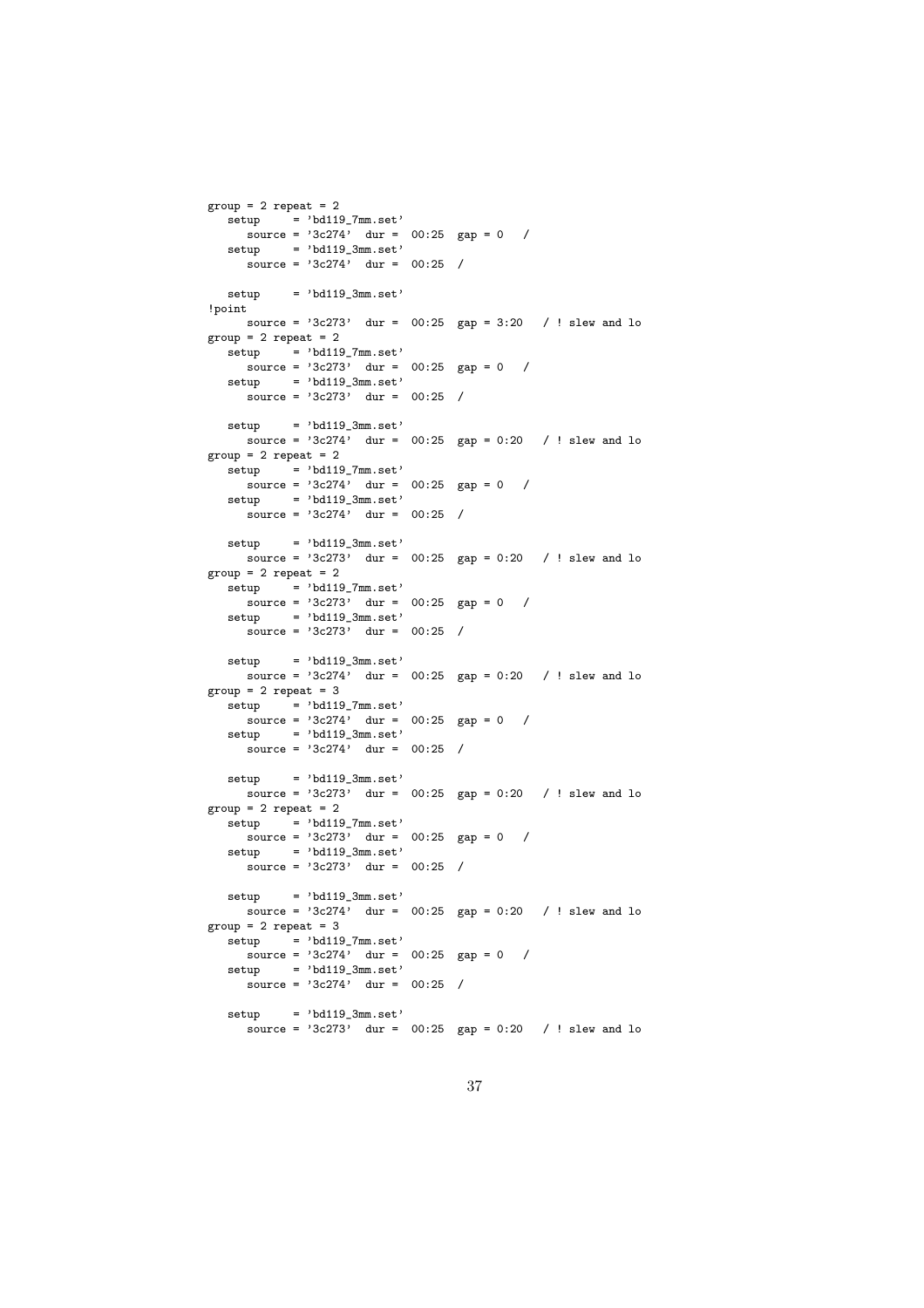```
group = 2 repeat = 2\text{setup} = 'bd119_7mm.set'
    \frac{1}{\text{source}} = \frac{1}{3c273}, dur = 00:25 gap = 0 /
  setup = 'bd119_3mm.set'\frac{1}{\text{source}} = \frac{1}{3c273}, dur = 00:25 /
  set up = 'bd119.3mm.set'source = 3c274, dur = 00:25 gap = 0:20 / ! slew and lo
group = 2 repeat = 2\text{set} = 'bd119 \text{7mm}.set'
    \frac{1}{\text{source}} = \frac{1}{3c274}, dur = 00:25 gap = 0 /
  setup = 'bd119_3mm.set'\frac{1}{\text{source}} = \frac{1}{3c274}, \quad \text{dur} = 00:25 /
  set up = 'bd119.3mm.set'! point
    source = 3c273' dur = 00:25 gap = 3:20 / ! slew and lo
group = 2 repeat = 2setup = 'bd119_7mm.set'\frac{1}{\text{source}} = \frac{1}{3c273}, dur = 00:25 gap = 0 /
  setup = 'bd119_3mm.set'source = '3c273' dur = 00:25 /
  setup = 'bd119_3mm.set'
    source = 3c274' dur = 00:25 gap = 0:20 / ! slew and lo
group = 2 repeat = 2setup = 'bd119_7mm.set'\frac{1}{\text{source}} = \frac{1}{3c274}, dur = 00:25 gap = 0 /
   setup = 'bd119_3mm.set'source = '3c274' dur = 00:25 /
   setup = 'bd119_3mm.set'
    source = 3c273' dur = 00:25 gap = 0:20 / ! slew and lo
group = 2 repeat = 2setup = 'bd119_7mm.set'
    \frac{1}{\text{source}} = \frac{1}{3c273}, dur = 00:25 gap = 0 /
  setup = 'bd119_3mm.set'source = '3c273' dur = 00:25 /
  setup = 'bd119_3mm.set'
     source = 3c274' dur = 00:25 gap = 0:20 / ! slew and lo
group = 2 repeat = 2\text{setup} = 'bd119_7mm.set'
    \frac{1}{\text{source}} = \frac{1}{3c274}, dur = 00:25 gap = 0 /
   setup = 'bd119_3mm.set'source = '3c274' dur = 00:25 /
  setup = 'bd119_3mm.set'source = 3c273' dur = 00:25 gap = 0:20 / ! slew and lo
group = 2 repeat = 2setup = 'bd119_7mm.set'
    source = 3c273' dur = 00:25 gap = 0 /
  \text{setup} = 'bd119_3mm.set'
     source = '3c273' dur = 00:25 /
  setup = 'bd119_3mm.set'
     source = '3c274' dur = 00:25 gap = 0:20 / ! slew and lo
```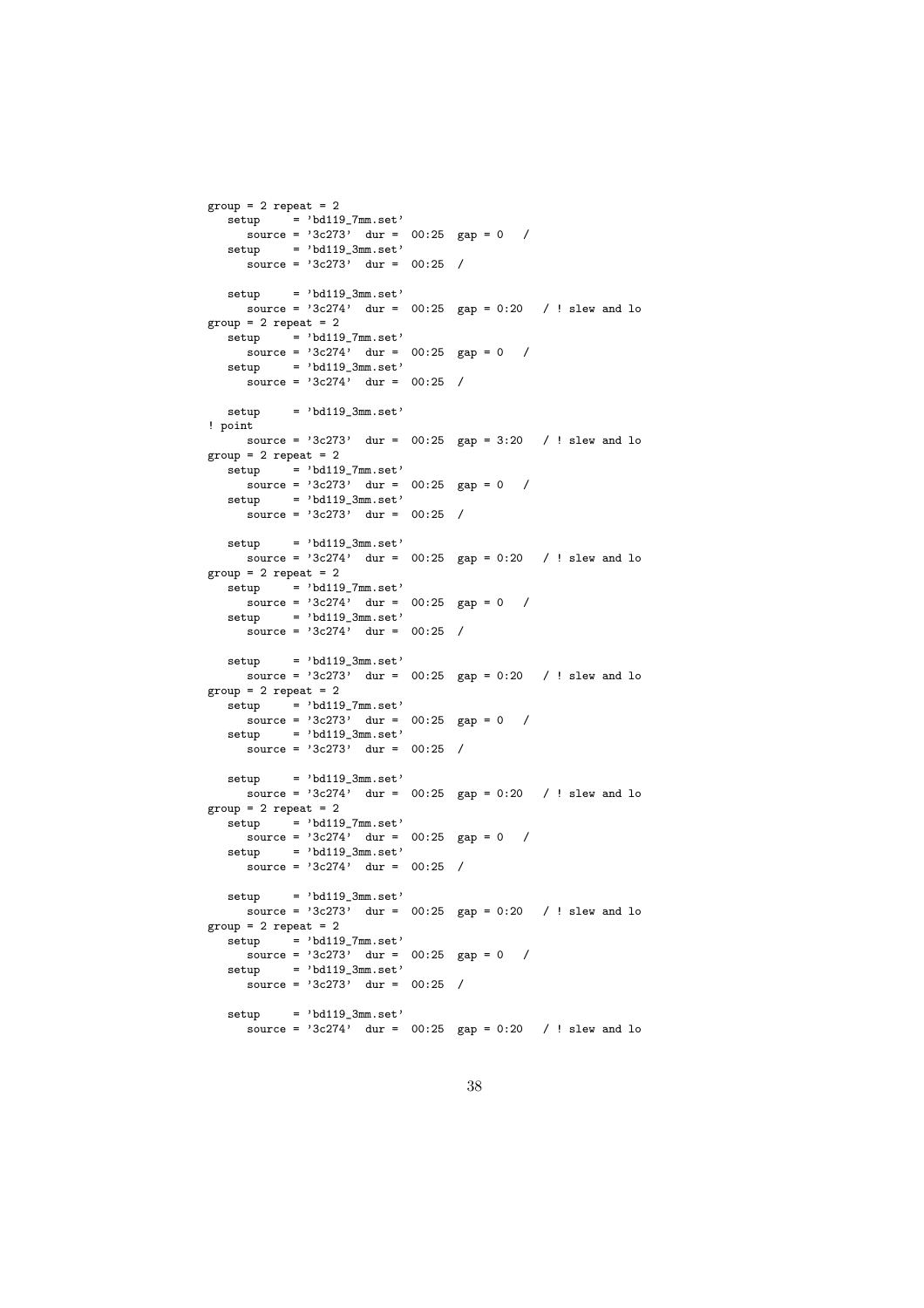```
group = 2 repeat = 2\text{setup} = 'bd119_7mm.set'
    \frac{1}{\text{source}} = \frac{1}{3c274}, \quad \text{dur} = 00:25 \quad \text{gap} = 0 /
  setup = 'bd119_3mm.set'\frac{1}{\text{source}} = \frac{1}{3c274}, dur = 00:25 /
  set up = 'bd119.3mm.set'source = 3c273 dur = 00:25 gap = 0:20 / ! slew and lo
group = 2 repeat = 2\text{setup} = 'bd119 \text{7mm.set'}source = '3c273' dur = 00:25 gap = 0 /
  setup = 'bd119_3mm.set'\frac{1}{\text{source}} = \frac{1}{3c273} dur = 00:25 /
  setup = 'bd119.3mm.set'source = 3c274' dur = 00:25 gap = 0:20 / ! slew and lo
group = 2 repeat = 2\text{setup} = 'bd119_7mm.set'
    \frac{1}{\text{source}} = \frac{1}{3c274}, dur = 00:25 gap = 0 /
   setup = 'bd119_3mm.set'source = '3c274' dur = 00:25 /
!! Band pass calibrators
  setup = 'bd119_7mm.set'
     \frac{1}{\text{source}} = \frac{1}{3c274}, dur = 3:00 gap=0 /
   setup = 'bd119.3mm.set'source = '3c274' dur = 3:00 gap=0 /
!! Band pass calibrators
!point
  setup = 'bd119_3mm.set'source = '1308+326' dur = 00:25 gap = 3:00 / ! slew and lo
group = 2 repeat = 3setup = 'bd119_7mm.set'
    source = '1308+326' dur = 00:25 gap = 0 /
  setup = 'bd119_3mm.set'source = '1308+326' dur = 00:25 /
  setup = 'bd119_3mm.set'source = '1308+328' dur = 00:35 gap = 0 / ! slew and lo
group = 2 repeat = 3\text{setup} = 'bd119_7mm.set'
    \frac{1}{\text{source}} = \frac{1308 + 328}{\text{day}} = \frac{00:30}{\text{gap}} = 0 /
   setup = 'bd119_3mm.set'
     source = '1308+328' dur = 00:35 /
  setup = 'bd119_3mm.set'source = '1308+326' dur = 00:25 gap = 0 / ! slew and lo
group = 2 repeat = 3setup = 'bd119_7mm.set'
    source = '1308+326' dur = 00:25 gap = 0 /
  setup = 'bd119_3mm.set'source = '1308+326' dur = 00:25 /
  setup = 'bd119_3mm.set'source = '1308+328' dur = 00:40 gap = 0 / ! slew and lo
```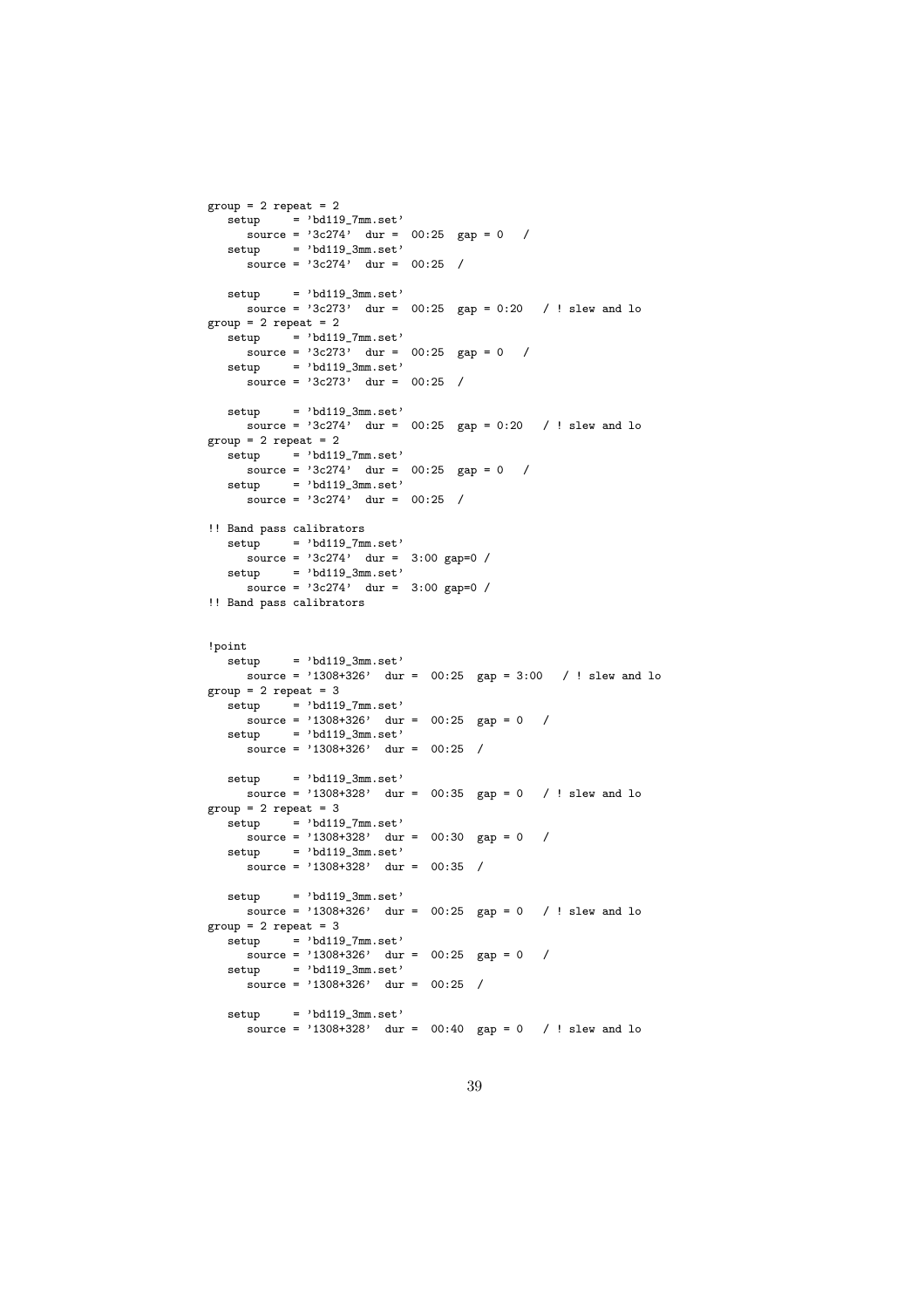```
group = 2 repeat = 3\text{setup} = 'bd119_7mm.set'
    source = '1308+328' dur = 00:30 gap = 0 /
  setup = 'bd119_3mm.set'
     \frac{1}{\text{source}} = \frac{1}{1308 + 328}, dur = 00:40 /
  set up = 'bd119.3mm.set'source = '1308+326' dur = 00:25 gap = 0 / ! slew and lo
group = 2 repeat = 4setup = 'd1197mm.set'source = '1308+326' dur = 00:25 gap = 0 /
  setup = 'bd119_3mm.set'source = '1308+326' dur = 00:25 /
  setup = 'bd119.3mm.set'source = '1308+328' dur = 00:35 gap = 0 / ! slew and lo
group = 2 repeat = 4\text{setup} = 'bd119 \text{7mm}.set'
    \frac{1}{\text{source}} = \frac{1308+328}{\text{day}} = 0.30 \text{ gap} = 0 /
  setup = 'bd119_3mm.set'
     source = '1308+328' dur = 00:35 /
  setup = 'bd119.3mm.set'!point
    source = '1308+326' dur = 00:25 gap = 4:00 / ! slew and lo
group = 2 repeat = 4setup = 'bd119_7mm.set'source = '1308+326' dur = 00:25 gap = 0 /
  setup = 'bd119_3mm.set'source = '1308+326' dur = 00:25 /
  setup = 'bd119_3mm.set'
    source = '1308+328' dur = 00:35 gap = 0 / ! slew and lo
group = 2 repeat = 4setup = 'bd119_7mm.set'
    \frac{1}{\text{source}} = \frac{1308 + 328}{\text{day}} = 00:30 \text{ gap} = 0 /
  setup = 'bd119_3mm.set'
     source = '1308+328' dur = 00:35 /
  setup = 'bd119_3mm.set'source = '1308+326' dur = 00:25 gap = 0 / ! slew and lo
group = 2 repeat = 2\text{setup} = 'bd119_7mm.set'
    \frac{1}{\text{source}} = \frac{1308 + 326}{\text{day}} = \frac{00:25}{\text{gap}} = 0 /
  setup = 'bd119_3mm.set'
     source = '1308+326' dur = 00:25 /
  setup = 'bd119_3mm.set'source = '1308+328' dur = 00:35 gap = 0 / ! slew and lo
group = 2 repeat = 2setup = 'bd119_7mm.set'
    source = '1308+328' dur = 00:30 gap = 0 /
  setup = 'bd119_3mm.set'
     source = '1308+328' dur = 00:35 /
  setup = 'bd119_3mm.set'source = '1308+326' dur = 00:25 gap = 0 / ! slew and lo
```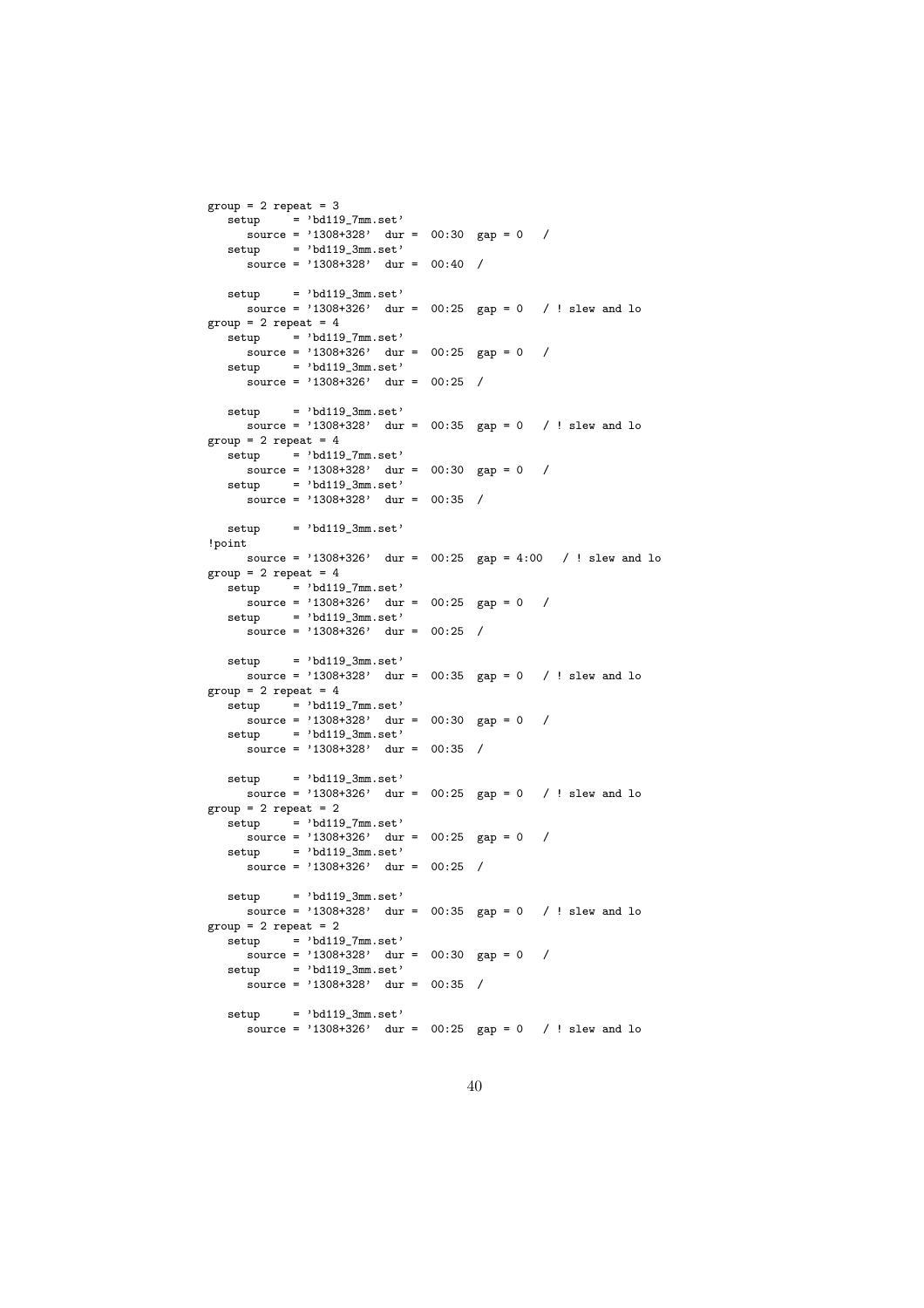```
group = 2 repeat = 2\text{setup} = 'bd119_7mm.set'
    source = '1308+326' dur = 00:25 gap = 0 /
  setup = 'bd119_3mm.set'
     source = '1308+326' dur = 00:25 /
  set up = 'bd119.3mm.set'source = '1308+328' dur = 00:35 gap = 0 / ! slew and lo
group = 2 repeat = 2setup = 'd1197mm.set'source = '1308+328' dur = 00:30 gap = 0 /
  setup = 'bd119_3mm.set'source = '1308+328' dur = 00:35 /
  set up = 'bd119.3mm.set'!point
   source = '1308+326' dur = 00:25 gap = 4:00 / ! slew and lo
\text{group} = 2 \text{repeat} = 2setup = 'bd119_7mm.set'\frac{1}{\text{source}} = \frac{1308 + 326}{1308 + 326} dur = 00:25 gap = 0 /
  setup = 'bd119_3mm.set'source = '1308+326' dur = 00:25 /
  setup = 'bd119_3mm.set'source = '1308+328' dur = 00:35 gap = 0 / ! slew and lo
group = 2 repeat = 3setup = 'bd119_7mm.set'source = '1308+328' dur = 00:30 gap = 0 /
  setup = 'bd119_3mm.set'source = '1308+328' dur = 00:35 /
  setup = 'bd119_3mm.set'
    source = '1308+326' dur = 00:25 gap = 0 / ! slew and lo
group = 2 repeat = 3setup = 'bd119_7mm.set'
   \frac{1}{\text{source}} = \frac{1308 + 326}{\text{day}} = 00:25 \text{ gap} = 0 /
  setup = 'bd119_3mm.set'source = '1308+326' dur = 00:25 /
  setup = 'bd119_3mm.set'source = '1308+328' dur = 00:35 gap = 0 / ! slew and lo
group = 2 repeat = 3\text{setup} = 'bd119_7mm.set'
    \frac{1}{\text{source}} = \frac{1308 + 328}{\text{day}} = \frac{00:30}{\text{gap}} = 0 /
  setup = 'bd119_3mm.set'
    source = '1308+328' dur = 00:35 /
  setup = 'bd119_3mm.set'source = '1308+326' dur = 00:25 gap = 0 / ! slew and lo
group = 2 repeat = 3setup = 'bd119_7mm.set'
    source = '1308+326' dur = 00:25 gap = 0 /
  setup = 'bd119_3mm.set'source = '1308+326' dur = 00:25 /
  setup = 'bd119_3mm.set'source = '1308+328' dur = 00:35 gap = 0 / ! slew and lo
```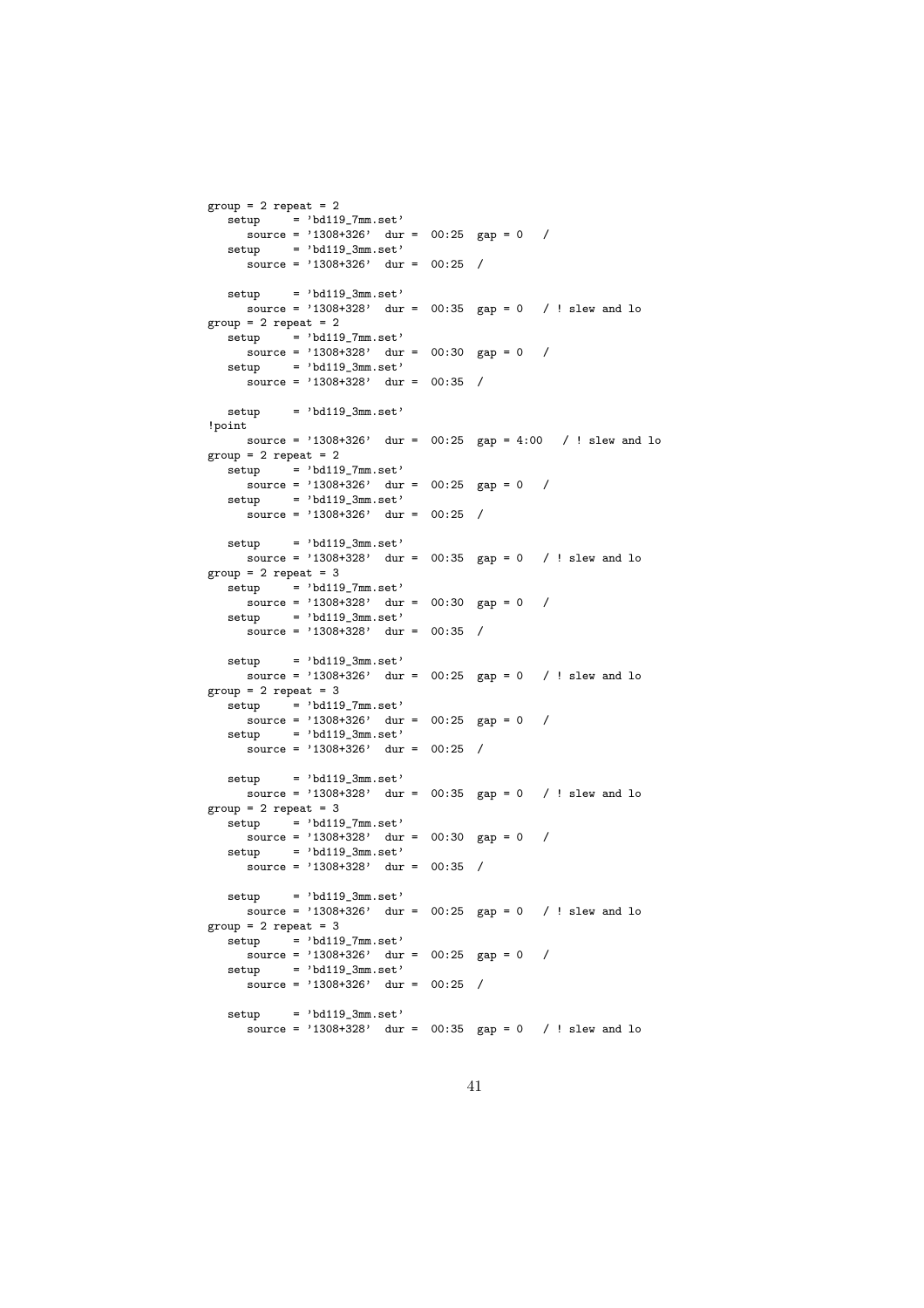```
group = 2 repeat = 3\text{setup} = 'bd119_7mm.set'
    source = '1308+328' dur = 00:30 gap = 0 /
  setup = 'bd119_3mm.set'
     source = \frac{1}{1308+328}, dur = 00:35 /
  set up = 'bd119.3mm.set'source = '1308+326' dur = 00:25 gap = 0 / ! slew and lo
group = 2 repeat = 3satun = 'bd119.7mmest'source = '1308+326' dur = 00:25 gap = 0 /
  setup = 'bd119_3mm.set'source = '1308+326' dur = 00:25 /
  set up = 'bd119.3mm.set'!point
   source = '1308+328' dur = 00:35 gap = 4:00 / ! slew and lo
\text{grow} = 2 \text{ repeat} = 3setup = 'bd119_7mm.set'\frac{1}{\text{source}} = \frac{1308 + 328}{1308 + 328} dur = 00:30 gap = 0 /
  setup = 'bd119_3mm.set'source = '1308+328' dur = 00:35 /
  setup = 'bd119_3mm.set'source = '1308+326' dur = 00:25 gap = 0 / ! slew and lo
group = 2 repeat = 3setup = 'bd119_7mm.set'source = '1308+326' dur = 00:25 gap = 0 /
  setup = 'bd119_3mm.set'source = '1308+326' dur = 00:25 /
  setup = 'bd119_3mm.set'
    source = '1308+328' dur = 00:35 gap = 0 / ! slew and lo
group = 2 repeat = 3setup = 'bd119_7mm.set'
   \frac{1}{\text{source}} = \frac{1308 + 328}{\text{day}} = 00:30 \text{ gap} = 0 /
  setup = 'bd119_3mm.set'source = '1308+328' dur = 00:35 /
  setup = 'bd119_3mm.set'source = '1308+326' dur = 00:25 gap = 0 / ! slew and lo
group = 2 repeat = 3\text{setup} = 'bd119_7mm.set'
    \frac{1}{\text{source}} = \frac{1308 + 326}{\text{day}} = \frac{00:25}{\text{gap}} = 0 /
  setup = 'bd119_3mm.set'
     source = '1308+326' dur = 00:25 /
  setup = 'bd119_3mm.set'source = '1308+328' dur = 00:35 gap = 0 / ! slew and lo
group = 2 repeat = 3setup = 'bd119_7mm.set'
    source = '1308+328' dur = 00:30 gap = 0 /
  setup = 'bd119_3mm.set'
     source = '1308+328' dur = 00:35 /
  setup = 'bd119_3mm.set'source = '1308+326' dur = 00:25 gap = 0 / ! slew and lo
```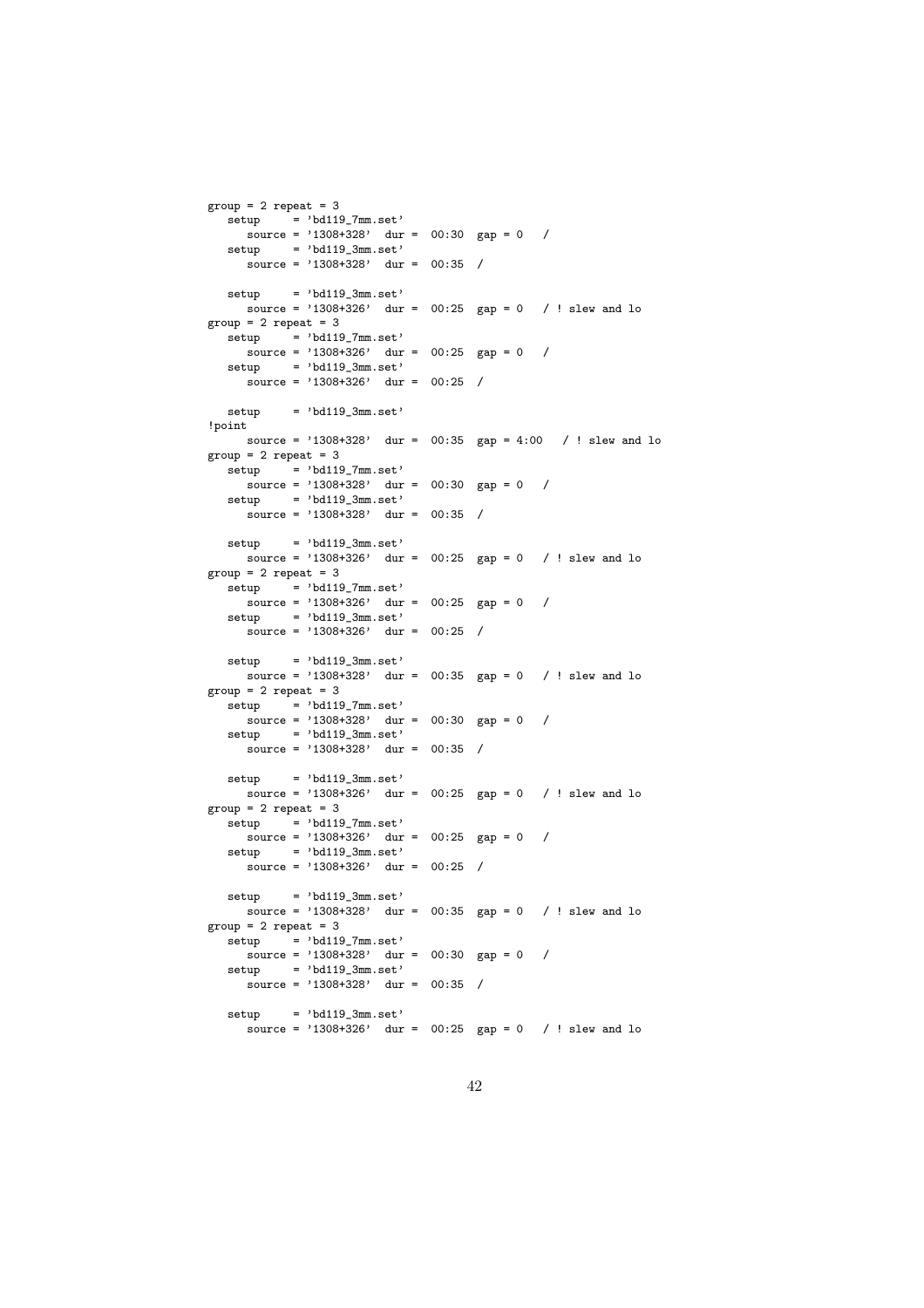```
group = 2 repeat = 2\text{setup} = 'bd119_7mm.set'
    source = '1308+326' dur = 00:25 gap = 0 /
  setup = 'bd119_3mm.set'
     source = '1308+326' dur = 00:25 /
  setup = 'bd119.3mm.set'!point
    source = '1308+328' dur = 00:35 gap = 5:00 / ! slew and lo
group = 2 repeat = 2\text{setup} = 'bd119_7mm.set'
    source = '1308+328' dur = 00:30 gap = 0 /
  setup = 'bd119_3mm.set'source = '1308+328' dur = 00:35 /
  setup = 'bd119_3mm.set'
   source = '1308+326' dur = 00:25 gap = 0 / ! slew and lo
group = 2 repeat = 2setup = 'bd119_7mm.set'\frac{1}{\text{source}} = \frac{1308 + 326}{1308 + 326} dur = 00:25 gap = 0 /
  setup = 'bd119_3mm.set'
     source = '1308+326' dur = 00:25 /
  setup = 'bd119_3mm.set'source = '1308+328' dur = 00:35 gap = 0 / ! slew and lo
group = 2 repeat = 2setup = 'bd119_7mm.set'source = '1308+328' dur = 00:30 gap = 0 /
  setup = 'bd119_3mm.set'source = '1308+328' dur = 00:35 /
  setup = 'bd119_3mm.set'
    source = '1308+326' dur = 00:25 gap = 0 / ! slew and lo
group = 2 repeat = 2setup = 'bd119_7mm.set'
   \frac{1}{\text{source}} = \frac{1308 + 326}{\text{day}} = 00:25 \text{ gap} = 0 /
  setup = 'bd119_3mm.set'source = '1308+326' dur = 00:25 /
  setup = 'bd119_3mm.set'source = '1308+328' dur = 00:35 gap = 0 / ! slew and lo
group = 2 repeat = 2\text{setup} = 'bd119_7mm.set'
    \frac{1}{\text{source}} = \frac{1308 + 328}{\text{day}} = \frac{00:30}{\text{gap}} = 0 /
  setup = 'bd119_3mm.set'
    source = '1308+328' dur = 00:35 /
  setup = 'bd119_3mm.set'source = '1308+326' dur = 00:25 gap = 0 / ! slew and lo
group = 2 repeat = 2setup = 'bd119_7mm.set'
    source = '1308+326' dur = 00:25 gap = 0 /
  setup = 'bd119_3mm.set'source = '1308+326' dur = 00:25 /
  setup = 'bd119_3mm.set'source = '1308+328' dur = 00:35 gap = 0 / ! slew and lo
```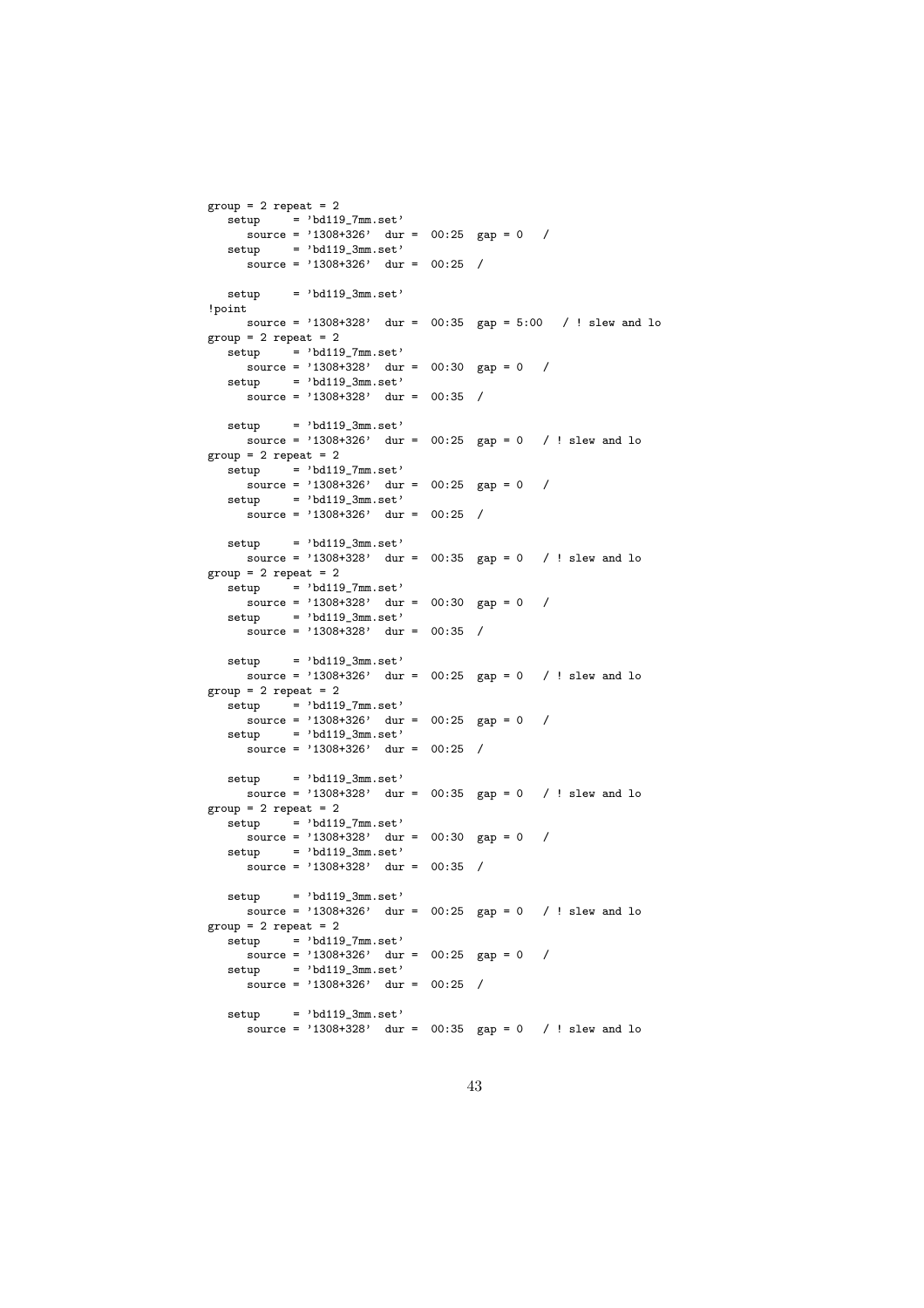```
group = 2 repeat = 2\text{setup} = 'bd119_7mm.set'
    source = '1308+328' dur = 00:30 gap = 0 /
  setup = 'bd119_3mm.set'
     source = \frac{1}{1308+328}, dur = 00:35 /
  set up = 'bd119.3mm.set'source = '1308+326' dur = 00:25 gap = 0 / ! slew and lo
group = 2 repeat = 2setup = 'bd1197mm.set'
    source = '1308+326' dur = 00:25 gap = 0 /
  setup = 'bd119_3mm.set'source = '1308+326' dur = 00:25 /
  setup = 'bd119_3mm.set'
    source = '3c273' dur = 04:00 gap = 5:00 /
!! point / ! slew and lo
     source = 3c273' dur = 00:25 gap = 0 / ! slew and lo
group = 2 repeat = 2\text{setup} = 'bd119_7mm.set'
     source = '3c273' dur = 00:25 gap = 0 /
  setup = 'bd119.3mm.set'source = 3c273, dur = 00:25 /
  setun = 'bd119.3mm.set'\frac{1}{\text{source}} = \frac{1}{3c274}, dur = 00:25 gap = 0:20 / ! slew and lo
group = 2 repeat = 2setup = 'bd119_7mm.set'source = '3c274' dur = 00:25 gap = 0 /
  set up = 'bd119.3mm.set'\frac{1}{\text{source}} = \frac{1}{3c274}, \quad \text{dur} = 00:25 /
  setup = 'bd119_3mm.set'source = '3c273' dur = 00:25 gap = 0:20 / ! slew and lo
group = 2 repeat = 2setup = 'bd119_7mm.set'
     source = '3c273' dur = 00:25 gap = 0 /
  setup = 'bd119.3mm.set'\frac{1}{\text{source}} = \frac{1}{3c273}, dur = 00:25 /
  setup = 'bd119.3mm.set'\frac{1}{\text{source}} = \frac{1}{3c274}, \text{dur} = 00:25 gap = 0:20 / ! slew and lo
group = 2 repeat = 3\text{setup} = 'bd119_7mm.set'
     source = '3c274' dur = 00:25 gap = 0 /
  setup = 'bd119.3mm.set'\frac{1}{\text{source}} = \frac{1}{3c274}, dur = 00:25 /
  setup = 'bd119.3mm.set'source = 3c273 dur = 00:25 gap = 0:20 / ! slew and lo
group = 2 repeat = 2\text{setup} = 'bd119_7mm.set'
    source = '3c273' dur = 00:25 gap = 0 /
  setup = 'bd119.3mm.set'source = 3c273, dur = 00:25 /
```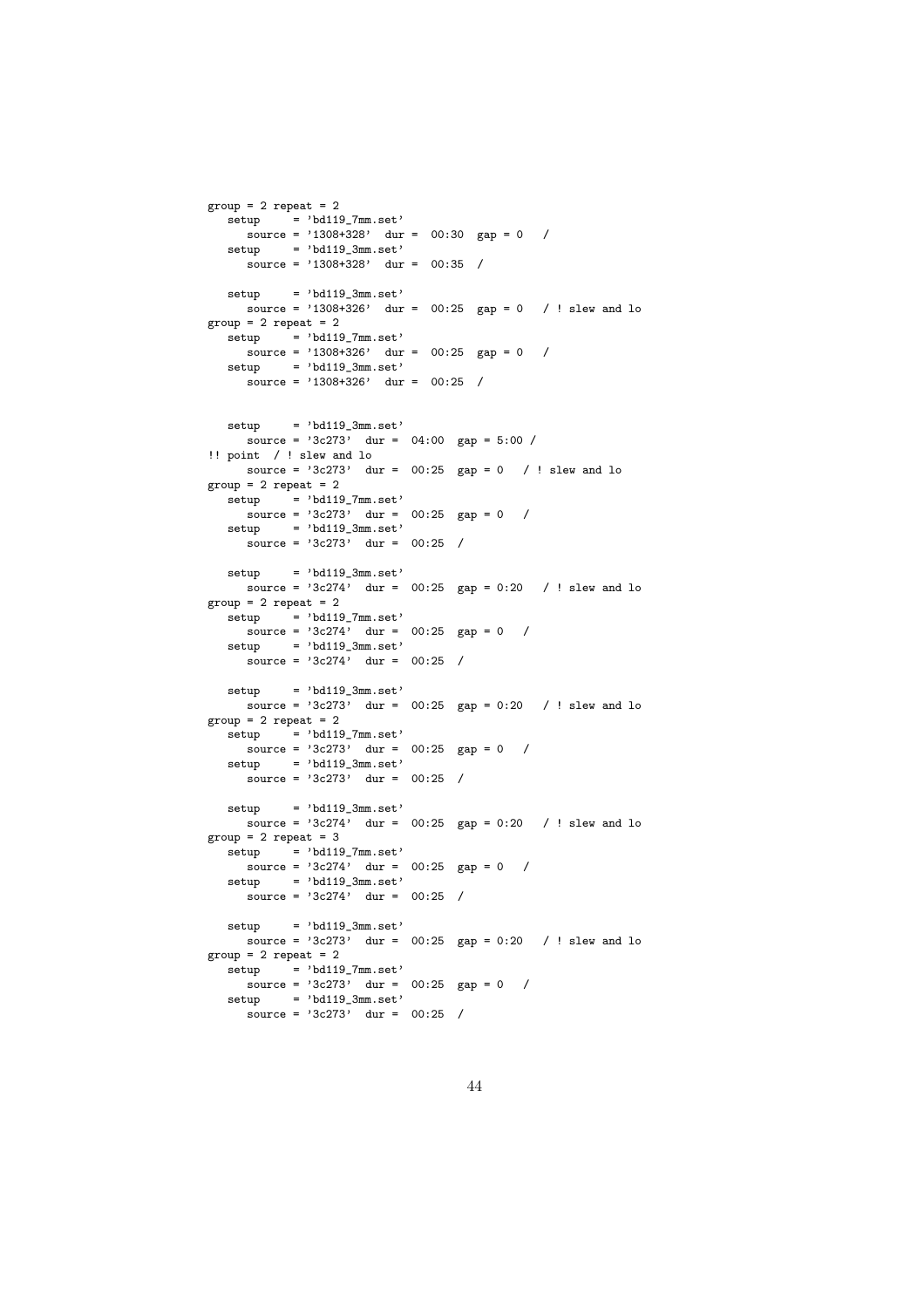```
setup = 'bd119_3mm.set'source = 3c274<sup>,</sup> dur = 00:25 gap = 0:20 / ! slew and lo
group = 2 repeat = 3\text{setup} = 'bd119_7mm.set'
     \frac{1}{\text{source}} = \frac{1}{3c274}, dur = 00:25 gap = 0 /
  setup = 'bd119_3mm.set'
     \frac{1}{\text{source}} = \frac{1}{3c274}, dur = 00:25 /
  setup = 'bd119_3mm.set'!point
    source = '3c273' dur = 00:25 gap = 3:20 / ! slew and lo
group = 2 repeat = 2\text{setup} = 'bd119_7mm.set'
    source = '3c273' dur = 00:25 gap = 0 /
  setup = 'bd119.3mm.set'\frac{1}{\text{source}} = \frac{1}{3c273}, dur = 00:25 /
  setup = 'bd119.3mm.set'source = 3c274, dur = 00:25 gap = 0:20 / ! slew and lo
group = 2 repeat = 3\text{setup} = 'bd119_7mm.set'
     source = '3c274' dur = 00:25 gap = 0 /
  setup = 'bd119.3mm.set'source = '3c274' dur = 00:25 /
  setun = 'bd119.3mm.set'source = 3c273 dur = 00:25 gap = 0:20 / ! slew and lo
group = 2 repeat = 2setup = 'bd119_7mm.set'source = '3c273' dur = 00:25 gap = 0 /
  set up = 'bd119.3mm.set'\frac{1}{\text{source}} = \frac{1}{3c273}, dur = 00:25 /
  setup = 'bd119_3mm.set'\frac{1}{\text{source}} = \frac{1}{3c274} dur = 00:25 gap = 0:20 / ! slew and lo
group = 2 repeat = 3setup = 'bd119_7mm.set'
     source = '3c274' dur = 00:25 gap = 0 /
   setup = 'bd119.3mm.set'\frac{1}{\text{source}} = \frac{1}{3c274}, dur = 00:25 /
  setup = 'bd119.3mm.set'source = '3c273' dur = 00:25 gap = 0:20 / ! slew and lo
group = 2 repeat = 2\text{setup} = 'bd119_7mm.set'
     source = '3c273' dur = 00:25 gap = 0 /
  setup = 'bd119.3mm.set'\frac{1}{\text{source}} = \frac{1}{3c273} dur = 00:25 /
  setup = 'bd119.3mm.set'source = 3c274' dur = 00:25 gap = 0:20 / ! slew and lo
group = 2 repeat = 3\text{setup} = 'bd119_7mm.set'
     source = '3c274' dur = 00:25 gap = 0 /
   setup = 'bd119.3mm.set'source = 3c274, dur = 00:25 /
```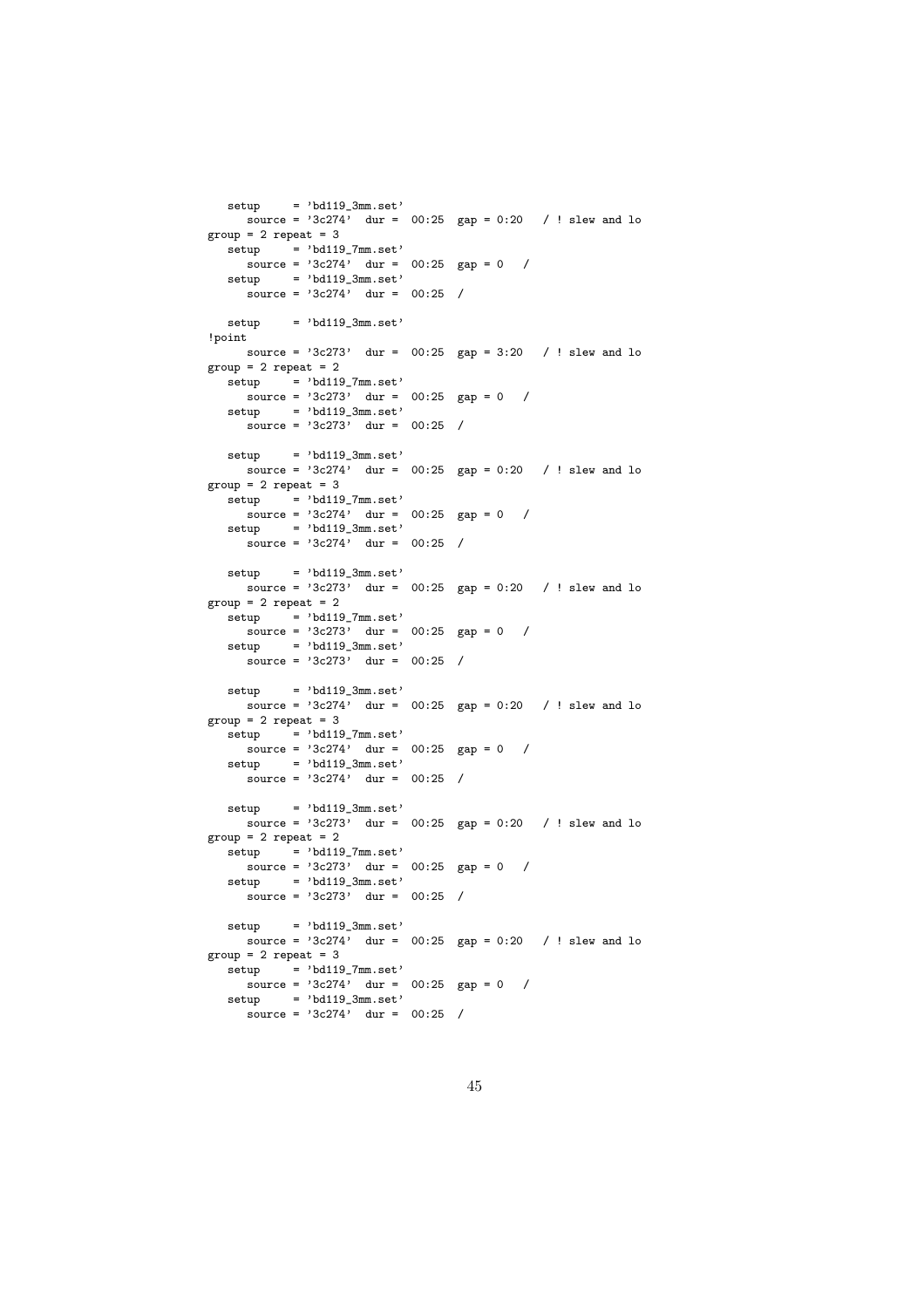```
setup = 'bd119_3mm.set'!point
    source = '3c273' dur = 00:25 gap = 3:20 / ! slew and lo
group = 2 repeat = 2setup = 'bd119_7mm.set'\frac{1}{\text{source}} = \frac{1}{3c273}, dur = 00:25 gap = 0 /
  setup = 'bd119.3mm.set'source = '3c273' dur = 00:25 /
  set up = 'bd119_3mm.set'source = '3c274' dur = 00:25 gap = 0:20 / ! slew and lo
group = 2 repeat = 3setup = 'bd119_7mm.set'source = '3c274' dur = 00:25 gap = 0 /
  setup = 'bd119.3mm.set'\frac{1}{\text{source}} = \frac{1}{3c274}, dur = 00:25 /
  setup = 'bd119.3mm.set'source = 3c273' dur = 00:25 gap = 0:20 / ! slew and lo
group = 2 repeat = 2\text{setup} = 'bd119_7mm.set'
    source = '3c273' dur = 00:25 gap = 0 /
  setup = 'bd119.3mm.set'source = 3c273, dur = 00:25 /
  setun = 'bd119.3mm.set'source = 3c274 dur = 00:25 gap = 0:20 / ! slew and lo
group = 2 repeat = 3setup = 'bd119_7mm.set'source = '3c274' dur = 00:25 gap = 0 /
  set up = 'bd119.3mm.set'\frac{1}{\text{source}} = \frac{1}{3c274}, \quad \text{dur} = 00:25 /
  setup = 'bd119_3mm.set'source = 3c273, dur = 00:25 gap = 0:20 / ! slew and lo
group = 2 repeat = 2setup = 'bd119_7mm.set'
    source = '3c273' dur = 00:25 gap = 0 /
  setup = 'bd119.3mm.set'\frac{1}{\text{source}} = \frac{1}{3c273}, dur = 00:25 /
  setup = 'bd119.3mm.set'source = '3c274' dur = 00:25 gap = 0:20 / ! slew and lo
group = 2 repeat = 3\text{setup} = 'bd119_7mm.set'
    source = '3c274' dur = 00:25 gap = 0 /
  setup = 'bd119.3mm.set'\frac{1}{\text{source}} = \frac{1}{3c274}, dur = 00:25 /
  setup = 'bd119.3mm.set'source = 3c273' dur = 00:25 gap = 0:20 / ! slew and lo
group = 2 repeat = 2\text{setup} = 'bd119_7mm.set'
    source = '3c273' dur = 00:25 gap = 0 /
  setup = 'bd119.3mm.set'source = 3c273, dur = 00:25 /
```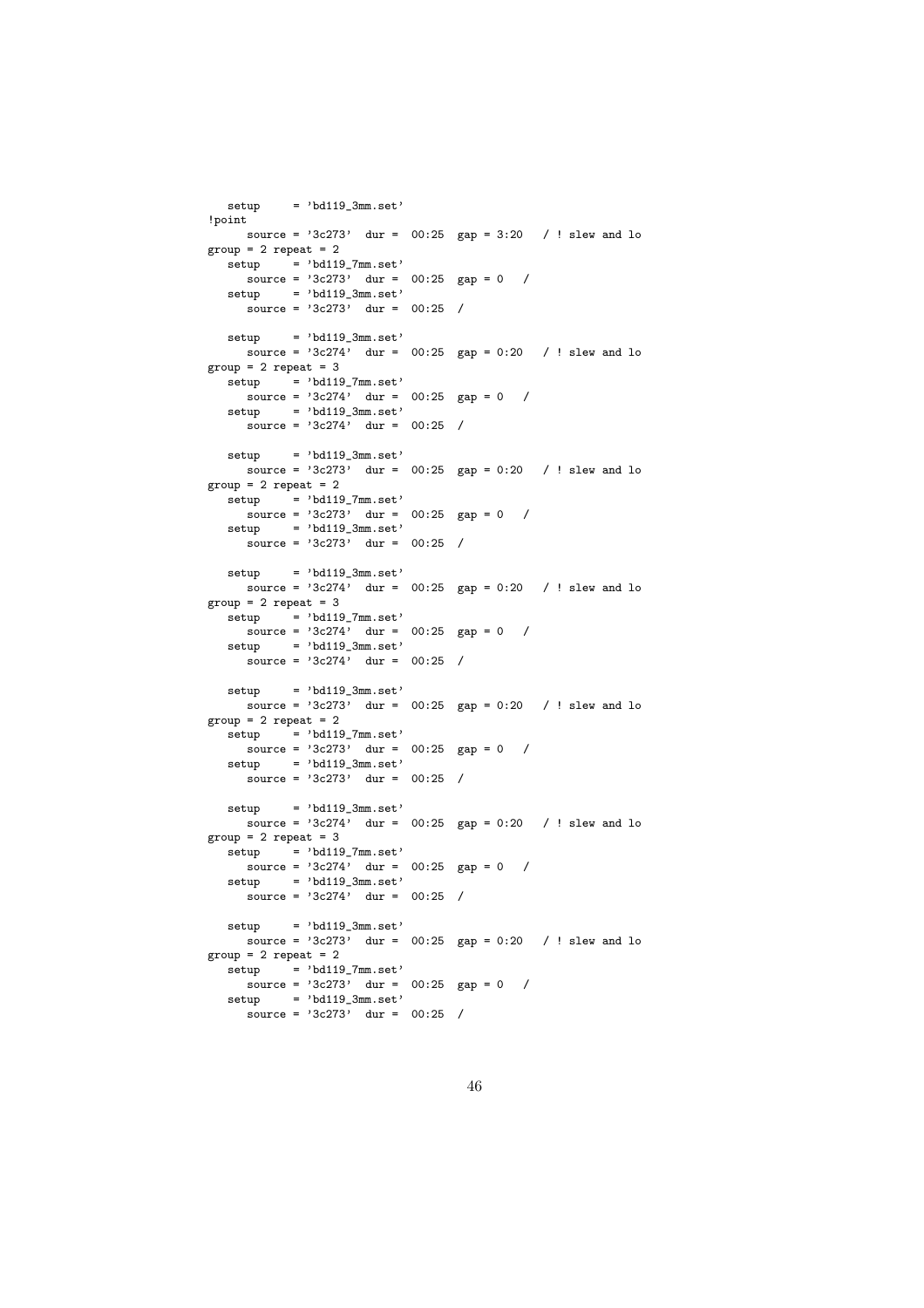```
setup = 'bd119_3mm.set'!point
    source = 3c274' dur = 00:25 gap = 3:20 / ! slew and lo
group = 2 repeat = 3setup = 'bd119_7mm.set'
    \frac{1}{\text{source}} = \frac{1}{3c274}, \quad \text{dur} = 0.25 \quad \text{gap} = 0 /
  setup = 'bd119.3mm.set'source = '3c274' dur = 00:25 /
  setun = 'bd119.3mm.set'source = '3c273' dur = 00:25 gap = 0:20 / ! slew and lo
group = 2 repeat = 2setup = 'bd119_7mm.set'source = '3c273' dur = 00:25 gap = 0 /
  setup = 'bd119.3mm.set'\frac{1}{\text{source}} = \frac{1}{3c273}, dur = 00:25 /
  setup = 'bd119.3mm.set'source = 3c274' dur = 00:25 gap = 0:20 / ! slew and lo
group = 2 repeat = 3\text{setup} = 'bd119_7mm.set'
    source = '3c274' dur = 00:25 gap = 0 /
  setup = 'bd119.3mm.set'source = '3c274' dur = 00:25 /
  setun = 'bd119.3mm.set'source = 3c273 dur = 00:25 gap = 0:20 / ! slew and lo
group = 2 repeat = 2setup = 'bd119_7mm.set'source = '3c273' dur = 00:25 gap = 0 /
  set up = 'bd119.3mm.set'\frac{1}{\text{source}} = \frac{1}{3c273}, dur = 00:25 /
  setup = 'bd119_3mm.set'\frac{1}{\text{source}} = \frac{1}{3c274} dur = 00:25 gap = 0:20 / ! slew and lo
group = 2 repeat = 3setup = 'bd119_7mm.set'
    source = '3c274' dur = 00:25 gap = 0 /
  setup = 'bd119.3mm.set'\frac{1}{\text{source}} = \frac{1}{3c274}, dur = 00:25 /
  set up = 'bd119.3mm.set'!point
   source = 3c273' dur = 00:25 gap = 3:20 / ! slew and lo
group = 2 repeat = 2setup = 'bd119_7mm.set'
    source = '3c273' dur = 00:25 gap = 0 /
  setup = 'bd119_3mm.set'source = '3c273' dur = 00:25 /
  setup = 'bd119_3mm.set'
   source = 3c274' dur = 00:25 gap = 0:20 / ! slew and lo
group = 2 repeat = 3setup = 'bd119_7mm.set'
   source = '3c274' dur = 00:25 gap = 0 /
  setup = 'bd119_3mm.set'source = '3c274' dur = 00:25 /
```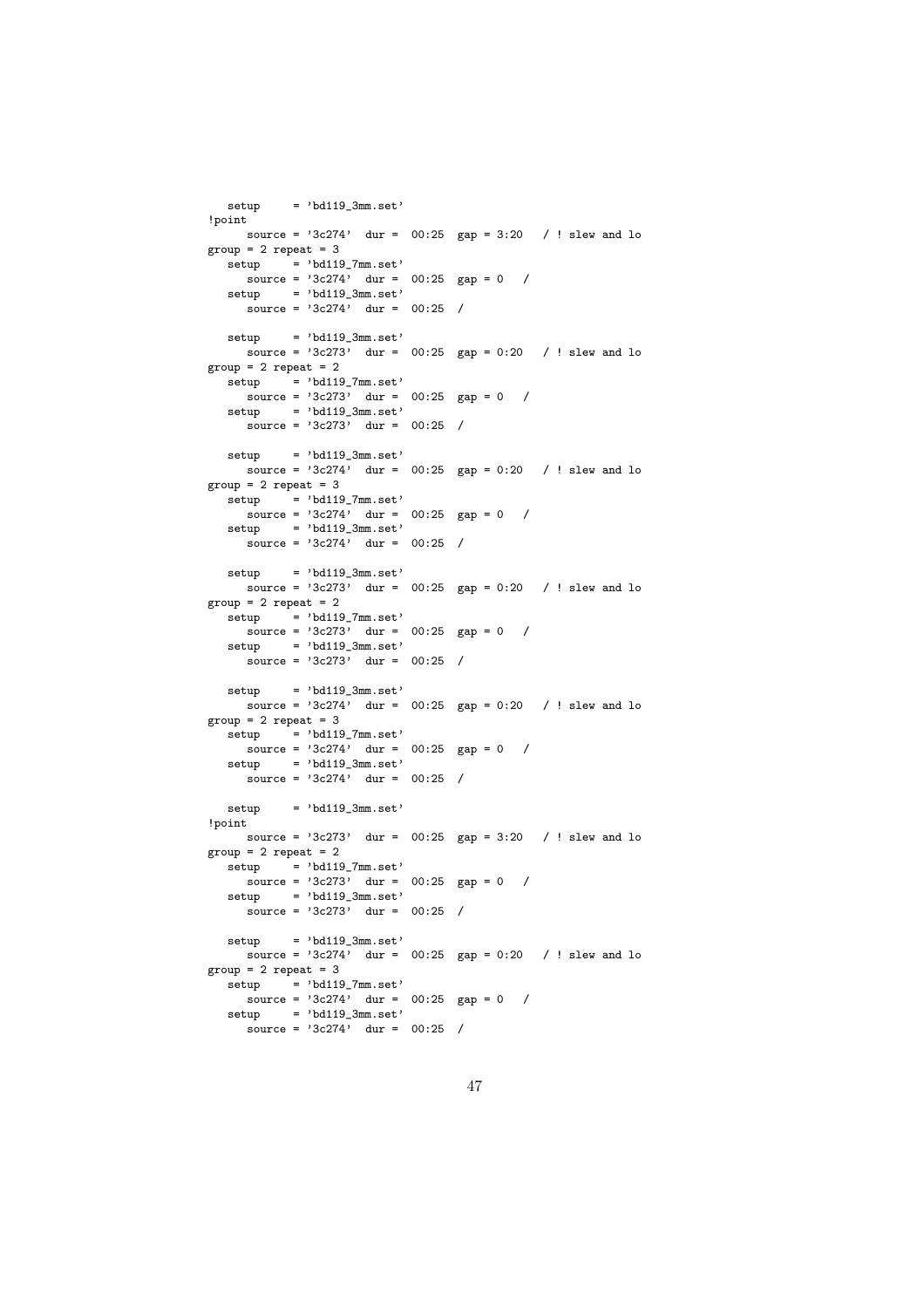```
set up = 'bd119_3mm.set'source = '1308+326' dur = 00:25 gap = 60 / ! slew and lo
group = 2 repeat = 2setup = 'bd119_7mm.set'source = '1308 + 326' dur = 00:25 gap = 0 /
  setup = 'bd119.3mm.set'source = '1308+326' dur = 00:25 /
  set up = 'bd119_3mm.set'source = '1308+328' dur = 00:35 gap = 0 / ! slew and lo
group = 2 repeat = 3setup = 'bd119_7mm.set'source = '1308+328' dur = 00:30 gap = 0 /
  setup = 'bd119.3mm.set'source = '1308+328' dur = 00:35 /
  setup = 'bd119.3mm.set'source = '1308+326' dur = 00:25 gap = 0 / ! slew and lo
group = 2 repeat = 2\text{setup} = 'bd119_7mm.set'
    source = '1308+326' dur = 00:25 gap = 0 /
  setup = 'bd119.3mm.set'source = '1308+326' dur = 00:25 /
  setun = 'bd119.3mm.set'!point
    source = '1308+328' dur = 00:35 gap = 4:00 / ! slew and lo
group = 2 repeat = 3setup = 'bd119_7mm.set'source = '1308+328' dur = 00:30 gap = 0 /
  setup = 'bd119_3mm.set'source = '1308+328' dur = 00:35 /
  setup = 'bd119_3mm.set'
   source = '1308+326' dur = 00:25 gap = 0 / ! slew and lo
group = 2 repeat = 2setup = 'bd119_7mm.set'
   source = '1308+326' dur = 00:25 gap = 0 /
  setup = 'bd119_3mm.set'
    source = '1308+326' dur = 00:25 /
  setup = 'bd119_3mm.set'source = '1308+328' dur = 00:35 gap = 0 / ! slew and lo
group = 2 repeat = 3setup = 'bd119_7mm.set'
    source = '1308+328' dur = 00:30 gap = 0 /
  setup = 'bd119_3mm.set'source = '1308+328' dur = 00:35 /
  setup = 'bd119_3mm.set'
   source = '1308+326' dur = 00:25 gap = 0 / ! slew and lo
group = 2 repeat = 2setup = 'bd119_7mm.set'
   source = '1308+326' dur = 00:25 gap = 0 /
  setup = 'bd119_3mm.set'source = '1308+326' dur = 00:25 /
```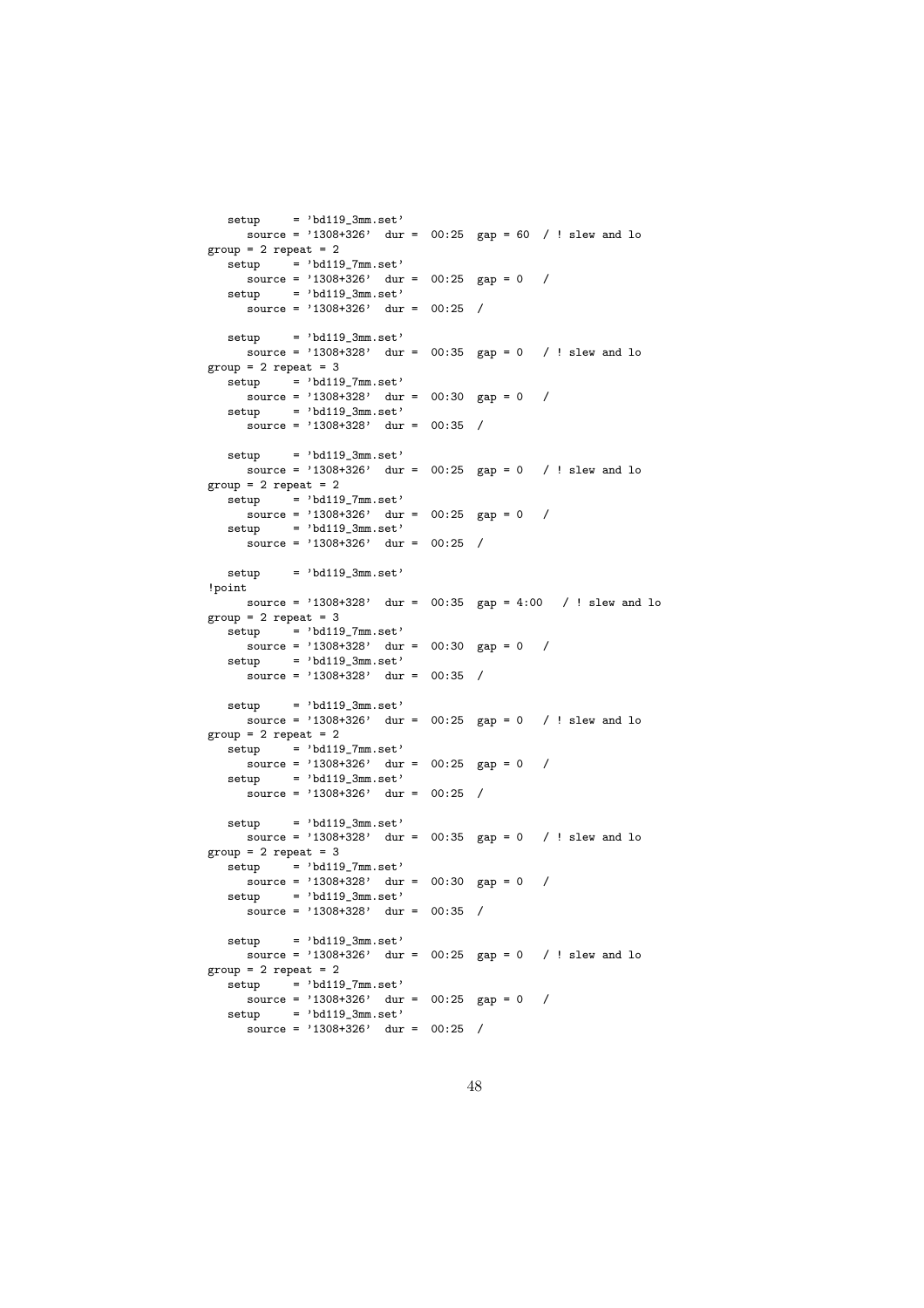```
source = '1308+328' dur = 00:35 gap = 0 / ! slew and lo
group = 2 repeat = 3setup = 'bd119_7mm.set'\frac{1}{\text{source}} = \frac{1308 + 328}{\text{day}} = \frac{00:30}{\text{gap}} = 0 /
  setup = 'bd119_3mm.set'source = '1308+328' dur = 00:35 /
  set up = 'bd119_3mm.set'source = '1308+326' dur = 00:25 gap = 0 / ! slew and lo
group = 2 repeat = 2setup = 'bd119_7mm.set'
    source = '1308+326' dur = 00:25 gap = 0 /
  setup = 'bd119.3mm.set'source = '1308+326' dur = 00:25 /
  setup = 'bd119.3mm.set'!point
   source = '1308+328' dur = 00:35 gap = 4:00 / ! slew and lo
group = 2 repeat = 3setup = 'bd119_7mm.set'
   source = '1308+328' dur = 00:30 gap = 0 /
  setup = 'bd119_3mm.set'
    source = '1308+328' dur = 00:35 /
  setup = 'bd119_3mm.set'source = '1308+326' dur = 00:25 gap = 0 / ! slew and lo
group = 2 repeat = 2setup = 'bd119_7mm.set'source = '1308+326' dur = 00:25 gap = 0 /
  setup = 'bd119_3mm.set'source = '1308+326' dur = 00:25 /
  setup = 'bd119_3mm.set'source = '1308+328' dur = 00:35 gap = 0 / ! slew and lo
group = 2 repeat = 3setup = 'bd119_7mm.set'
    source = '1308+328' dur = 00:30 gap = 0 /
  setup = 'bd119_3mm.set'
    source = '1308+328' dur = 00:35 /
  setup = 'bd119_3mm.set'source = '1308+326' dur = 00:25 gap = 0 / ! slew and lo
group = 2 repeat = 2setup = 'bd119_7mm.set'
    source = '1308+326' dur = 00:25 gap = 0 /
  setup = 'bd119_3mm.set'source = '1308+326' dur = 00:25 /
  setup = 'bd119_3mm.set'
   source = '1308+328' dur = 00:35 gap = 0 / ! slew and lo
group = 2 repeat = 2setup = 'bd119_7mm.set'
   source = '1308+328' dur = 00:30 gap = 0 /
  setup = 'bd119_3mm.set'source = '1308+328' dur = 00:35 /
```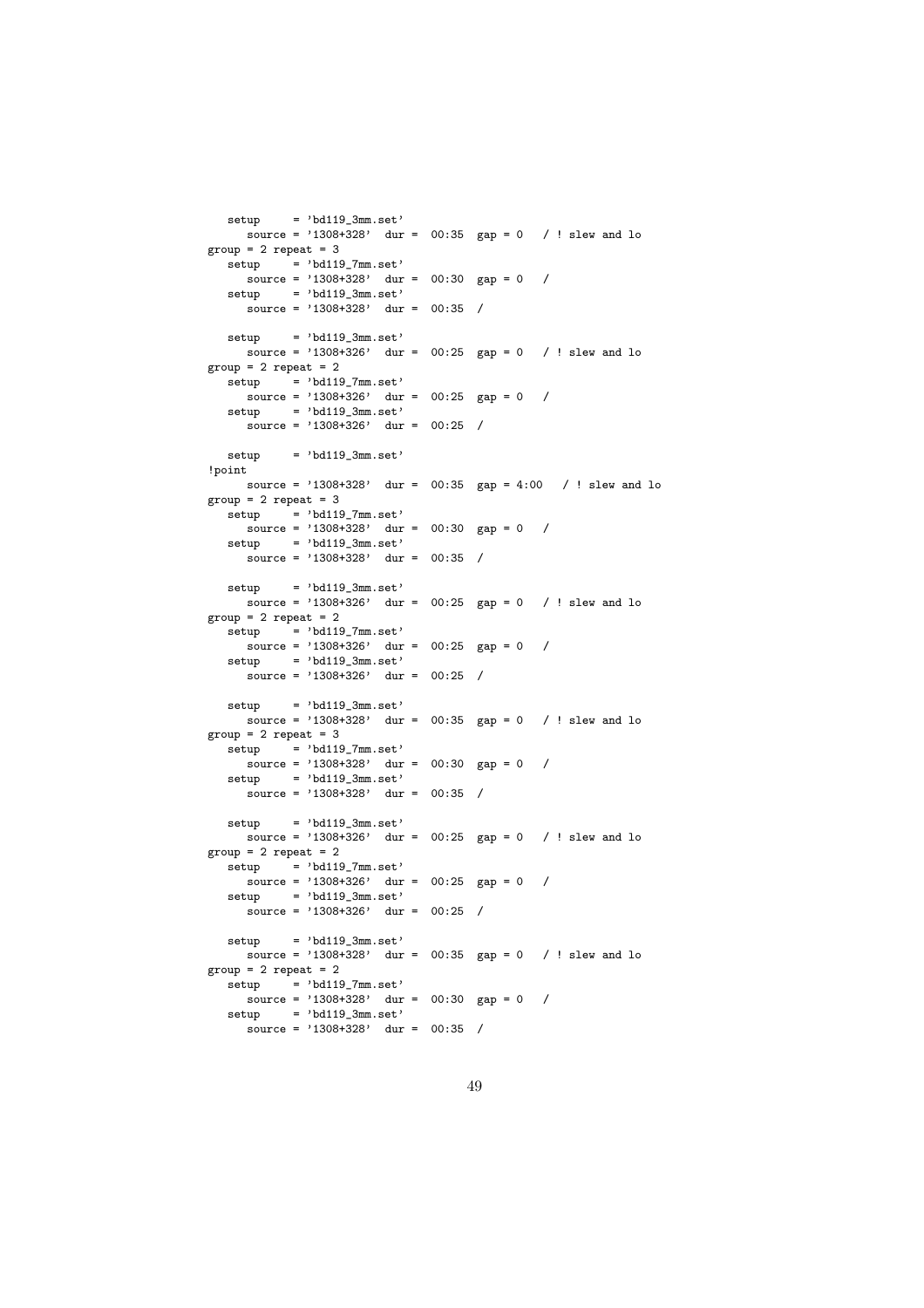```
source = '1308+326' dur = 00:25 gap = 0 / ! slew and lo
group = 2 repeat = 2setup = 'bd119_7mm.set'\frac{1}{\text{source}} = \frac{1308 + 326}{\text{day}} = \frac{00:25}{\text{gap}} = 0 /
  setup = 'bd119_3mm.set'source = '1308+326' dur = 00:25 /
  set up = 'bd119_3mm.set'source = '1308+328' dur = 00:35 gap = 0 / ! slew and lo
group = 2 repeat = 2setup = 'bd119_7mm.set'
    source = '1308+328' dur = 00:30 gap = 0 /
  setup = 'bd119.3mm.set'source = '1308+328' dur = 00:35 /
  setup = 'bd119.3mm.set'!point
   source = '1308+326' dur = 00:25 gap = 4:00 / ! slew and lo
group = 2 repeat = 2setup = 'bd119_7mm.set'
   source = '1308+326' dur = 00:25 gap = 0 /
  setup = 'bd119_3mm.set'
    source = '1308+326' dur = 00:25 /
  setup = 'bd119_3mm.set'source = '1308+328' dur = 00:35 gap = 0 / ! slew and lo
group = 2 repeat = 2setup = 'bd119_7mm.set'source = '1308+328' dur = 00:30 gap = 0 /
  setup = 'bd119_3mm.set'source = '1308+328' dur = 00:35 /
  setup = 'bd119_3mm.set'source = '1308+326' dur = 00:25 gap = 0 / ! slew and lo
group = 2 repeat = 2setup = 'bd119_7mm.set'
    source = '1308+326' dur = 00:25 gap = 0 /
  setup = 'bd119_3mm.set'
    source = '1308+326' dur = 00:25 /
  setup = 'bd119_3mm.set'source = '1308+328' dur = 00:35 gap = 0 / ! slew and lo
group = 2 repeat = 2setup = 'bd119_7mm.set'
    source = '1308+328' dur = 00:30 gap = 0 /
  setup = 'bd119_3mm.set'source = '1308+328' dur = 00:35 /
  setup = 'bd119_3mm.set'
   source = '1308+326' dur = 00:25 gap = 0 / ! slew and lo
group = 2 repeat = 2setup = 'bd119_7mm.set'
   source = '1308+326' dur = 00:25 gap = 0 /
  setup = 'bd119_3mm.set'source = '1308+326' dur = 00:25 /
```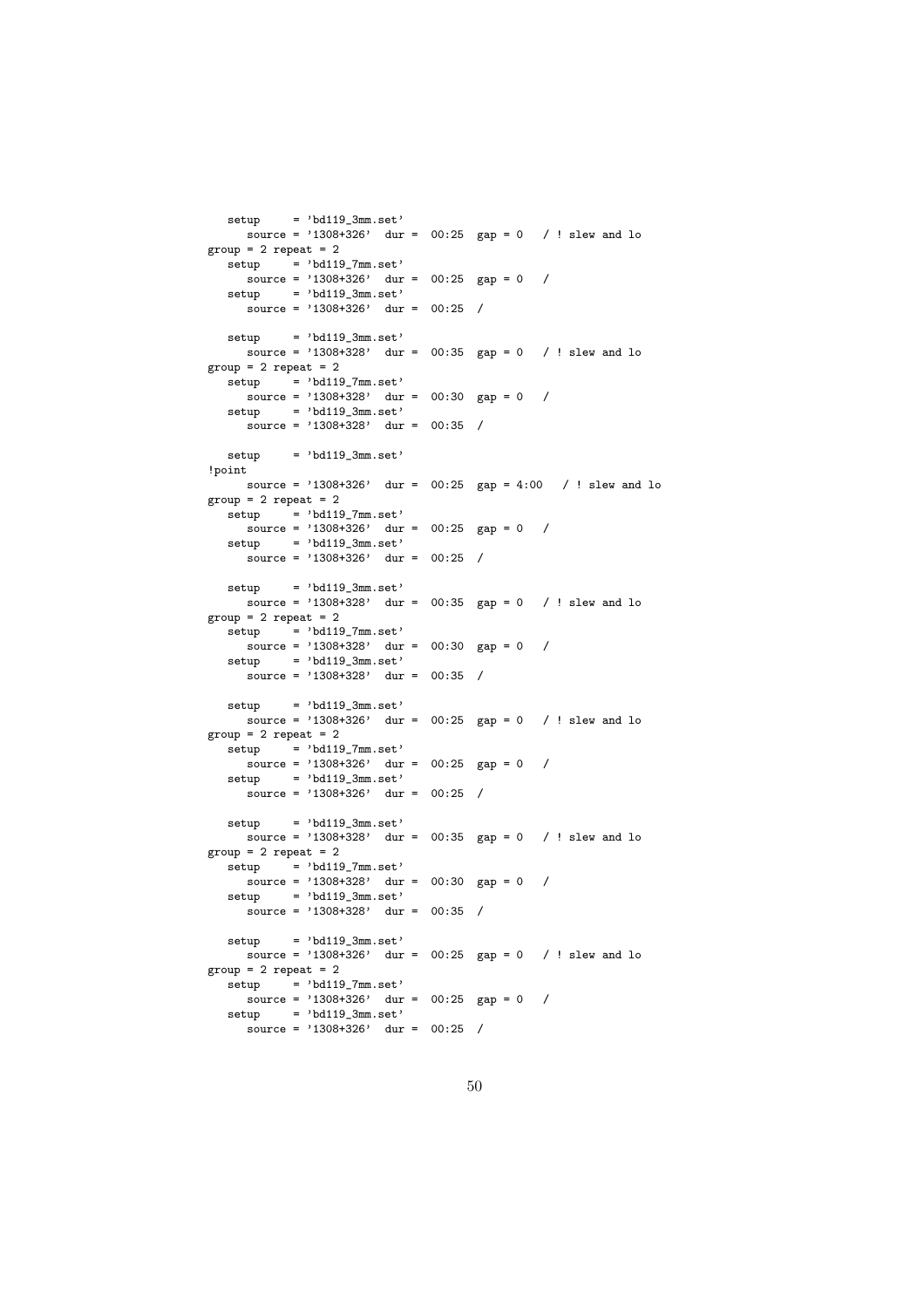```
source = '1308+328' dur = 00:35 gap = 0 / ! slew and lo
group = 2 repeat = 2setup = 'bd119_7mm.set'\frac{1}{\text{source}} = \frac{1308 + 328}{\text{day}} = \frac{00:30}{\text{gap}} = 0 /
  setup = 'bd119_3mm.set'source = '1308+328' dur = 00:35 /
  set up = 'bd119_3mm.set'source = '1308+326' dur = 00:25 gap = 0 / ! slew and lo
group = 2 repeat = 2setup = 'bd119_7mm.set'
    source = '1308+326' dur = 00:25 gap = 0 /
  setup = 'bd119.3mm.set'source = '1308+326' dur = 00:25 /
  setup = 'bd119.3mm.set'!point
   source = '1308+328' dur = 00:35 gap = 4:00 / ! slew and lo
group = 2 repeat = 2setup = 'bd119_7mm.set'
   source = '1308+328' dur = 00:30 gap = 0 /
  setup = 'bd119_3mm.set'
    source = '1308+328' dur = 00:35 /
  setup = 'bd119_3mm.set'\frac{1}{\text{source}} = \frac{1308+326}{300} dur = 00:25 gap = 0 / ! slew and lo
group = 2 repeat = 2setup = 'bd119_7mm.set'source = '1308+326' dur = 00:25 gap = 0 /
  setup = 'bd119_3mm.set'source = '1308+326' dur = 00:25 /
  setup = 'bd119_3mm.set'source = '1308+328' dur = 00:35 gap = 0 / ! slew and lo
group = 2 repeat = 2setup = 'bd119_7mm.set'
    source = '1308+328' dur = 00:30 gap = 0 /
  setup = 'bd119_3mm.set'
    source = '1308+328' dur = 00:35 /
  setup = 'bd119_3mm.set'source = '1308+326' dur = 00:25 gap = 0 / ! slew and lo
group = 2 repeat = 2setup = 'bd119_7mm.set'
    source = '1308+326' dur = 00:25 gap = 0 /
  setup = 'bd119_3mm.set'source = '1308+326' dur = 00:25 /
  setup = 'bd119_3mm.set'
   source = '1308+328' dur = 00:35 gap = 0 / ! slew and lo
group = 2 repeat = 2setup = 'bd119_7mm.set'
   source = '1308+328' dur = 00:30 gap = 0 /
  setup = 'bd119_3mm.set'source = '1308+328' dur = 00:35 /
```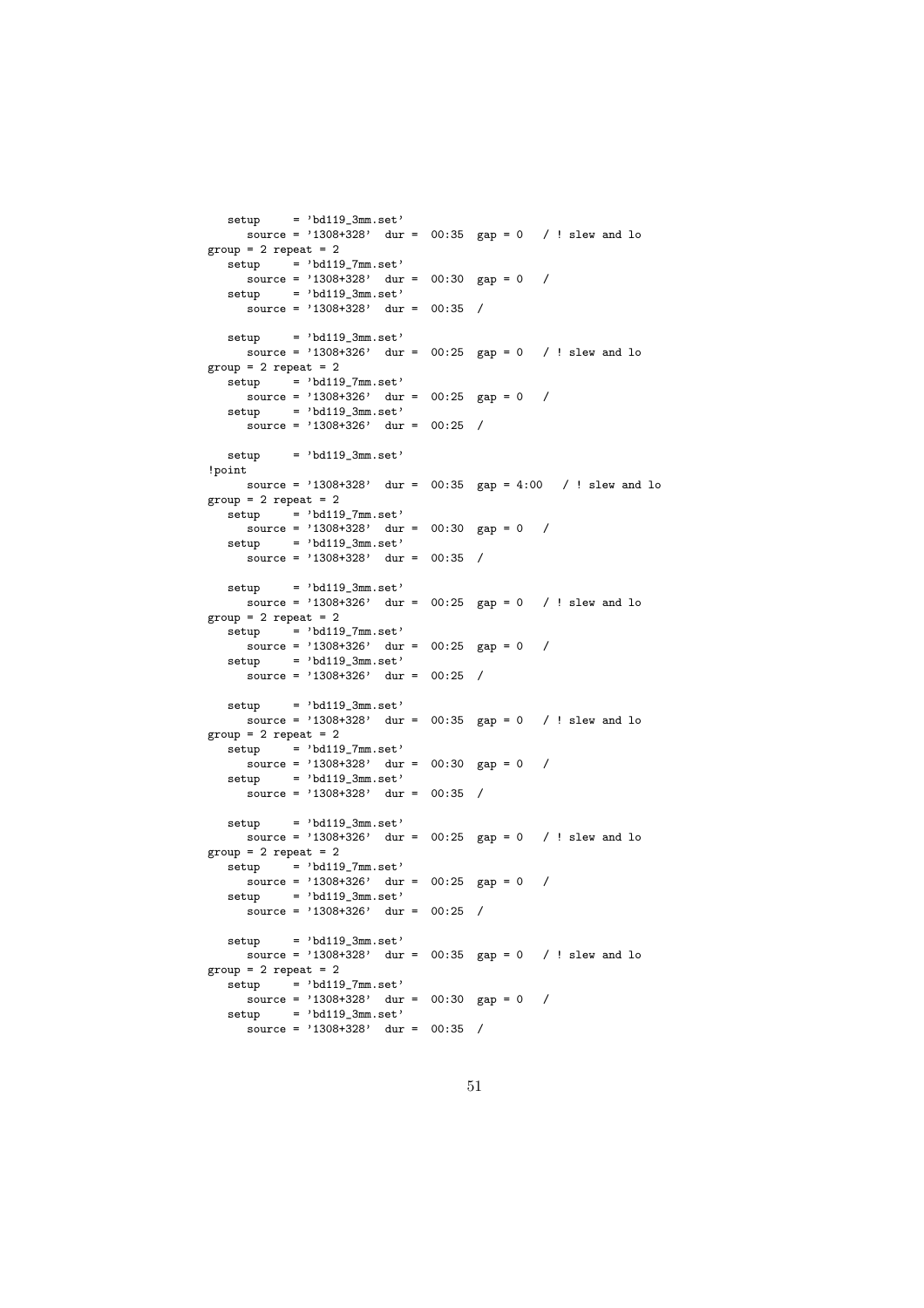```
source = '1308+326' dur = 00:25 gap = 0 / ! slew and lo
group = 2 repeat = 2setup = 'bd119_7mm.set'\frac{1}{\text{source}} = \frac{1308 + 326}{\text{day}} = \frac{00:25}{\text{gap}} = 0 /
  setup = 'bd119.3mm.set'source = '1308+326' dur = 00:25 /
  set up = 'bd119_3mm.set'source = '1308+328' dur = 00:35 gap = 0 / ! slew and lo
group = 2 repeat = 2setup = 'bd119_7mm.set'
    source = '1308+328' dur = 00:30 gap = 0 /
  setup = 'bd119.3mm.set'source = '1308+328' dur = 00:35 /
  setup = 'bd119.3mm.set'source = '1308+326' dur = 00:25 gap = 4:00 / ! slew and lo
group = 2 repeat = 2\text{setup} = 'bd119_7mm.set'
    source = '1308+326' dur = 00:25 gap = 0 /
  setup = 'bd119.3mm.set'\frac{1}{\text{source}} = \frac{1308 + 326}{\text{day}} = 00:25 /
  setun = 'bd119.3mm.set'source = '1308+328' dur = 00:35 gap = 0 / ! slew and lo
group = 2 repeat = 2setup = 'bd119_7mm.set'
    source = '1308+328' dur = 00:30 gap = 0 /
  set up = 'bd119.3mm.set'source = '1308+328' dur = 00:35 /
  setup = 'bd119_3mm.set'source = '1308+326' dur = 00:25 gap = 0 / ! slew and lo
group = 2 repeat = 2setup = 'bd119_7mm.set'
    source = '1308+326' dur = 00:25 gap = 0 /
  setup = 'bd119.3mm.set'source = '1308+326' dur = 00:25 /
  setup = 'bd119.3mm.set'source = '1308+328' dur = 00:35 gap = 0 / ! slew and lo
group = 2 repeat = 2\text{setup} = 'bd119_7mm.set'
    source = '1308+328' dur = 00:30 gap = 0 /
  setup = 'bd119.3mm.set'source = '1308+328' dur = 00:35 /
  setup = 'bd119.3mm.set'source = '1308+326' dur = 00:25 gap = 0 / ! slew and lo
group = 2 repeat = 2\text{setup} = 'bd119_7mm.set'
    source = '1308+326' dur = 00:25 gap = 0 /
  setup = 'bd119.3mm.set'source = '1308+326' dur = 00:25 /
```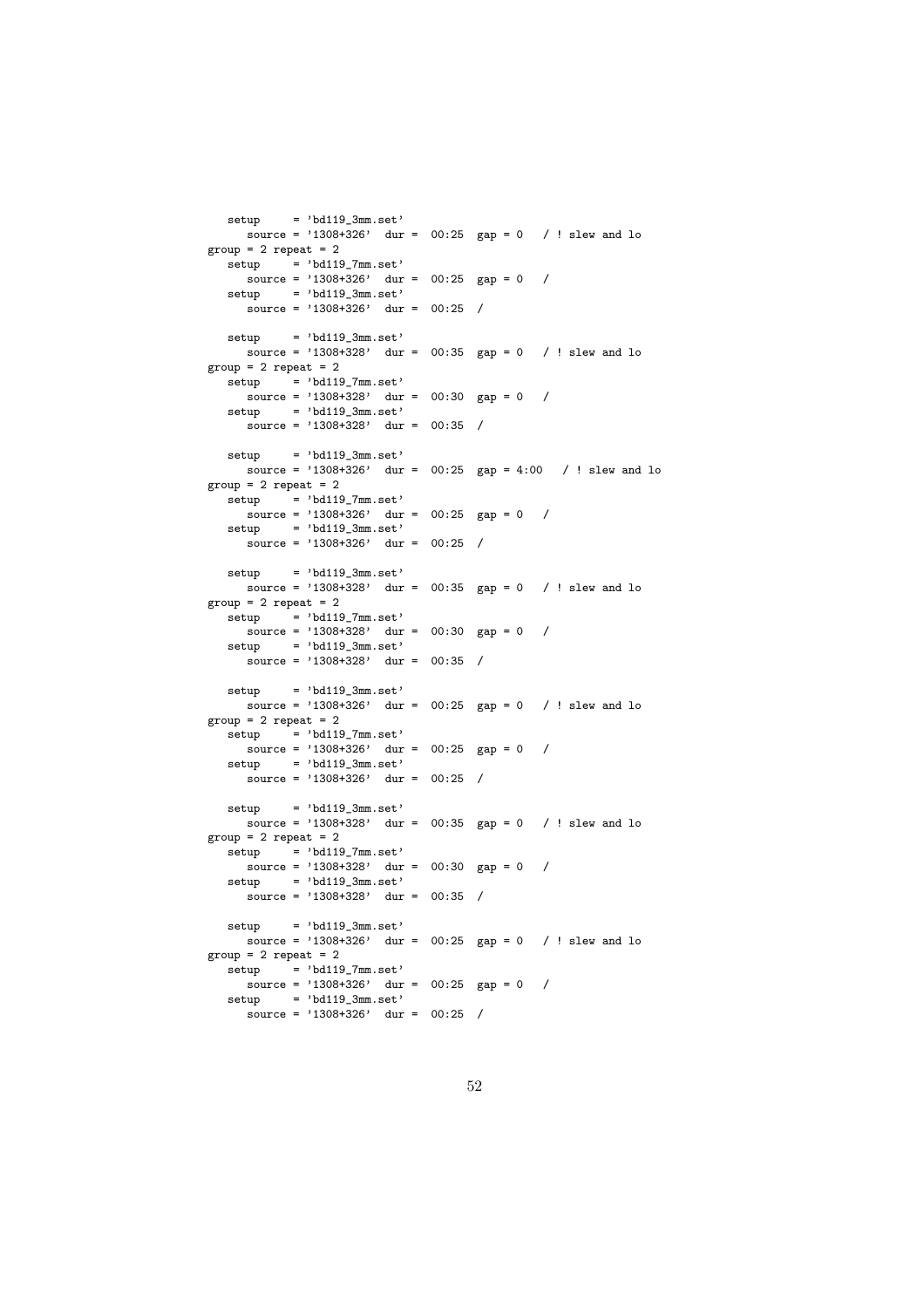```
setup = 'bd119_3mm.set'
     source = '1308+328' dur = 00:35 gap = 0 / ! slew and lo
group = 2 repeat = 2\text{setup} = 'bd119_7mm.set'
     source = '1308+328' dur = 00:30 gap = 0 /
   setup = 'bd119_3mm.set'
     \frac{1}{\text{source}} = \frac{1308 + 328}{\text{day}} = 00:35 /
  setup = 'bd119_3mm.set'source = '1308+326' dur = 00:25 gap = 0 / ! slew and lo
group = 2 repeat = 2\text{setup} = 'bd119_7mm.set'
     source = '1308+326' dur = 00:25 gap = 0 /
   setup = 'bd119_3mm.set'
     \frac{1}{\text{source}} = \frac{1308+326}{\text{day}} = 00:25 /
! ---------------------------------------------------------------------
```
# 9 Appendix B: Scripts

We provide the simple script used to double (or any other ratio) the phases in an exported AIPS SN table, and write out a new one, and another which will convert the solution tables for miriad to solution tables for AIPS.

### 9.1 change.sn.phase.pl

Scales the phases in the SN table by a factor, which is by default 2. Used for scaling the phases from the lower frequency solutions for use with the high frequency.

```
#!/usr/bin/perl -w
use Getopt::Long;
GetOptions(#'debug!'=>\$debug,
   'factor=f'=>\$factor,
   'help! '=>\$help);
if ($help) {
    print <<HELP;
    Identify the REAL/IMAG channels and increase them by a factor.
--factor F Defaults to 2
HELP
    exit(0);}
#if ($factor) { print $factor."\n"; exit; }
```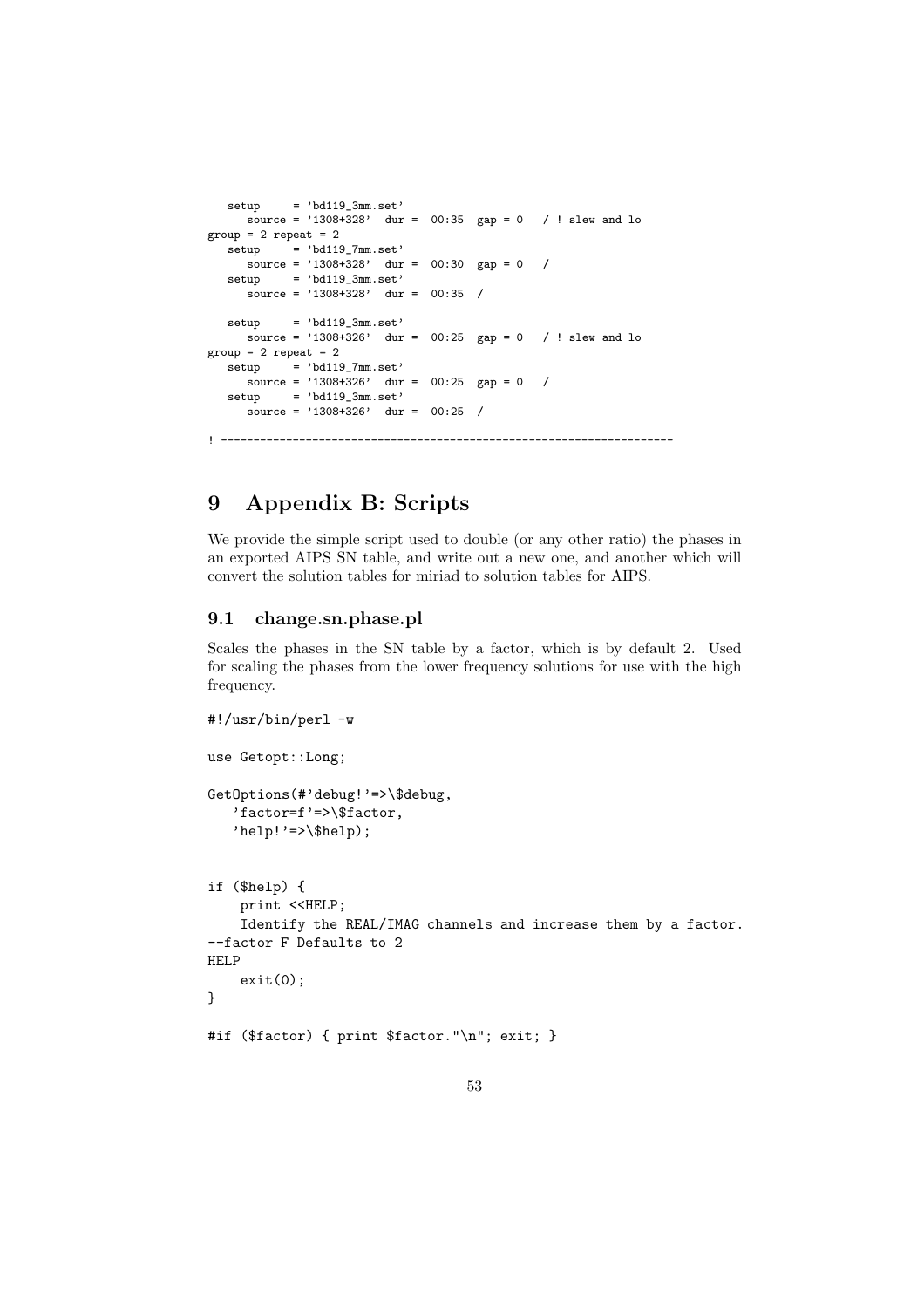```
$factor=2 if (!$factor);
$i=-1; $pass=0;while (<>)
{
  $pass=-1 if (substr($_,0,7) eq "***END*");
  if (substr($_,0,3) eq "END") {
      print "HISTORY TBOUT / Table phases scaled by $factor\n";
      }
  if ($pass<=0) {print;}
  else {
$re=substr($_,($i-2),14);$im=substr($_,($i+13),14);
if ((substr($re,0,6) eq "'INDE'") || (substr($im,0,6) eq "'INDE'"))
{print;}else {
    $a=sqrt($re*$re+$im*$im);
    $p=atan2($im,$re);
    $p2=$factor*$p;
    $re2=$a*cos($p2);
    $im2=$a*sin($p2);
# print;
    printf("%s%15.6e%15.6e%s",
   substr($_,0,$i-3),$re2,$im2,substr($_,$i+27,999));
# $pass=-1;
}
    }
  if (substr($_,0,8) eq "COL. NO.")
  {#print;
   #$c=$_;
   \frac{1}{2} = \left\{ \right.print;
   #print substr(\frac{1}{2}, 0, 60). "\n";
   $i=index($_, "REAL");
# print "i is $i \n";
   if ($i > = 0){#print "Column no ".substr($c,$i,6)." has real part\n";
    while (\$pass != 1) {\frac{1}{2} = \left\{ \right.};
#print substr($_,0,60)."\n";
print;
$pass=1 if (substr($_,0,7) eq "***BEGI");
        } #while
   } # $i > 0
  }# Col No
} # while
```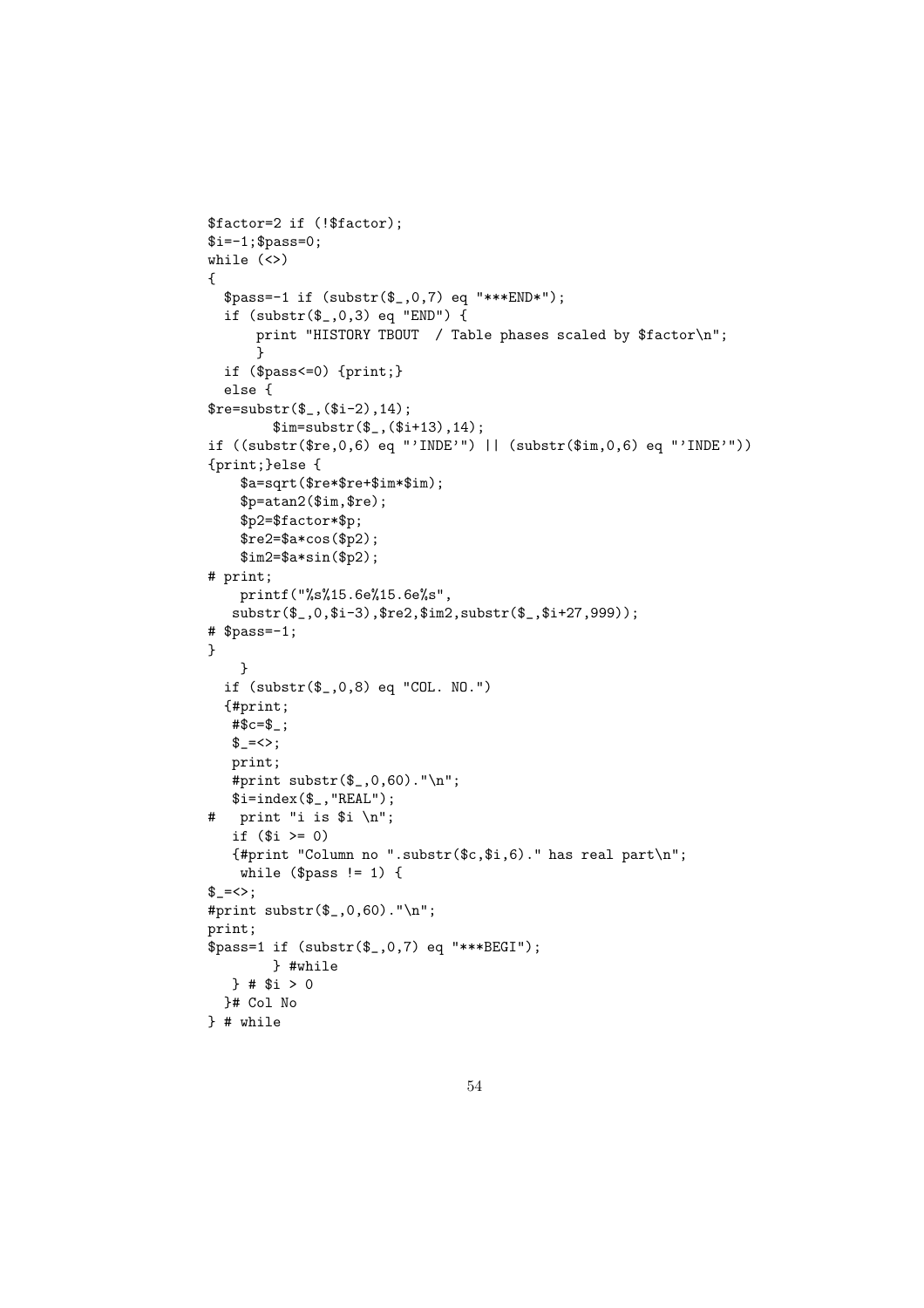### 9.2 gplist to sntab.pl

Reads the miriad gain table and generates a SN table from that. Useful for using the better miriad channel based models and selfcalibration and passing that back to the AIPS enviroment.

```
#!/usr/bin/perl -w
use Getopt::Long;
my $first=1;
my $no_lines=0;
my @dt;
my $last_t=-1;
my $d2r=3.1415926535898/180;
my @r;
my @i;
GetOptions('debug!'=>\$debug,
   'nohist!'=>\$nohist,
   'help!'=>\$help,
   'refant=i'=>\$refant);
$refant=1 if (!$refant); # Could extract from the history?
if ($help || scalar @ARGV !=1) {
```

```
print <<HELP;
```

```
gplist_to_sntab.pl [--refant=N] [--nohist] [--help] miriad_dataset > sn.table
```

```
Given the dataset it generates a gplisting internally and then the SN
table.
```

```
You can set the refant and switch of the history inclusion
(and get this help message).
```
HELP

exit;

```
}
```

```
stat $ARGV[0] || die "cannot open $ARGV[0]: exiting\n";
die "Dont know path to miriad\n" if (!'echo $MIRBIN');
```

```
$no_pol='gethd in=$ARGV[0]/npol';chomp $no_pol;
```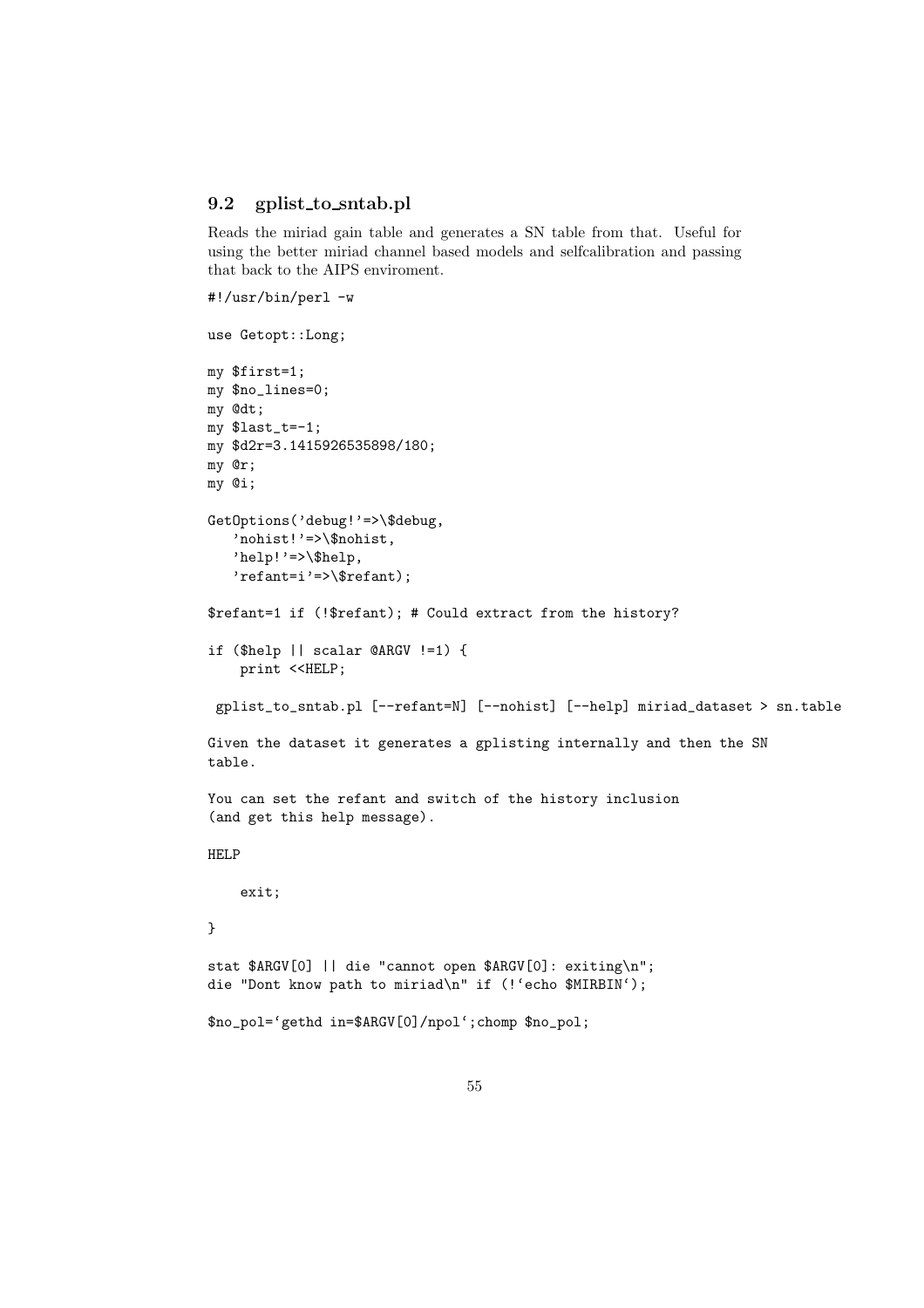```
die "number of polarisations reported as $no_pol\n"
    if (!($no_pol==1 ||$no_pol==2 ||$no_pol==4));
$no_pol=2 if ($no_pol==4); # no sure about this case -- but it seems likely.
open FH, "gplist vis=$ARGV[0] options=complex |";
while (<FH>) {
    if ($first) {
if (!/GpList/) {
    print "Is this a listing from gplist?\n$_\n";
    exit;
} else { $_=<FH>;}
if \left(\frac{1}{d}\right) s+antennas/i) { $no_ant = $1; $_=<FH>; }
$complex=1 if (/The complex gains listed in the table are/);
$phase=1 if (/The phase gains listed in the table are/);
$amp=1 if (/The amplitude gains listed in the table are/);
$=-FH>; $=-FH>;
    }
    if \left(\frac{d+}{d+}:\frac{d+}{d+}\right) { # There will be 10
push @t,$1+($2+$3/60)/60;
split;
if ($phase) {
    for ($n=0;$n<$no_ant;$n++)
    \{ \f[r[fn][fn_0_1] \neq 0] = cos(0_{r[fn+1]} * d2r);
      $i[$n][$no_lines]=sin(@_[$n+1]*$d2r); }
        } elsif ($amp) {
    for ($n=0;$n<$no_ant;$n++)
    \{ $r[\$n][\$no lines]=@[\$n+1]:$i[\$n][\$no lines]=0; }
        } elsif ($complex) {
    for ($n=0;$n<$no_ant;$n++)
    \{ \text{ if } (\$n\leq 5) \ \{\$r[\$n] [\$no_{{\text{lines}}} = \emptyset_{2} \ \{2*\$n+1\};$i[$n][$no_lines]=@_[2*$n+2];}
      else {$r[$n][$no_lines]=@_[2*$n-10];
    $i[$n][$no_lines]=@_[2*$n-9];}
      if ($n==4) {$_=<FH>; split;}
      print "r: $r[$n][$no_lines] i: $i[$n][$no_lines]\n" if ($debug);
    }
} else { print "No idea what the format is\nexiting\n"; exit; }
push @dt,$t[-1]-$last_t if (!$first);
if ($first) { $first = undef; }
#printf "\n",$t,$dt,$na,$r,$i if (!$first);
$last_t=\t=[-1];$no_lines++;
```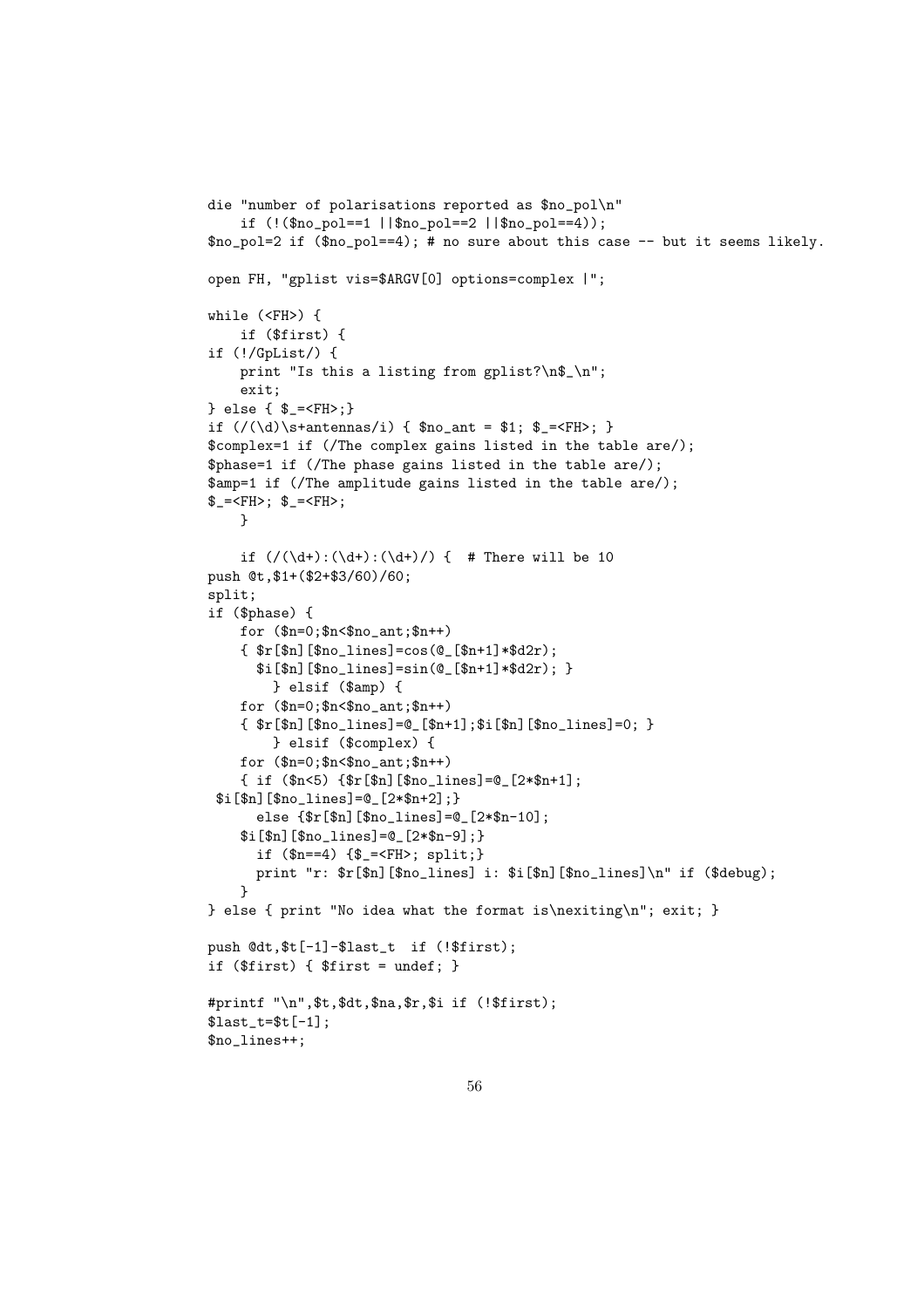```
}
}
close FH;
push @dt,$dt[-1];
$no_lines=scalar @t;$no_lines *= $no_ant;
if ($no\_pol==2) { $no\_pass=3$};$no_fields=22;
     } else { $no_pass=2;
      $no_fields=15; }
print <<ENDHEAD;
XTENSION= 'TABLE ' / extension type
BITPIX = 8 / printable ASCII codes
NAXIS = 2 / Table is a matrixNAXIS1 = 132 / Max. no. of characters/passNAXIS2 = $no_lines / Number of entries in table
\begin{array}{lll} {\rm PCOUNT} & = & \qquad \qquad & 0 \ \ / \ {\rm Random \ parameter \ count} \\ {\rm GCOUNT} & = & \qquad \qquad & 1 \ \ / \ {\rm Group \ count} \end{array}1 / Group count
NOPASS = $no_pass / Number of passes thru table
TFIELDS = $no_fields / Number of fields in each row
EXTNAME = 'AIPS SN ' / AIPS table file
EXTVER = 1 / Version Number of table
TBCOL1 = 9 / Starting char. pos. of field
TFORM1 = 'D24.15' / Fortran format of field 1TFDIM1 = 1 / Dimension of field 1
TTYPE1 = 'TIME \begin{array}{ccc} \n\cdot & \cdot & \cdot \\
\text{TDIV} & \cdot & \cdot \\
\text{TDIV} & \cdot & \cdot \\
\end{array} / physical units of field 1
                           / physical units of field 1
TBCOL2 = 33 / Starting char. pos. of field
TFORM2 = 'E15.6 ' / Fortran format of field 2
TFDIM2 = 1 / Dimension of field 2
TTYPE2 = 'TIME INTERVAL ' / type (heading) of field 2
TUNIT2 = 'DAYS ' / physical units of field 2
TBCOL3 = 48 / Starting char. pos. of field
               <sup>3</sup> / Fortran format of field 3
TFDIM3 = 1 / Dimension of field 3
TTYPE3 = 'SOURCE ID / type (heading) of field 3
TUNIT3 = ' ' / physical units of field 3
TBCOL4 = 59 / Starting char. pos. of field
TFORM4 = 'I11 ' / Fortran format of field 4
TFDIM4 = 1 / Dimension of field 4
TTYPE4 = 'ANTENNA NO.<br>
TUNIT4 = ' ' / physical units of field 4
           of the contract of the contract of \int physical units of field 4
TBCOL5 = 70 / Starting char. pos. of field
               <sup>3</sup> / Fortran format of field 5
TFDIM5 = 1 / Dimension of field 5
```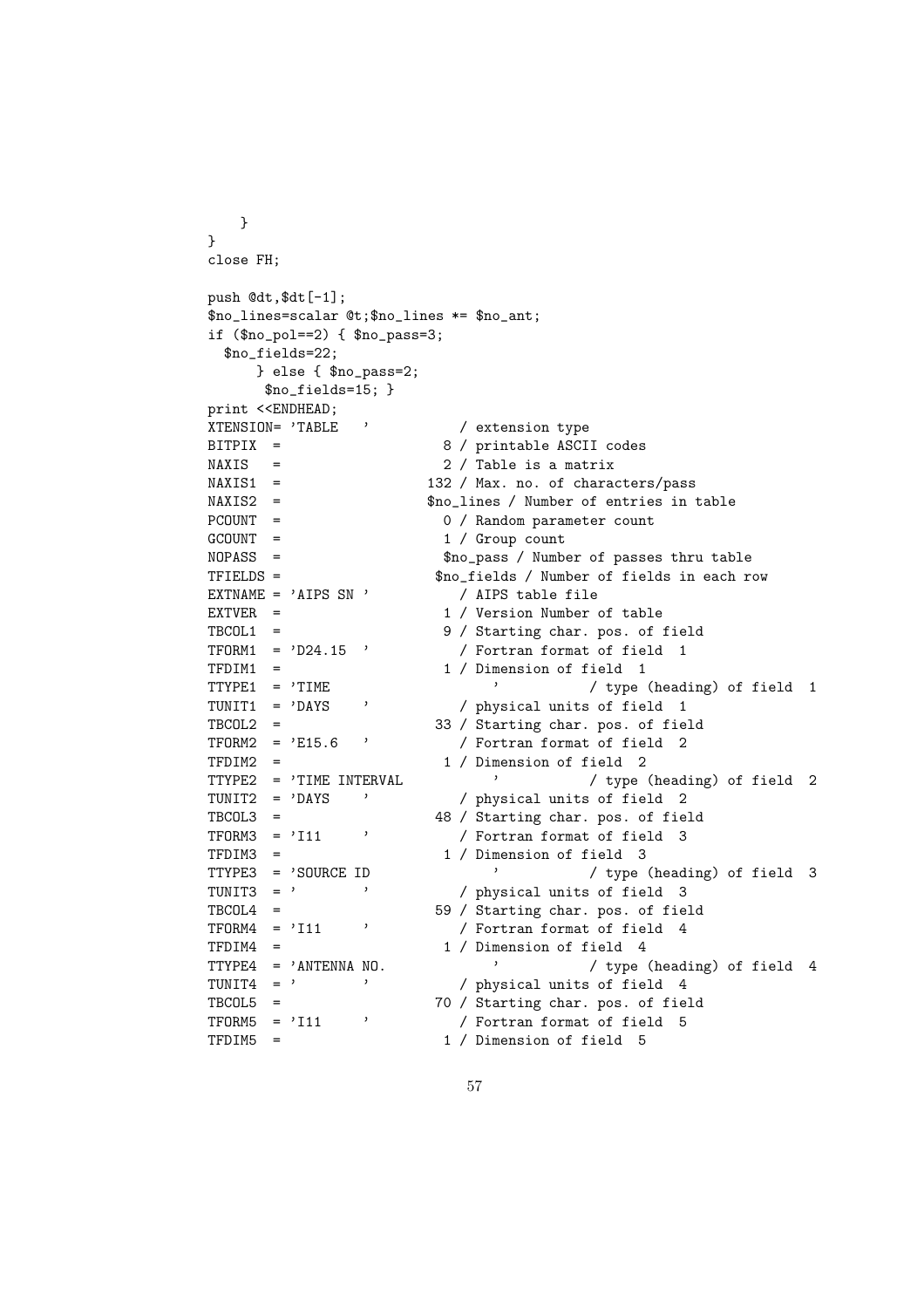| TTYPE5             | $=$                            | 'SUBARRAY             |              |
|--------------------|--------------------------------|-----------------------|--------------|
| TUNIT5             | $=$                            | ,                     | ,            |
| $TBCOL6 =$         |                                |                       |              |
| $TFORM6 =$         |                                | '111                  | ,            |
| TFDIM6             | =                              |                       |              |
| TTYPE6             |                                | $=$ 'FREQ ID          |              |
| TUNIT6             | $=$                            | ,                     | ,            |
| TBCOL7             | $=$                            |                       |              |
| TFORM7             | $=$                            | 'E15.6                | ,            |
| TFDIM7             | $=$                            |                       |              |
| TTYPE7             |                                | $=$ 'I.FAR.ROT        |              |
| TUNIT7 =           |                                | 'RAD/M**2'            |              |
| $TBCOLS =$         |                                |                       |              |
| $TFORM8 =$         |                                | '111                  | ,            |
| TFDIM8 =           |                                |                       |              |
|                    |                                | $TTYPES = 'NODE NO$ . |              |
| TUNIT8 =           |                                | ,                     | <sup>,</sup> |
| $TBCOL9 =$         |                                |                       |              |
| TFORM9 =           |                                | 'E15.6                | ,            |
| TFDIM9 =           |                                |                       |              |
|                    |                                | $ITYPE9 = 'MBDELAY1$  |              |
| TUNIT9 =           |                                | 'SECONDS              | ,            |
| $TBCOL10 =$        |                                |                       |              |
| $TFORM10 =$        |                                | 'E15.6                | ,            |
| $TFDIM10 =$        |                                |                       |              |
| $ITYPE10 = 'REAL1$ |                                |                       |              |
| TUNIT10 =          |                                | ,                     | ,            |
| $TBCOL11 =$        |                                |                       |              |
| $TFORM11 =$        |                                | 'E15.6                | ,            |
| $TFDIM11 =$        |                                |                       |              |
| $TYPE11 = 'IMAG1$  |                                |                       |              |
| $TUNIT11 =$        |                                | ,                     | ,            |
| $TBCOL12 =$        |                                |                       |              |
| $TFORM12 = 'E15.6$ |                                |                       | ,            |
| $TFDIM12 =$        |                                |                       |              |
|                    |                                | $TYPE12 = 'DELAY 1$   |              |
| $TUNIT12 =$        |                                | 'SECONDS'             |              |
| TBCOL13            | $=$                            |                       |              |
| TFORM13 =          |                                | 'E15.6                | ,            |
| TFDIM13            |                                |                       |              |
| TTYPE13 =          |                                | 'RATE 1               |              |
| TUNIT13            | $=$                            | 'SEC/SEC              | ,            |
| TBCOL14            | $\qquad \qquad =\qquad \qquad$ |                       |              |
| TFORM14            | $=$                            | 'E15.6                | ,            |
| TFDIM14            | =                              |                       |              |
| TTYPE14            | $=$                            | 'WEIGHT 1             |              |

/ type (heading) of field 5 / physical units of field 5 81 / Starting char. pos. of field / Fortran format of field 6 1 / Dimension of field 6 ' / type (heading) of field 6  $/$  physical units of field 6 92 / Starting char. pos. of field / Fortran format of field 7 1 / Dimension of field 7  $\prime$  / type (heading) of field 7 / physical units of field 7 107 / Starting char. pos. of field / Fortran format of field 8 1 / Dimension of field 8 ' / type (heading) of field 8 / physical units of field 8 1009 / Starting char. pos. of field / Fortran format of field 9 1 / Dimension of field 9 ' / type (heading) of field 9 / physical units of field 9 1024 / Starting char. pos. of field / Fortran format of field 10 1 / Dimension of field 10 ' / type (heading) of field 10 / physical units of field 10 1039 / Starting char. pos. of field / Fortran format of field 11 1 / Dimension of field 11 / type (heading) of field 11 / physical units of field 11 1054 / Starting char. pos. of field / Fortran format of field 12 1 / Dimension of field 12  $'$  / type (heading) of field 12 / physical units of field 12 1069 / Starting char. pos. of field / Fortran format of field 13 1 / Dimension of field 13 ' / type (heading) of field 13 / physical units of field 13 1084 / Starting char. pos. of field / Fortran format of field 14 1 / Dimension of field 14 / type (heading) of field  $14$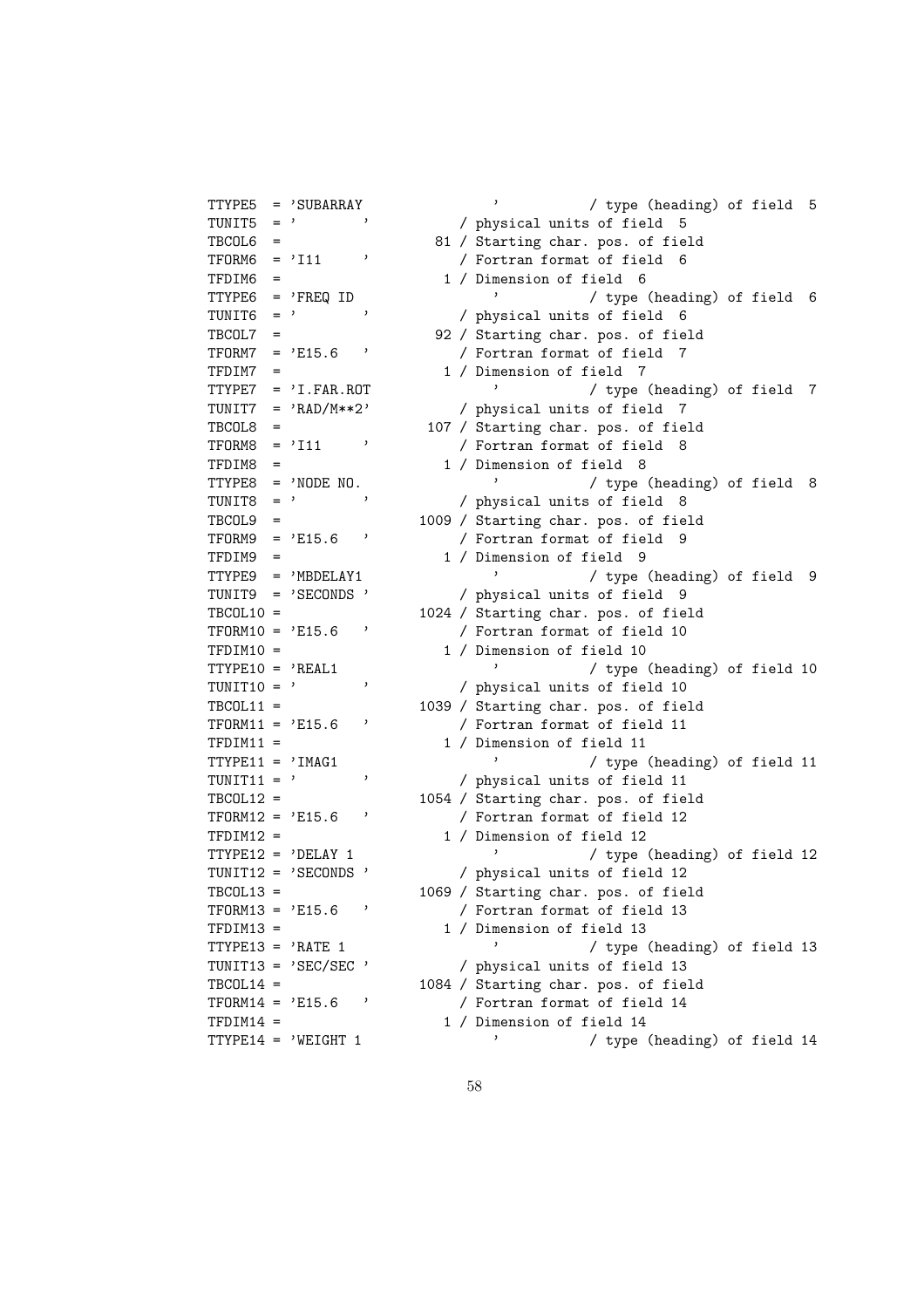```
TUNIT14 = ' ' ' / physical units of field 14
TBCOL15 = 1099 / Starting char. pos. of field
TFORM15 = 'I11 ' / Fortran format of field 15
TFDIM15 = 1 / Dimension of field 15
TTYPE15 = 'REFANT 1 ' / type (heading) of field 15
TUNIT15 = ' ' ' / physical units of field 15
ENDHEAD
   if (\text{fno pole}=2) {
print <<ENDHEAD;
TBCOL16 = 1110 / Starting char. pos. of field
TFORM16 = 'E15.6 ' / Fortran format of field 16
TFDIM16 = 1 / Dimension of field 16<br>TTYPE16 = 'MBDELAY2 / tvpe
                           ' / type (heading) of field 16
TUNIT16 = 'SECONDS ' / physical units of field 16
TBCOL17 = 2009 / Starting char. pos. of field
TFORM17 = 'E15.6' / Fortran format of field 17
TFDIM17 = 1 / Dimension of field 17TTYPE17 = 'REAL2 ' / type (heading) of field 17
TUNIT17 = ' ' / physical units of field 17
TBCOL18 = 2024 / Starting char. pos. of field
TFORM18 = 'E15.6 ' / Fortran format of field 18
TFDIM18 = 1 / Dimension of field 18
TTYPE18 = 'IMAG2 ' / type (heading) of field 18
TUNIT18 = ' ' / physical units of field 18
TBCOL19 = 2039 / Starting char. pos. of field
TFORM19 = 'E15.6' / Fortran format of field 19
TFDIM19 = 1 / Dimension of field 19
TTYPE19 = 'DELAY 2 ' / type (heading) of field 19
TUNIT19 = 'SECONDS ' / physical units of field 19
TBCOL20 = 2054 / Starting char. pos. of field
TFORM20 = 'E15.6' / Fortran format of field 20
\begin{array}{cccc}\n\text{TFDIM20} = & 1 & / \text{ Dimension of field 20} \\
\text{TTYPE20} = & 'RATE & 2 & \end{array}' / type (heading) of field 20
TUNIT20 = 'SEC/SEC ' / physical units of field 20
TBCOL21 = 2069 / Starting char. pos. of field
TFORM21 = 'E15.6 ' / Fortran format of field 21
TFDIM21 = 1 / Dimension of field 21
TTYPE21 = 'WEIGHT 2 / type (heading) of field 21
TUNIT21 = ' ' / physical units of field 21
TBCOL22 = 2084 / Starting char. pos. of field
TFORM22 = 'I11 ' / Fortran format of field 22TFDIM22 = 1 / Dimension of field 22
TTYPE22 = 'REFANT 2 ' / type (heading) of field 22
TUNIT22 = ' \prime ) physical units of field 22
ENDHEAD
```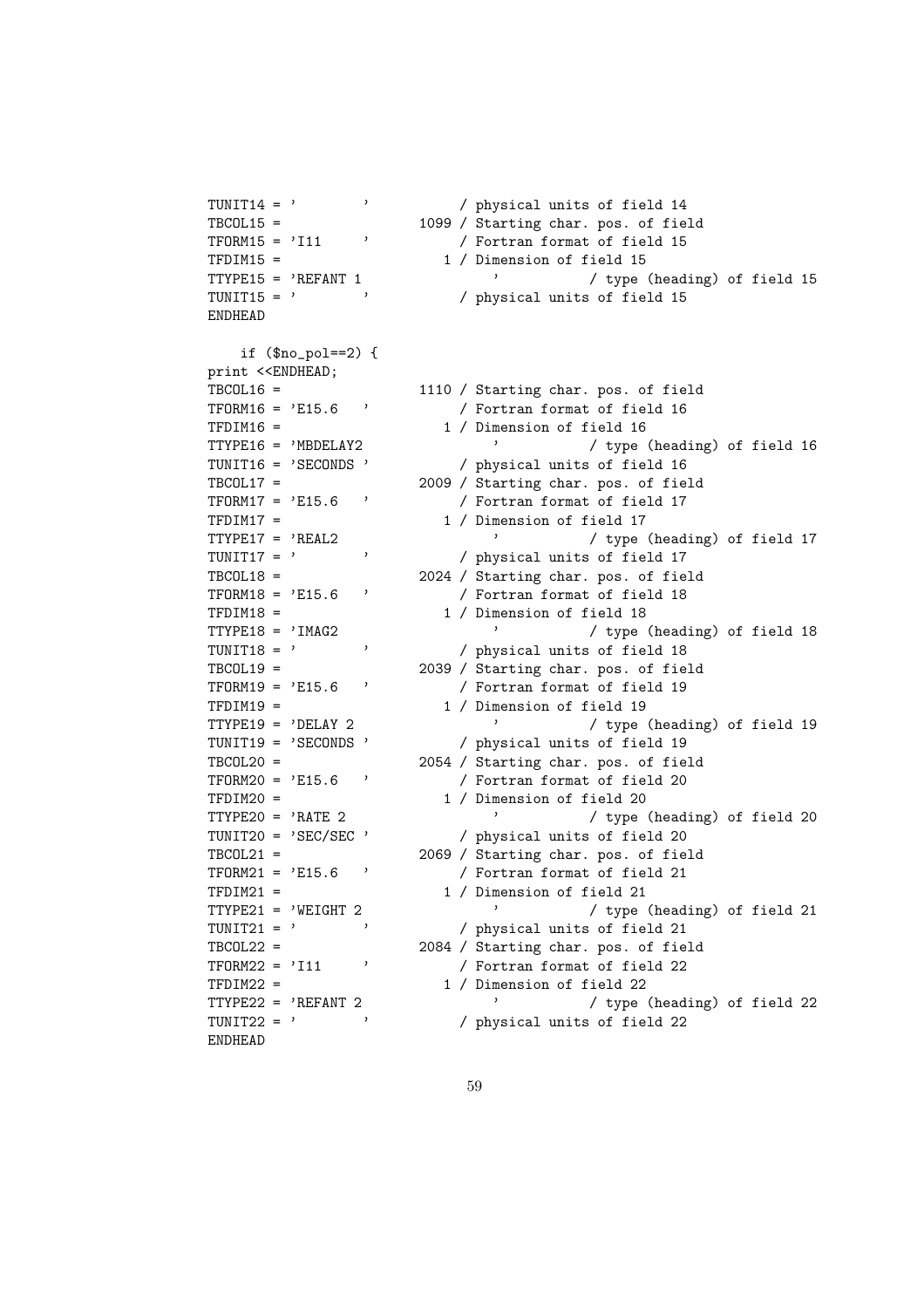```
print <<ENDHEAD;
NO_ANT = $no\_antNO_POL = $no_pol
NO_I IF = 1
NO_NODES= 0
MGMOD = 1.00000000000000000E+00
APPLIED = FREVISION= 10
ORIGIN = 0ISORTORD = 1HISTORY Generated from Miriad GP table with $0
ENDHEAD
if (!$nohist) {
open FH, "<$ARGV[0]/history" ||
   die "ARGV[0] is not a miriad directory with history\n";
while (<FH>) {
  $first =1 if (/miriad/i); # Skip till the miriad history
  print "HISTORY $_" if ($first);
}
close FH;
}
print <<ENDHEAD;
END
COL. NO. 1 2 3 4 5 6
    ROW TIME TIME INT SOURCE I ANTENNA SUBARRAY FREQ ID
 NUMBER DAYS DAYS
***BEGIN*PASS***
ENDHEAD
# Pass 1
   for ($no_lines=0;$no_lines<scalar @t;$no_lines++) {
   for ($n=0;$n<$no_ant;$n++) {
printf("%7D %24.15E%15.6E%11D%11D%11D%11D%15.6E%11D\n",
     $n+$no_lines*$no_ant+1,$t[$no_lines]/24.0,$dt[$no_lines]/24,
      1,$n+1,1,1,0,0);}}
print "***END*PASS***\n";
if ($no_pol==2) {
print "COL. NO. 9 10 11 12 13<br>print " ROW MBDELAY1 REAL1 IMAG1 DELAY 1 RATE
print " ROW MBDELAY1 REAL1 IMAG1 DELAY 1 RATE 1
print " NUMBER SECONDS SECONDS SECONDS SECONDS SECONDS SECONDS SECONDS SECONDS SECONDS SECONDS SECONDS SECONDS
```
}